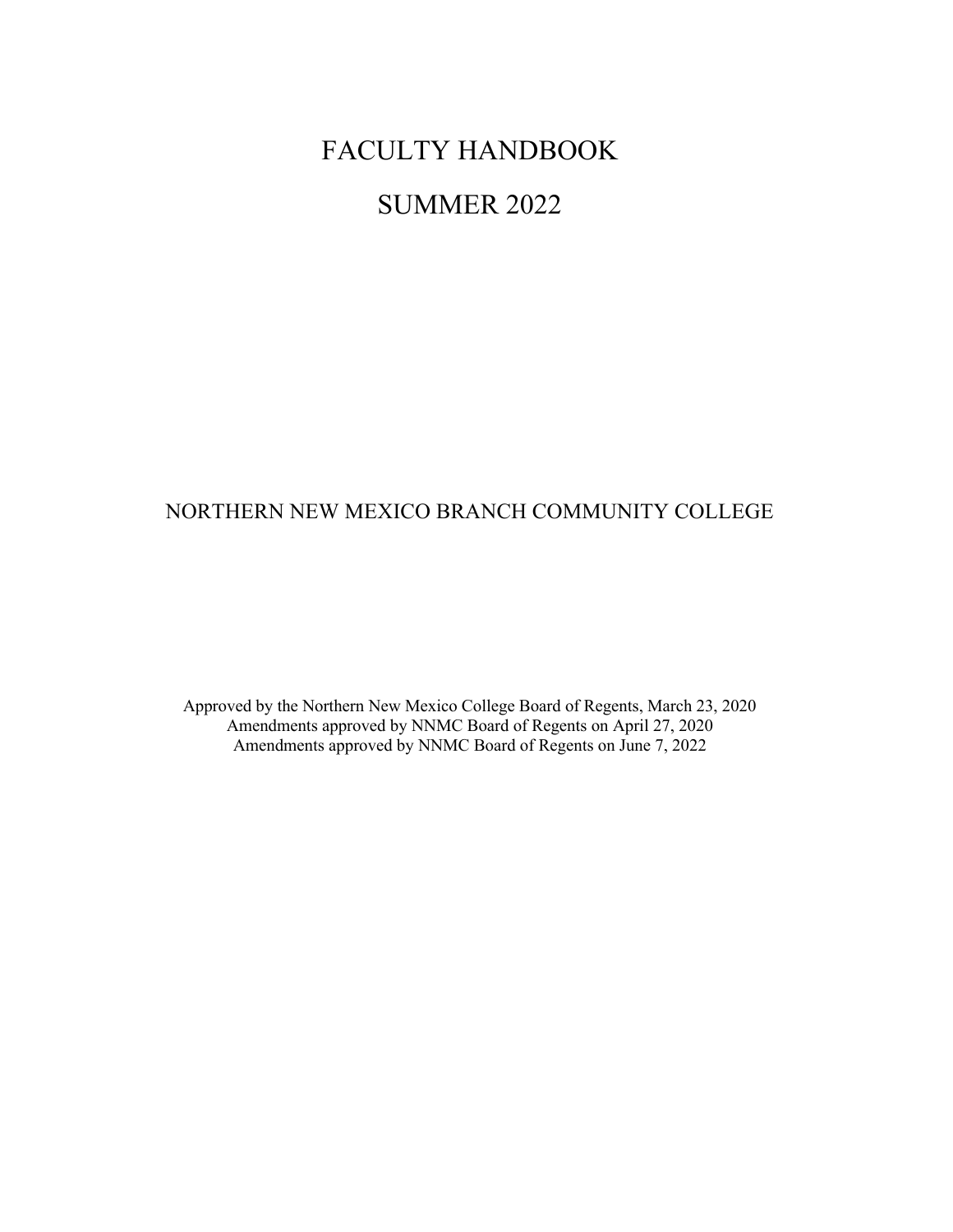| <b>PRFFACF</b>                                                                         |  |
|----------------------------------------------------------------------------------------|--|
|                                                                                        |  |
|                                                                                        |  |
|                                                                                        |  |
| $\prime$                                                                               |  |
| I                                                                                      |  |
| L                                                                                      |  |
| $\overline{L}$                                                                         |  |
| H.                                                                                     |  |
| H.                                                                                     |  |
| H.                                                                                     |  |
| II                                                                                     |  |
| G. Academic Freedom, Faculty Member Investigations, and Progressive Discipline24<br>H. |  |
| II                                                                                     |  |
| II                                                                                     |  |
| H.                                                                                     |  |
|                                                                                        |  |
| III.                                                                                   |  |
| III.                                                                                   |  |
| III.                                                                                   |  |
| Ш                                                                                      |  |
|                                                                                        |  |
| IV.                                                                                    |  |
| IV.                                                                                    |  |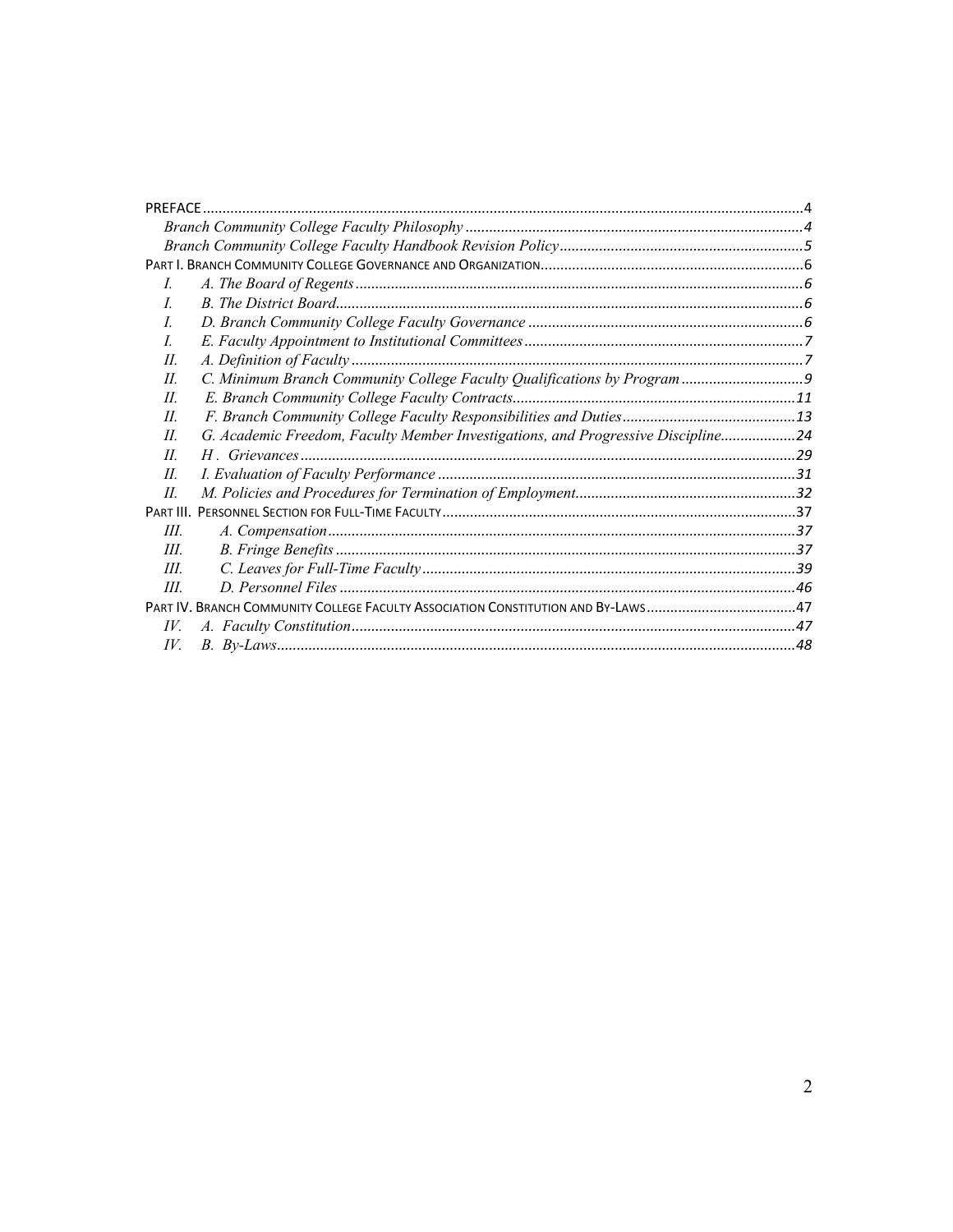BRANCH COMMUNITY COLLEGE FACULTY HANDBOOK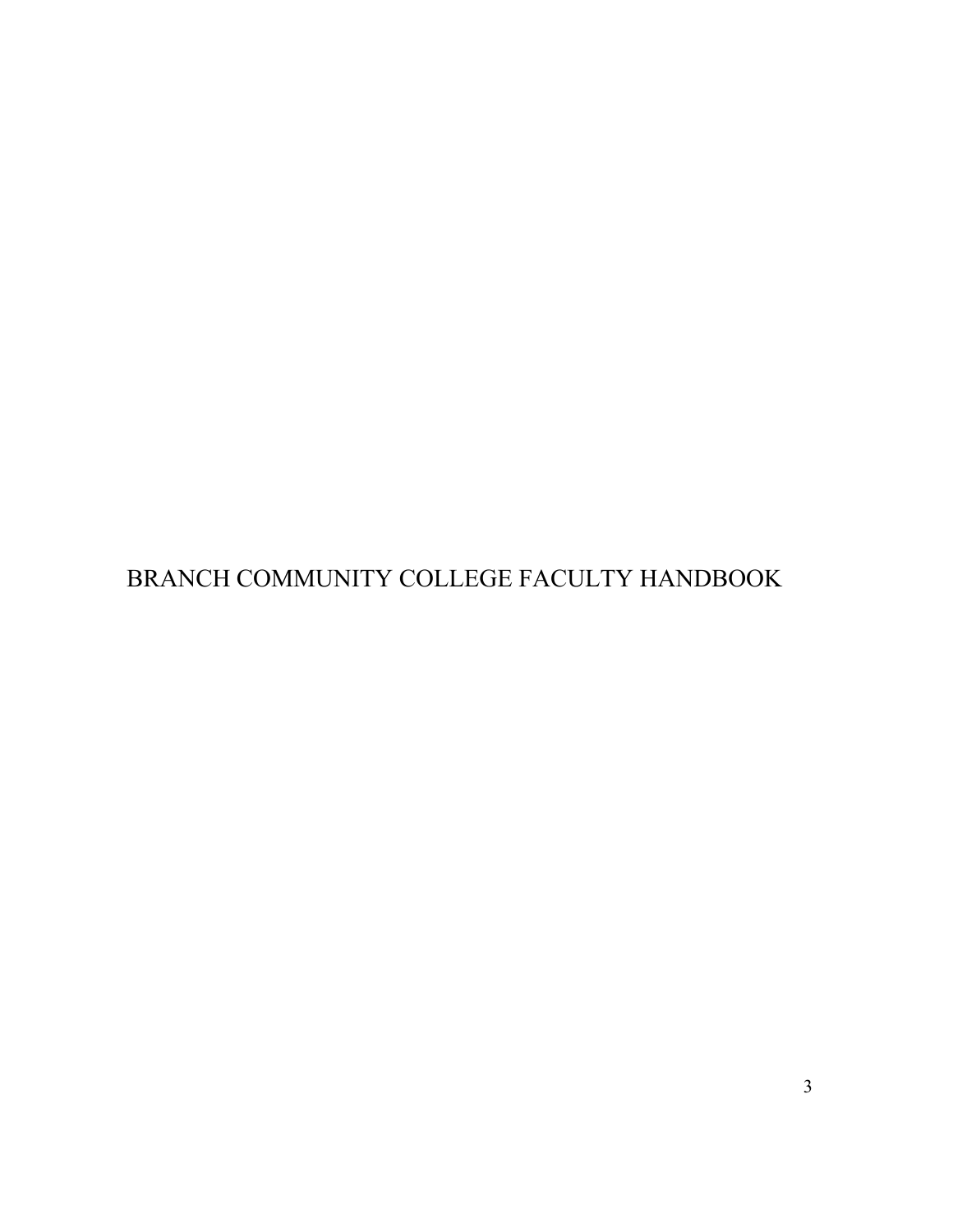*The supervision of all faculty members, the management of all academic departments, instructional programs, and school facilities is the responsibility and obligation of the parent institution, Northern New Mexico College Board of Regents and its College Administration. Northern New Mexico College Board of Regents and its College Administration retain all rights not specifically limited by this Handbook.*

*All other policies and procedures are found on the Northern New Mexico College Website.*

# **PREFACE**

### **Branch Community College Faculty Philosophy**

The faculty performs a significant role in the Northern New Mexico Branch Community College ("Branch Community College"). It is the essential and continuing instrument through which the educational process occurs. Within its area of responsibility at the Branch Community College are the following functions:

- 1. Instruction and student advisement.
- 2. Consultation and advisement with the President, Provost, Chairs, and administrators of Northern New Mexico College ("College"), in their management of the Branch Community College, via the constituted committees of the branch institution.
- 3. Contribution of expertise and knowledge affecting issues, problems and goals of the institution.
- 4. Participation in the:
	- a. Determination of programs of instruction and related curricula.
	- b. Ongoing review of the institutional mission, philosophy, and goals.
	- c. Ongoing accreditation process.
	- d. Ongoing licensure of programs.
	- e.Establishment of admission standards.
	- f. Establishment of graduation requirements.

The faculty of the Branch Community College is responsible for, and committed to, the following:

- 1. Knowledge of subject matter and instructional skills.
- 2. The development and maintenance of relevant curricula, as well as methods of instruction.
- 3. Integrity for each individual faculty member in the performance of their instructional duties.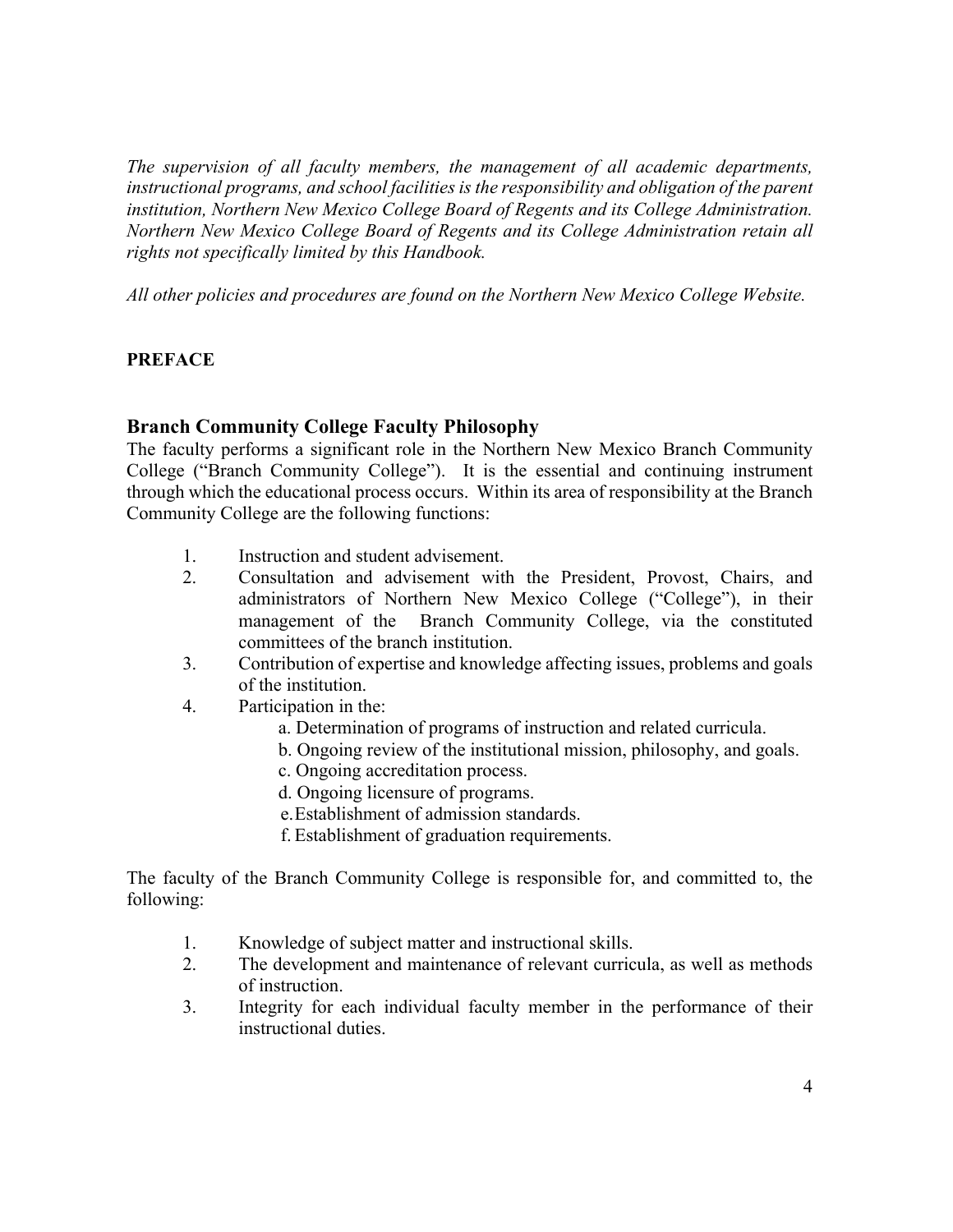4. A high level of dedication and sense of responsibility toward faculty duties, the students, and the instructional objectives.

# **Branch Community College Faculty Handbook Revision Policy**

The procedure for revisions to the Branch Community College Faculty Handbook is as follows:

- 1. As the judiciary authority of the Branch Community College, the Board of Regents of Northern New Mexico College or its designee may make changes to the Faculty Handbook at any time when needed. Suggestions for changes may be initiated by the Faculty too.
- 2. Proposed changes initiated by the Faculty will be presented by the Branch Community College Faculty Senate President to the College Provost. The College Provost will ensure that the proposed changes to the handbook do not conflict with other Branch Community College policies. The College Provost may accept the revisions or send the proposal back to the Branch Community College Faculty Senate with comments for modification.
- 3. The President of the College or a designee will approve the revisions in writing and present them to the College Board of Regents for consideration and/or final approval after the 15 -day all-campus review and comment period. The Branch Community College District Board will be informed on any changes to the Faculty Handbook.
- 4. The proposed and approved changes will become effective when approved by the College Board of Regents or their designee when appropriate.
- 5. Once approved, the Branch Community College Faculty Handbook will be posted on the College website and/or any Branch Community College website in the online Policy and Procedures Manual and announced via Broadcast to the entire Branch Community College campus community.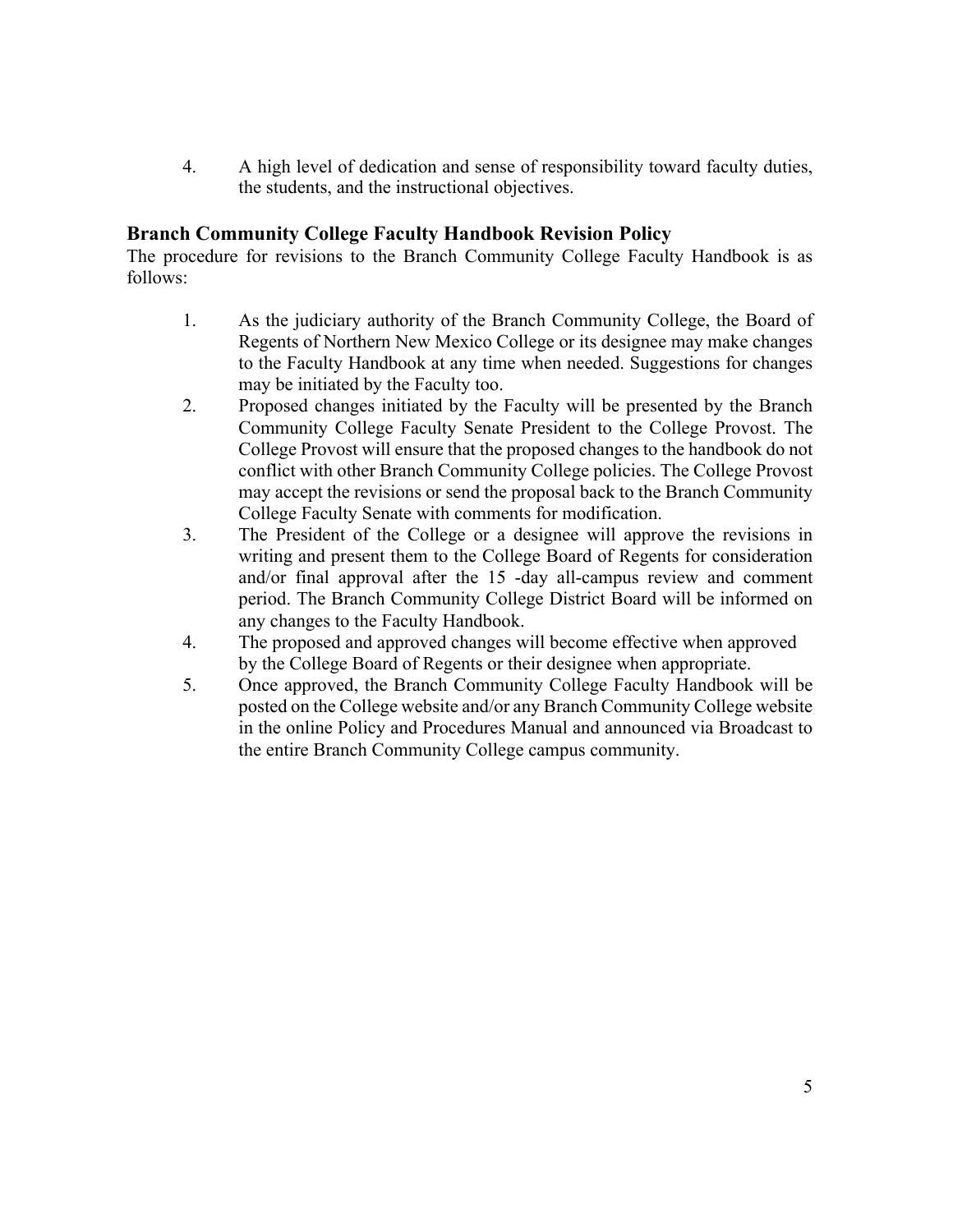# **Part I. Branch Community College Governance and Organization**

# **I. A. The Board of Regents**

The primary responsibility of governance rests with the Board of Regents of Northern New Mexico College ("College Board of Regents"). Its basic duties include budget approval, policy approval, selection of the Branch Community College Director, approval of all programs including major revisions and deletions, and general oversight of the total operation of the Branch Community College institution. The College Board of Regents works through the Director who is responsible for the day-to-day administrative activities, which include making recommendations to the College Board of Regents and implementing its policy decisions.

# **I. B. The District Board**

The primary responsibility of the District Board is to approve a budget recommendation for the Branch Community College to the College Board of Regents.

# **I. C. The Branch Community College Director**

Unless otherwise specified herein, or unless a separate Director is appointed by the College Board of Regents, all references to Director shall mean the Northern New Mexico College President.

### **I. D. Branch Community College Faculty Governance**

The faculty shares responsibility for the governance of the Branch Community College institution with the Director and the administrative staff. This responsibility is defined as consultative-advisory in nature and has no judiciary authority. Under no circumstances can the authority of Faculty supersede the authority of the College Board of Regents. The more the subject concerns instructional matter and/or faculty welfare, the larger the faculty role. In general, however, the Faculty shall govern itself and participate in the governance of the institution in the following manner:

1. Instructional matters, including the establishment of curriculum and programs, the development of policies regarding the granting of degrees, certificates, and credits, and all matters impinging upon the development and delivery of instruction shall be referred to the faculty for study and consideration.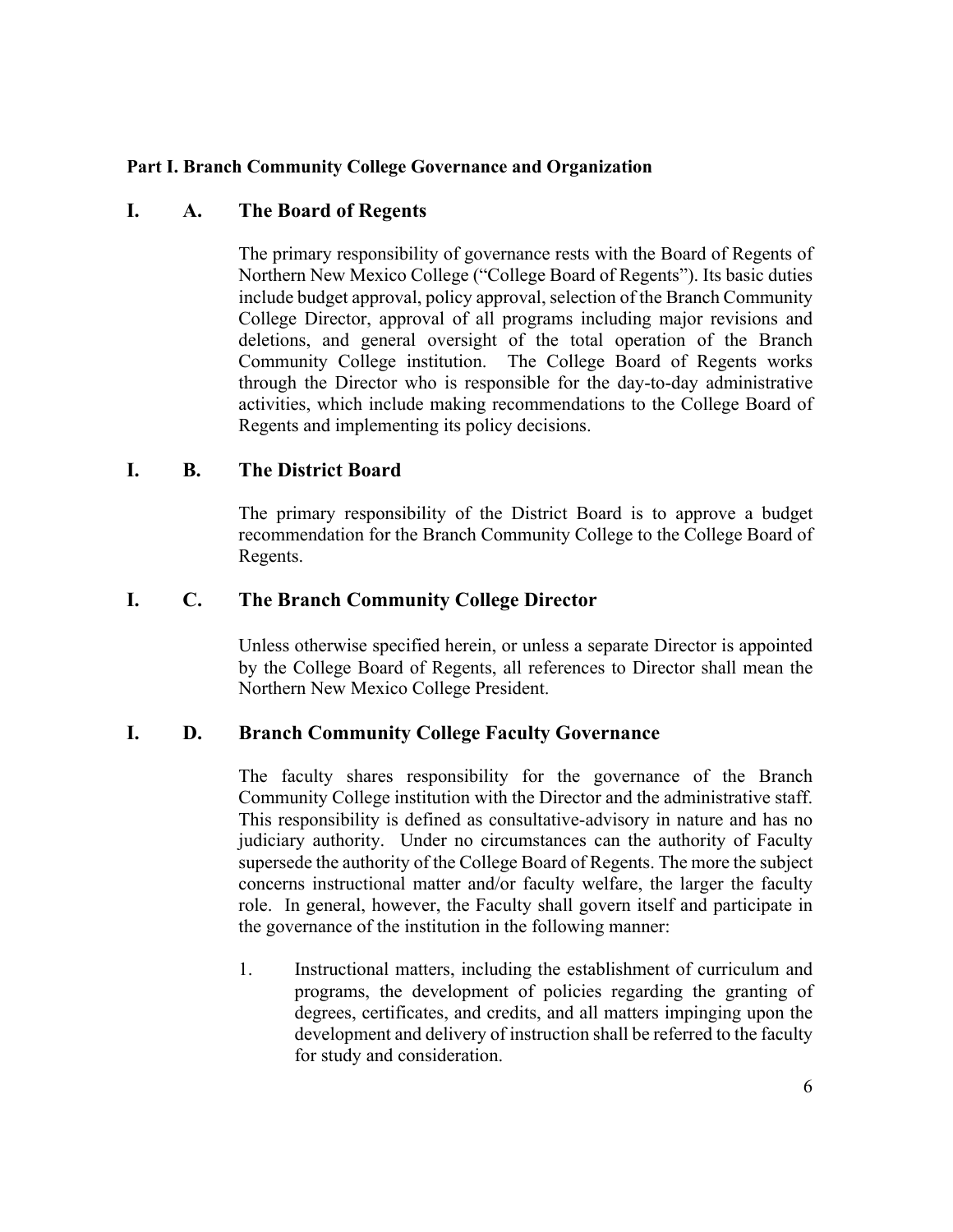2. The "Constitution and By-Laws" spell out the authority of the faculty, the Faculty Senate and its committees.

# **I. E. Faculty Appointment to Institutional Committees**

The Director or designee shall determine which institutional committees will be established and the responsibilities of those committees.

# **Part II. The Branch Community College Faculty**

The Branch Community College employs qualified and competent faculty members to accomplish the mission, vision, and goals of the institution. The institution also considers competence, effectiveness, and professional capacity, including, as appropriate, professional licensure and certifications, undergraduate and graduate degrees, related work experiences in the field, professional honors and awards, academic and/or regional community service, continuous documented excellence in teaching. Other demonstrated competencies and achievements that contribute to effective teaching, student learning outcomes, and institutional advancement are considered. In all cases, while the faculty can assist in evaluating the qualifications of faculty candidates**,** the College Provost is ultimately responsible for justifying, documenting, and approving the qualifications of the Branch Community College's faculty.

# **II. A. Definition of Faculty**

Branch Community College faculty shall consist of all individuals who teach in the academic programs of the institution. Faculty appointments and privileges vary according to the nature, rights and responsibilities, the term of appointment, assignments, and administrative roles. Because of this variance, what follows is a series of definitions that clarify the meaning and application of the terms:

# **1. Full-time Instructors**

Full-time instructors are faculty appointed on an annual basis and hired under a faculty contract under a probationary basis. They have no right to reappointment. Instructors are normally hired in Career and Technical Education Programs and certain Academic Programs. Appointments of instructors follow the recommendation of the Chair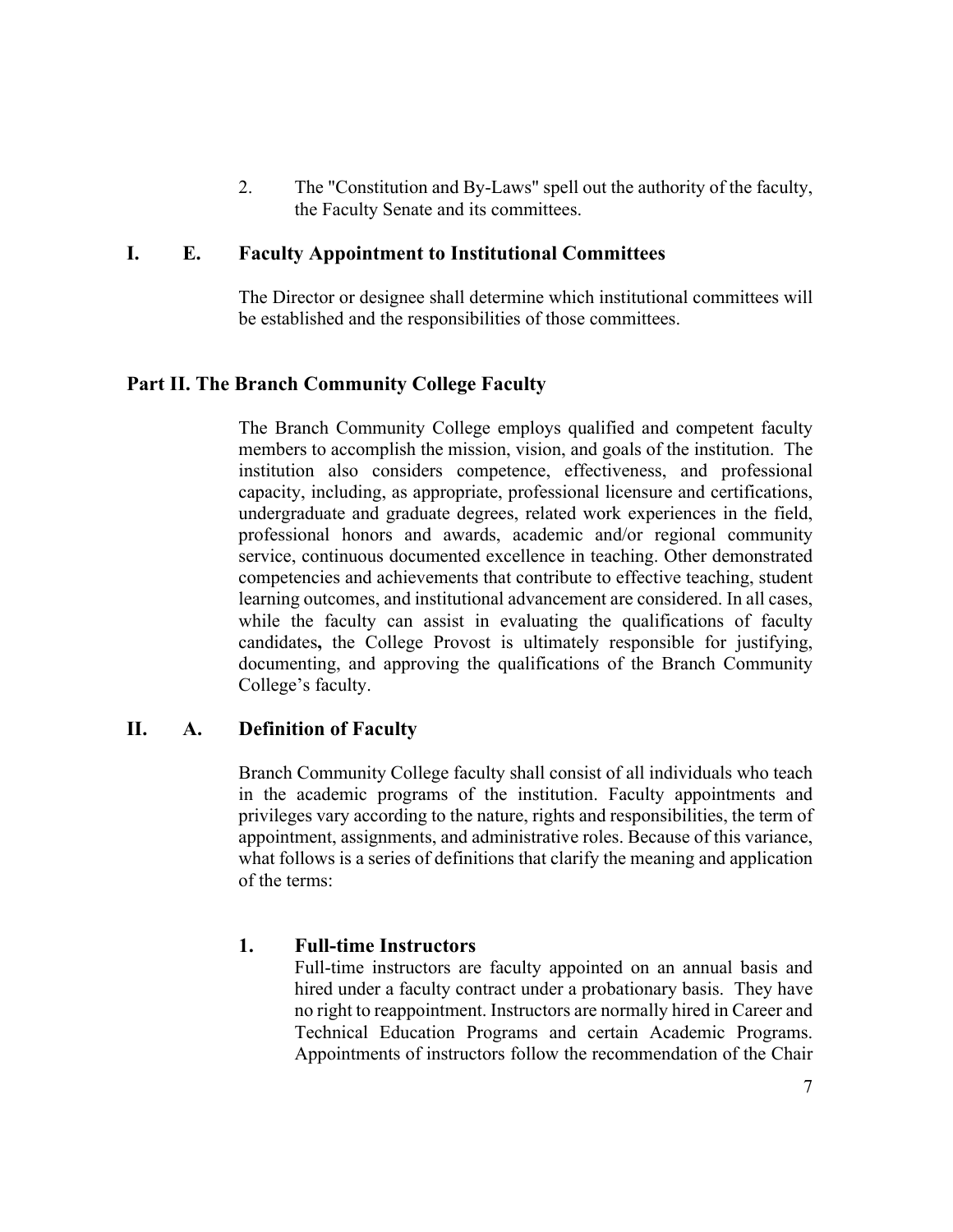and the approval of the College Provost. Appropriate certification, licensure, and/or professional achievements may justify the appointment.

# **2. Part-time Instructors**

Part-time instructors are persons employed on a faculty contract with a portion (normally one-half) of the workload, are compensated on a pro-rated basis including fringe benefits, and are normally hired in Career and Technical Education Programs and certain Academic Programs. They have no right to reemployment. Appointments of part-time instructors follow the recommendation of the Chair and the approval of the College Provost. Appropriate certification, licensure, and/or professional achievements may justify the appointment.

# **3. Adjunct Instructor**

An adjunct instructor is appointed on a term contract for instructional, temporary and part-time assignments. They are not assigned other responsibilities such as professional service or Branch Community College community service. They have no right to reappointment. Persons appointed at this level will vary in minimal academic qualifications described in Section II.C. All degrees shall be from accredited institutions (licensed program when applicable) or from internationally reputable and recognized institutions. Exceptions to these requirements may be made by the College Provost upon presentation of evidence of a record of experience or other credentials that indicate academic degree equivalence. Appointments of adjunct instructors follow the recommendation of the Chair and the approval of the College Provost. Appropriate certification, licensure, and/or professional achievements may justify the appointment.

# **4. Faculty Chairpersons**

Faculty chairpersons are instructors who have a reduced teaching load with additional compensation. They are supervisors responsible for the management, personnel of an instructional department comprised of more than one degree or certificate program. Chairs are appointed by and report to the College Provost.

# **5. The Provost**

The College Provost is the chief academic officer of the Northern New Mexico College and is responsible for all education and public service efforts of the Branch Community College's faculty. The College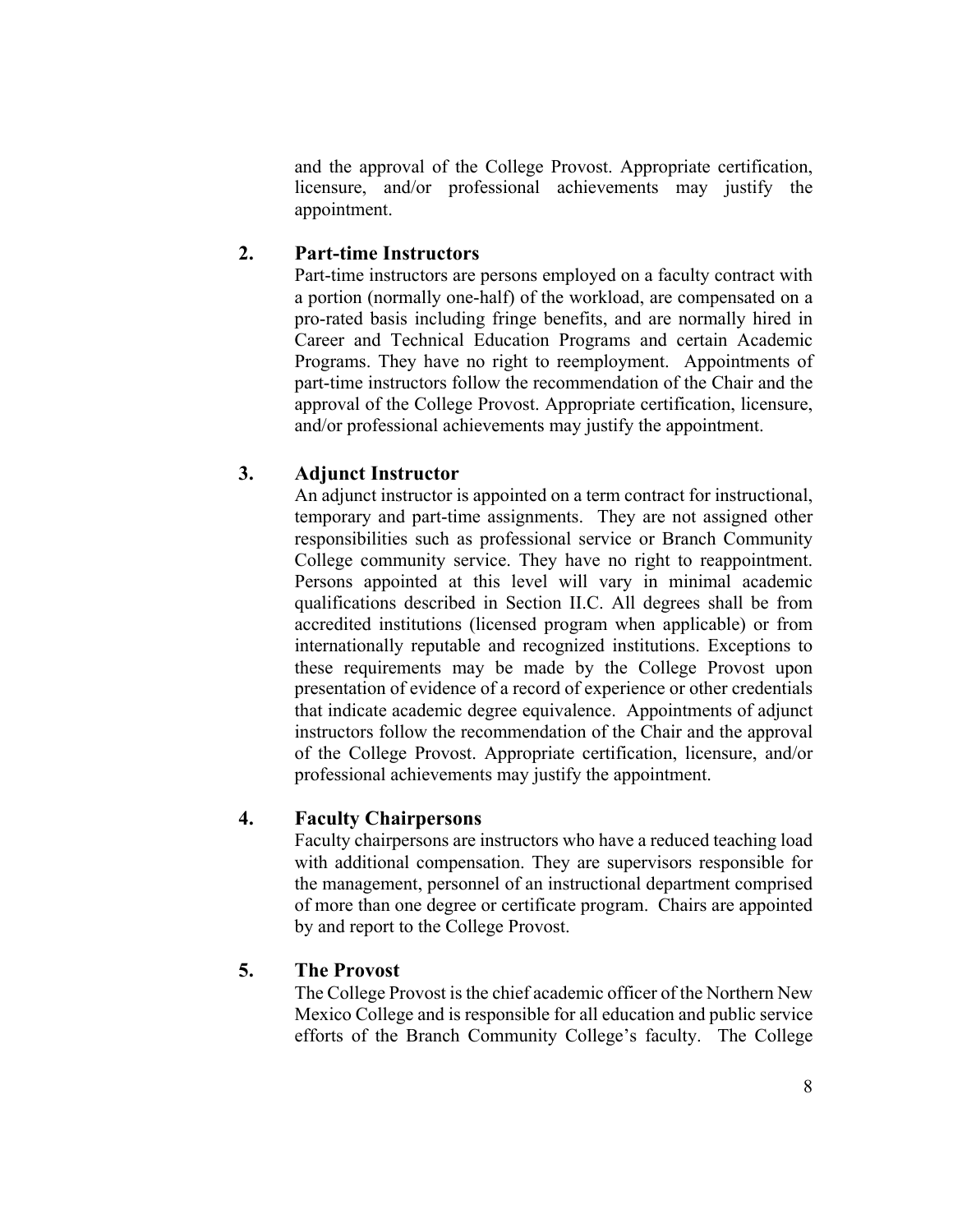Provost is a member of the general faculty of both the College and the Branch Community College.

# **II. C. Minimum Branch Community College Faculty Qualifications by Program**

To be qualified to teach in a respective field of study, the following minimum academic credentials are required. Instructors teaching in programs with specific accrediting requirements must meet the minimum criteria for faculty qualifications recommended by the accrediting agency. An employee who fails to maintain required licenses, certifications or minimum qualifications for the employee's position may be removed from the employee's position and may be terminated for cause at the sole discretion of the institution.

# **1. Associate of Science**

To teach in this field of study, a minimum of a master's degree is required from an accredited institution in the teaching field or related field. Also acceptable is a bachelor's degree, certificate, or associate's degree with a license from the state of New Mexico in the relevant discipline.

# **2. Associate of Applied Science**

To teach in this field of study, a master's degree is required in the relevant discipline from an accredited institution. Also acceptable is a bachelor's degree, certificate, or associate's degree with a license from the state of New Mexico in the relevant discipline.

### **3. Associate of Arts**

To teach in this field of study, a master's degree is required in the relevant discipline from an accredited institution. Also acceptable is a bachelor's degree, certificate, or associate's degree with a license from the state of New Mexico in the relevant discipline.

# **4. Developmental Courses**

To teach in this field of study, a minimum of a master's degree is required from an accredited institution in the teaching field or related field.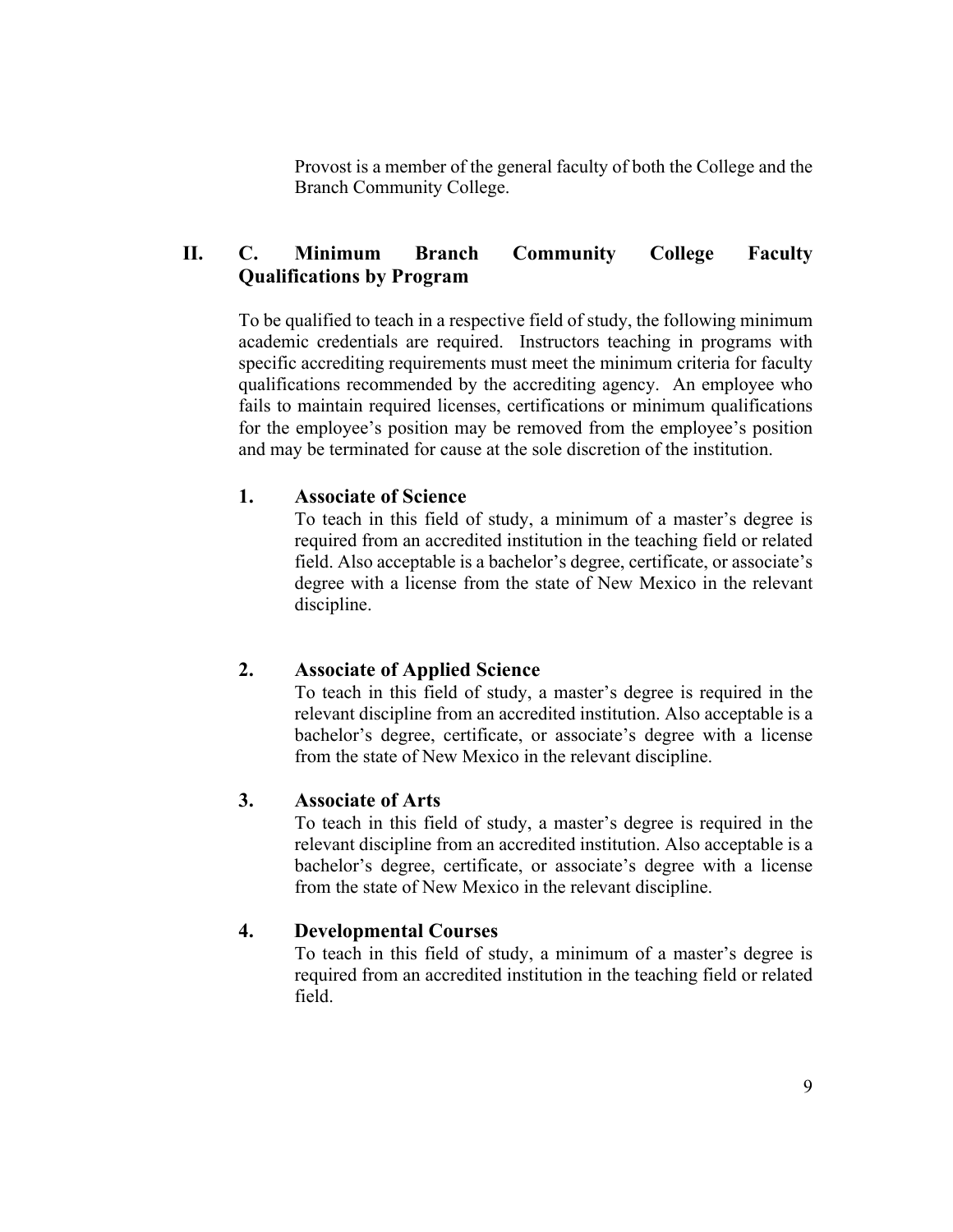# **5. Exceptions**

Qualified faculty are identified in part by credentials, but there are limitations to considering only the degrees earned. Academic disciplines, degree programs, and curricula are not static. Because of changing academic, societal and workforce needs, colleges and universities are developing interdisciplinary and other nontraditional programs that require faculty to think beyond their own disciplines and traditional academic programs to determine what students should know and to design curricula accordingly*.* In those cases, as well as in practice-oriented disciplines, including courses in the Studio Arts or in Health, Physical Education Recreation (HPER) fields, tested and significant experience in the field may be used.

The Chairs with the approval of the College Provost may identify qualified faculty who do not hold the prescribed credentials but are considered experts in their field. A tested experience form will be completed in such cases and these faculty members may be considered for appointment.

The tested experience process will demonstrate that the potential faculty member shall a) have more than five years of supervised experience in the industry or field they will be teaching, or b) have a certification and/or licensure by a recognized certifying or licensing state, industry, or national agency in the field or industry they will be teaching, or c) have on the job training in the industry or be an expert in the field (including academia, different from teaching alone) that he/she will be teaching. Evidence could include a letter from a current or previous employer, record of research, scholarship, or achievement.

### **6. Seniority**

Seniority shall be defined as the total length of time of continuous fulltime employment in an instructor position at the Branch Community College and/or Northern New Mexico College. Seniority credit shall commence with the full-time faculty member's most recent date of full-time employment. Adjunct instruction time does not count for seniority. Time spent on paid leave shall be counted for seniority purposes. Time spent on approved unpaid leave shall not constitute a break in continuous service but shall not be counted for seniority purposes. The Branch Community College will maintain a seniority list of all faculty members ranked in order of seniority within each contractual academic discipline. Seniority shall be forfeited in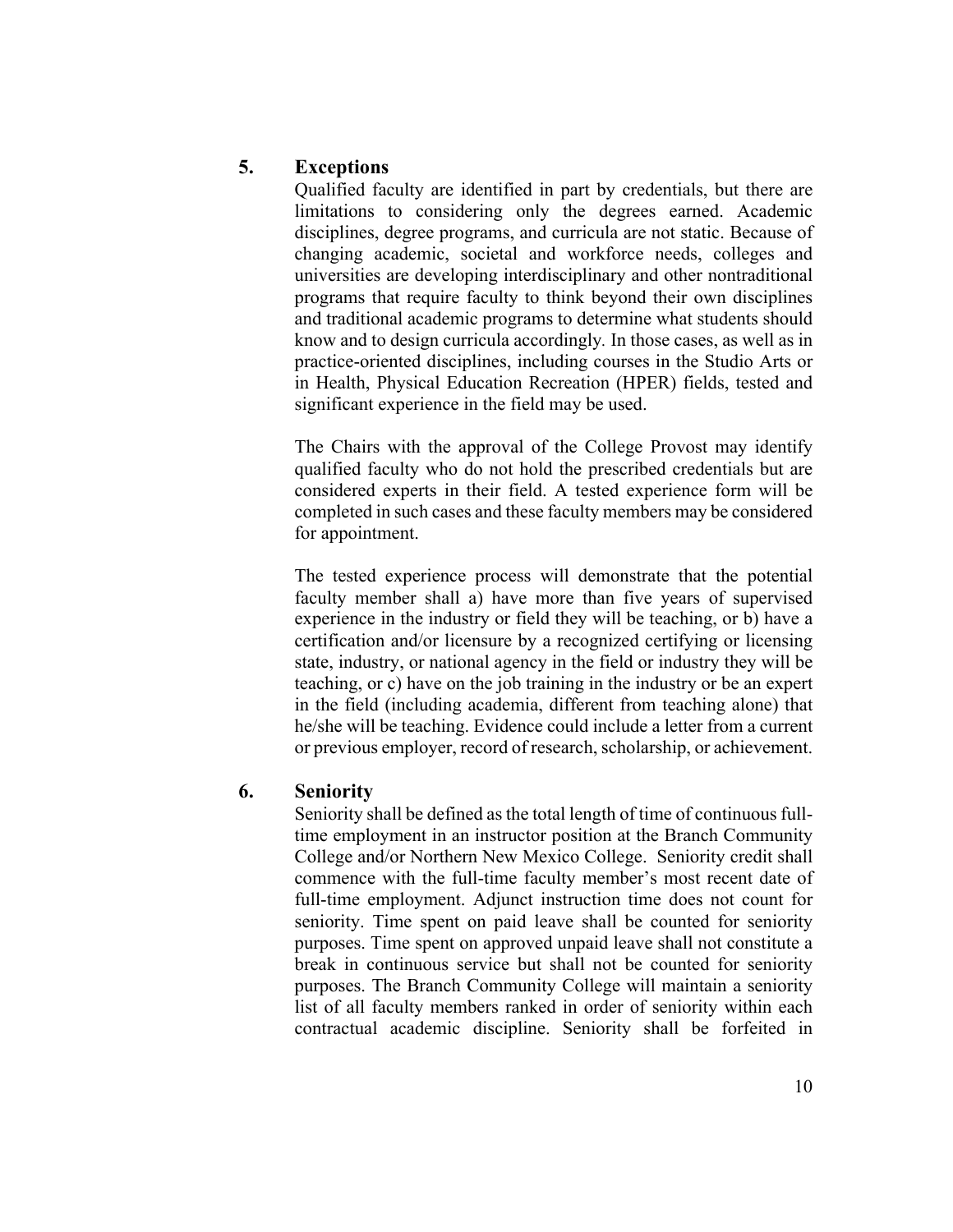circumstances, including, but not limited to resignation, termination, or retirement. Seniority is not lost in the situations below:

- a. A faculty member is part of a reduction in force and is subsequently rehired. In such a situation, the individual retains the seniority they had when terminated.
- b. A faculty member moves into an administrative position and back to a faculty position. In such a situation, the individual accrues seniority as if they have stayed in a faculty position.

# **II. E. Branch Community College Faculty Contracts**

# **1. Academic Calendar and Work Year**

The work year is normally defined by the academic calendar, which is approved by the Administration. The academic calendar for Fall shall begin with the convocation week and shall end with the date that final grades are due for the Spring semester. Faculty are required to attend the Fall and Spring convocation week events and the Fall and Spring Graduation ceremonies. The following holidays will be observed during the term of this Agreement:

- a. Labor Day
- b. Fall Break as defined in the Academic Calendar
- c. Veteran's Day
- d. Thanksgiving, the Wednesday prior, and the Friday following
- e. All days when the Branch Community College is closed for Winter Break as defined in the Academic Calendar
- f. Martin Luther King's Birthday
- g. Good Friday
- h. Spring Break as defined in the Academic Calendar.

### **2. Outside Employment**

The primary responsibility of faculty members is to render to the institution their most effective commitment to teaching, scholarship, and service. At the same time, consulting and other outside activities of a professional nature are encouraged by the institution where such activities give the faculty member experience and knowledge valuable to professional growth and development. These activities may help the faculty member make worthy contributions to knowledge, or contribute to instructional programs, or otherwise make a positive contribution to the institution, community, or profession (discipline).

No outside service or enterprise, professional, or other, should be undertaken that interferes with the faculty member's primary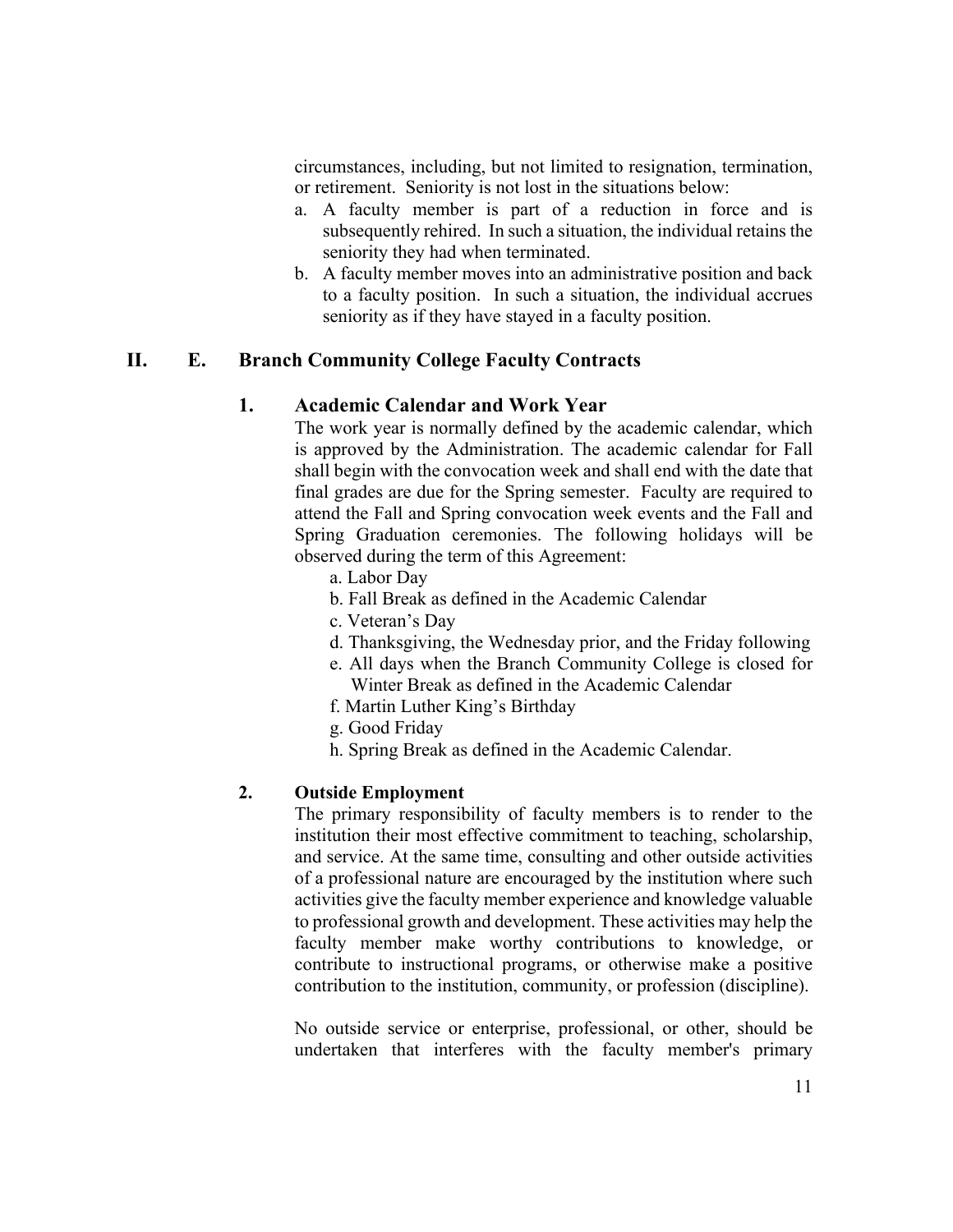responsibility to the institution. While a faculty member is allowed to engage in outside professional activities (such as consulting, teaching for another institution, pursuing a degree or licensure, working a second job, or operating a personal business.), this must be clearly subordinate to their teaching, advising, scholarly activities, and service responsibilities.

The faculty member is required to inform their supervisor in writing and shall obtain prior approval from the College Provost to make sure that there is no conflict with job assignments and outside activities. This approval will be documented with the Human Resources department.

Faculty members involved in outside employment activity must complete an outside employment disclosure form at the time of outside employment and resubmit it every academic year or immediately after a change happens during the academic year. If an activity presents a potential conflict of interest, it will be handled according to the Code of Conduct policy.

### **3. Summer Employment**

It is the Branch Community College administration's right to determine instructors for summer courses.

Full-time faculty members selected for summer employment will be paid according to Section III.A.

# **4. Facilities, Equipment, and Support**

Subject to available funding, the Branch Community College will provide classroom space, office space, library access, internet connection, access to the learning management system (LMS) when appropriate, equipment, and materials to aid in the faculty member's performance.

### **5. Health and Safety**

The Branch Community College will comply with all applicable State and Federal laws relating to safe working conditions. Whenever a faculty member becomes aware of a condition which the faculty member feels is a violation of an institutional safety or health rule or regulation, or College Board of Regents policy regarding work environment and discrimination; the faculty member will report such condition to an appropriate administrator who will promptly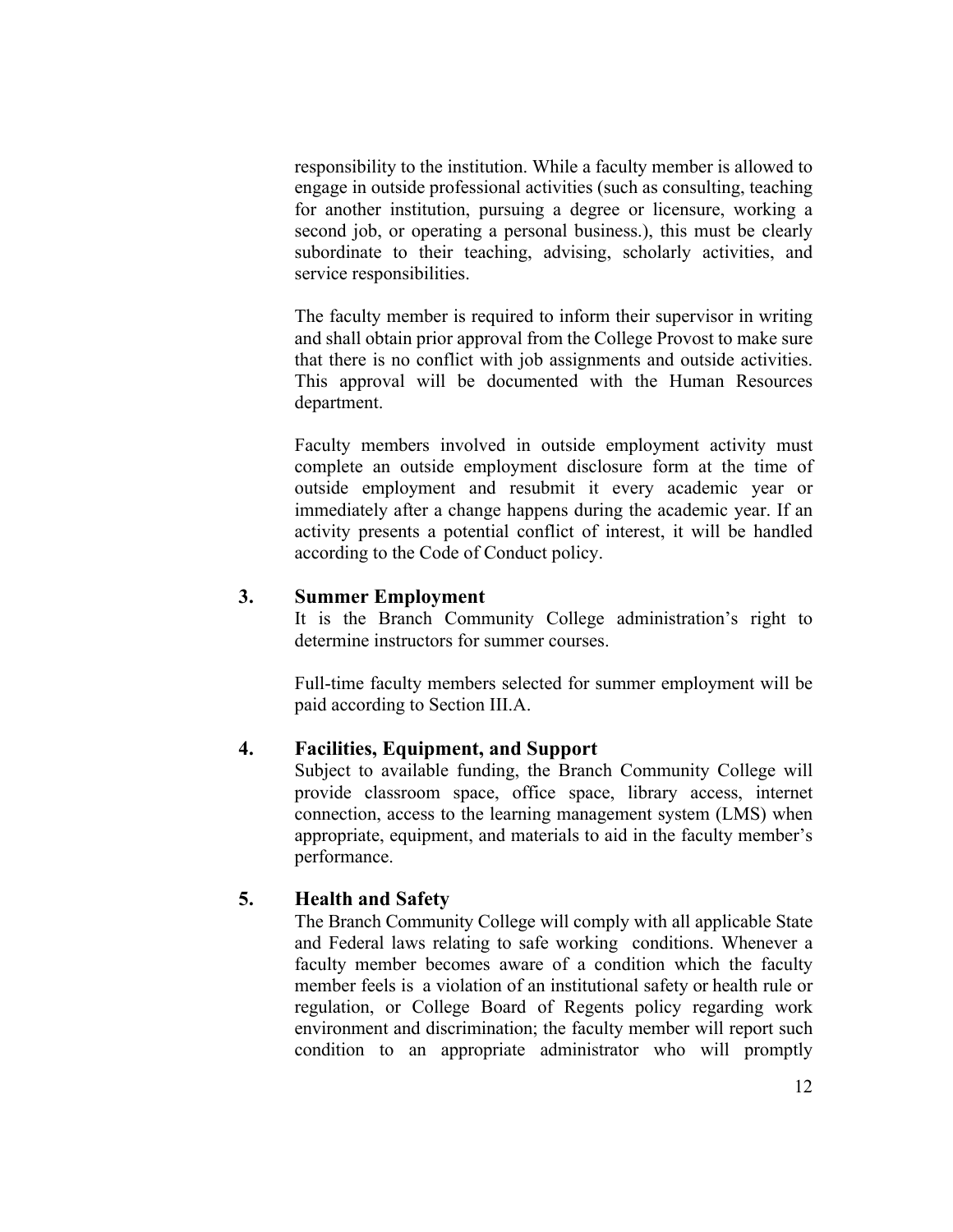investigate such conditions and, if appropriate, remediate in a timely manner.

Protective devices and first aid equipment will be provided to faculty members who practice in a hazardous institutional environment. The faculty members will be responsible for the proper use of such devices.

# **II. F. Branch Community College Faculty Responsibilities and Duties**

# **1. Faculty Workloads**

Faculty workloads shall be distributed among all faculty members. The preparation of teaching schedules shall be the responsibility of the department Chairperson in coordination with the Branch Community College. The institution maintains ultimate authority and discretion under the law concerning the assignment of duties. Thus, the course schedule will be determined at the sole discretion of the Chairperson and the College Provost. The Chairpersons may consider recommendations from faculty members. The Branch Community College shall continue to notify the faculty member of their tentative teaching schedule. Changes in faculty member's teaching schedule may be made as the need arises and faculty shall be notified of said changes. The final determination of teaching schedules shall be made exclusively by the Branch Community College. Monitoring of workloads is the responsibility of the supervisor and is intended to ensure that responsibilities are equally distributed. With the approval of the College Provost, the Chairperson may grant release time for special assignments or responsibilities.

Normal working hours for faculty occur between 8:00 am and 7:00 pm, Monday through Friday, unless the faculty member teaches evening or weekend classes, in which case the hours must be kept as appropriate for that faculty member's normal teaching schedule. Courses may be scheduled in any of the two campuses, other approved sites, or in a distance education modality determined by the Chairperson.

Full-time faculty members are employed on a full-time basis and are required to be available when they are under contract during normal working hours including periods when classes are not in session and the Branch Community College is open.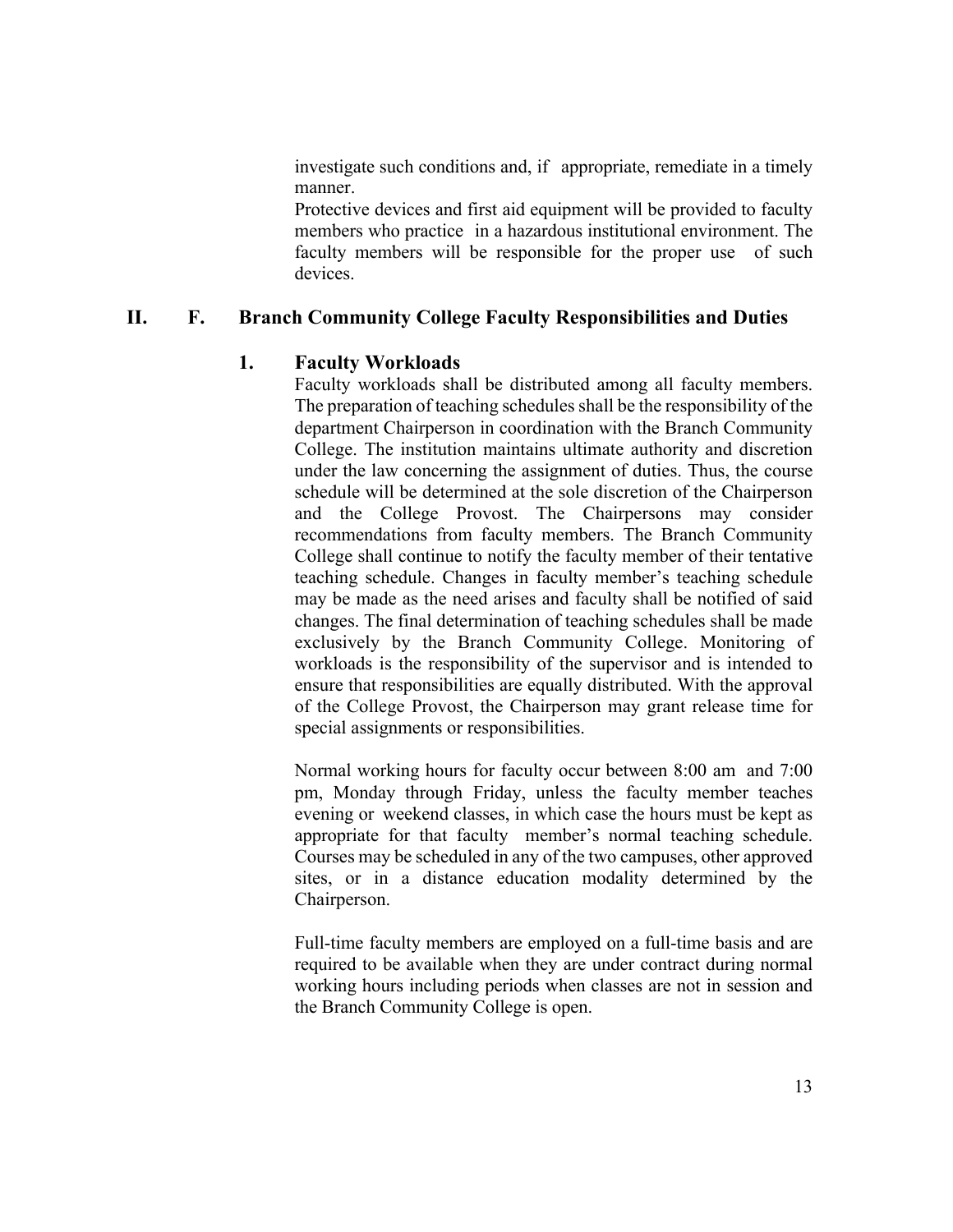Faculty are required to attend the Fall and Spring convocation week events and the Fall and Spring Graduation ceremonies. Faculty members are required to attend any "Assessment Days" per academic year. Full-time faculty members shall be present on campus for all professional duties and obligations, including but not limited to classes, departmental meetings, accreditation work, and faculty meetings or events called by the Chair/College Provost or Director. Full-time faculty shall schedule a thirty five (35) hours per week, in person on campus, for office hours, advisement, or Branch Community College service; except when the faculty member is assigned weekend or evening courses. Office hours shall be posted on their office door and on the self-service banner. At the beginning of the semester, faculty members will submit their schedule to their Chair and must identify the hours that they will be on Campus.

The workload distribution will be determined in coordination with the supervisor based on the following four criteria:

- Teaching effectiveness. The teaching of students is central to the mission of the institution. Given the mission of the institution, instructors must demonstrate excellence in teaching, including assessment of student learning. Classes are to be met as scheduled including final exam week.
- Advising. Faculty must be committed to the academic well-being of students. Effective advising helps create an environment that fosters student learning and student retention.
- Service to the Branch Community College community. Faculty members are expected to provide service to the institution, its students, programs, and professional disciplines, as collegial and constructive members of the institution and the broader community.
- Mastery of discipline and professional development. All faculty should be positively engaged in their disciplines and should be recognized for their expertise.

These four areas are described in greater depth as follows:

i) Teaching effectiveness.

The teaching of students is central to the mission of institution. Given the mission of the institution, instructors must demonstrate excellence in teaching, including the assessment of student learning outcomes.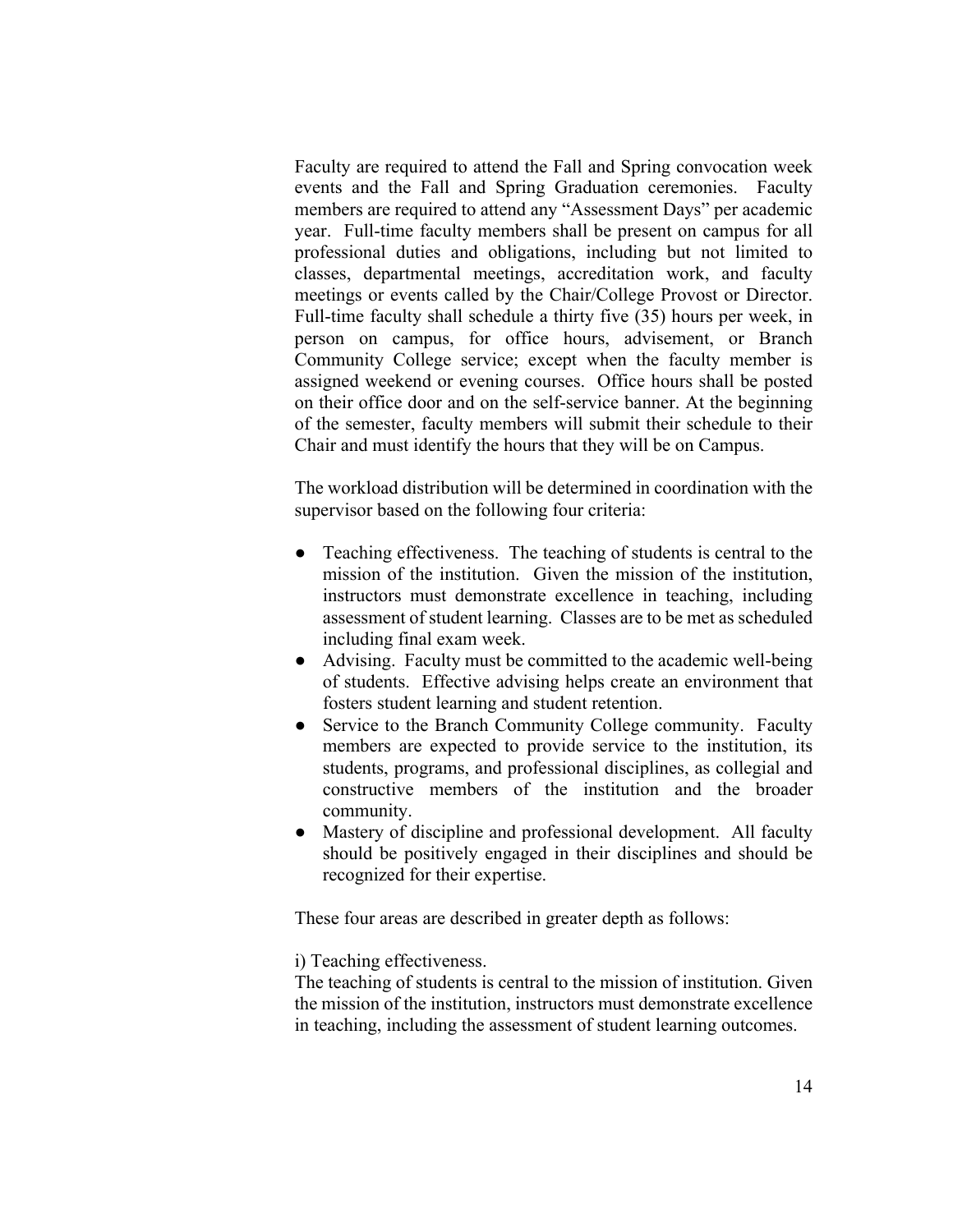Good teaching, defined as much more than classroom activities, may be demonstrated in a variety of ways. The following list is illustrative rather than exhaustive.

- Meeting all class sessions from start to end times and keeping student attendance
- Integration of Branch Community College-wide outcomes and accrediting agencies (when applicable) outcomes in course syllabi, instructional design, and student assessment
- Integration of technology in instructional design and delivery. Learning Management System (e.g. Blackboard) integration into the courses for student learning enhancement.
- Developing online courses
- Continuing course alignment, exploring new adaptive technologies into course content and incorporating them, etc.
- New curriculum development
- Integration of industrial credentials/standards into courses
- Inviting speakers to classroom or general audience talks
- Developing intervention efforts for low performing students using tools such as Early Alert tickets
- Peer reviews based on the clarity of course goals, organization, use of technology and knowledge of the field
- Documents attesting to improvement in teaching
- Documentation of honors and awards given for teaching
- Implementation of innovative teaching techniques
- Participation in educational activities of professional associations
- Attendance or leadership of meetings related to the instructor's professional expertise
- Lecturing or making presentations to student groups, colleagues, or the Branch Community College community
- Letters of recommendation from other professional sources
- Participation in service learning activities

#### ii) Student Advising

Faculty must be committed to the academic well-being of students. Effective advising helps create an environment that fosters student learning and student retention. The formal and informal advising and mentoring of students is an indispensable component of the broader education at the institution.

To demonstrate excellence in student advising, faculty must provide the following documents: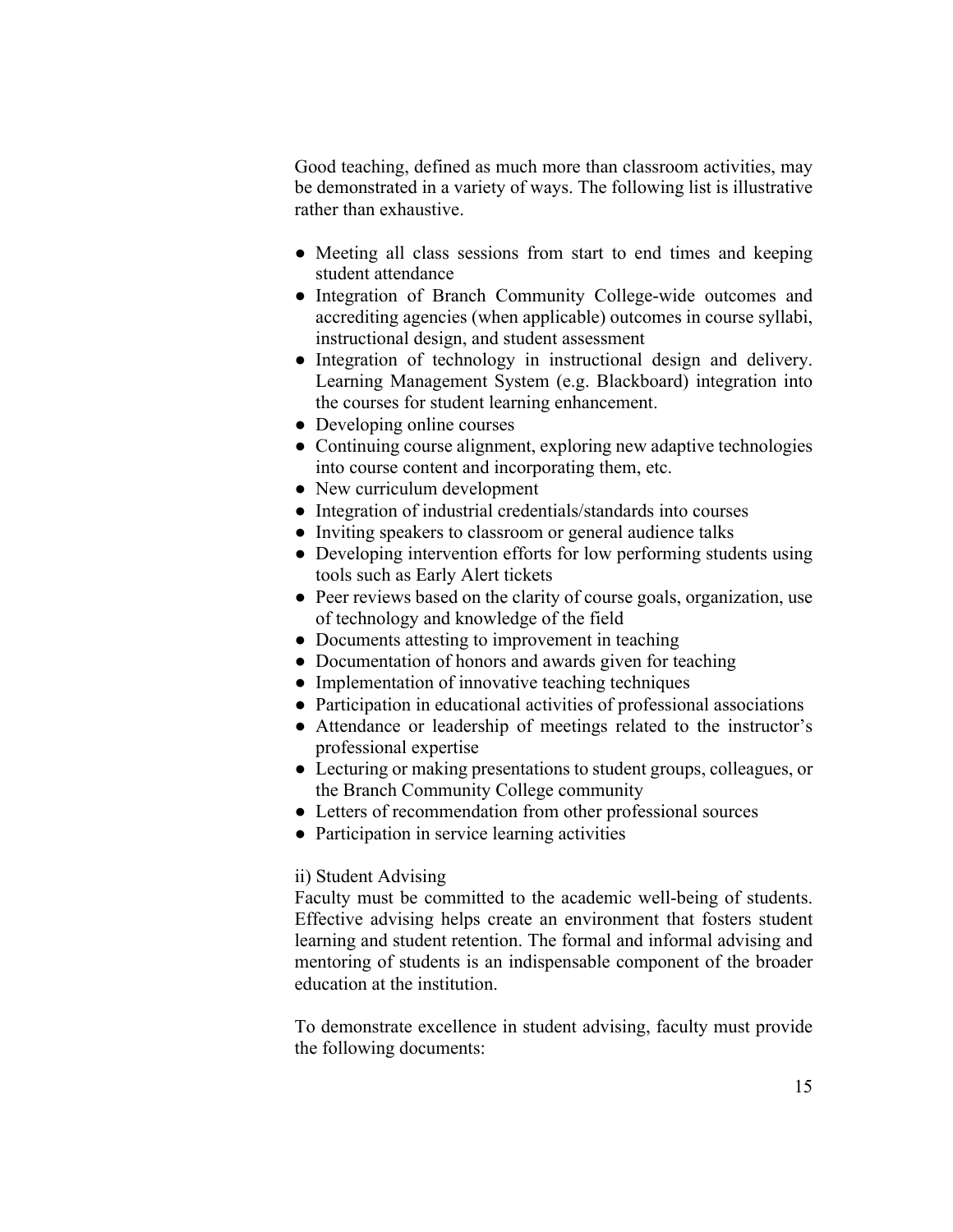Faculty may include documents to demonstrate their efforts from the following list, which is illustrative rather than exhaustive:

- Meeting with all advisees and keeping narratives/logs.
- Performing degree audits
- Contacting unregistered advisees
- Documenting the meeting with advisees
- Advising students that are not instructor's advisees in the absence of the primary advisor
- Mentoring or tutoring students
- Assisting students in the selection of courses and career options
- Implementing special review sessions for students
- Keeping an "open door" policy toward students
- Advising all majors of instructor's department
- Use degree works for advising and auditing transcripts
- Advising evening students

iii) Branch Community College, Public, and Community Service Faculty service is essential to the institution's success in serving the institution and the community. It is the responsibility of the individual faculty member to perform a broad array of services that are vital to supporting and sustaining the quality and effectiveness of the Branch Community College. Faculty members are expected to provide service to the institution, its students, programs, and professional disciplines, as collegial and constructive members of the institution and the broader community. Examples include service in faculty governance, Branch Community College committees, professional organizations, governmental entities, and community non-profit agencies. The following lists are illustrative rather than exhaustive:

### Branch Community College Service

Branch Community College service means committee work at the departmental and Branch Community College level. Faculty must present letters from committee chairs verifying attendance and participation on committees.

- Academic program development
- Program coordination or assistance
- Assist with the development of accreditation documents and new programs
- Student organization advising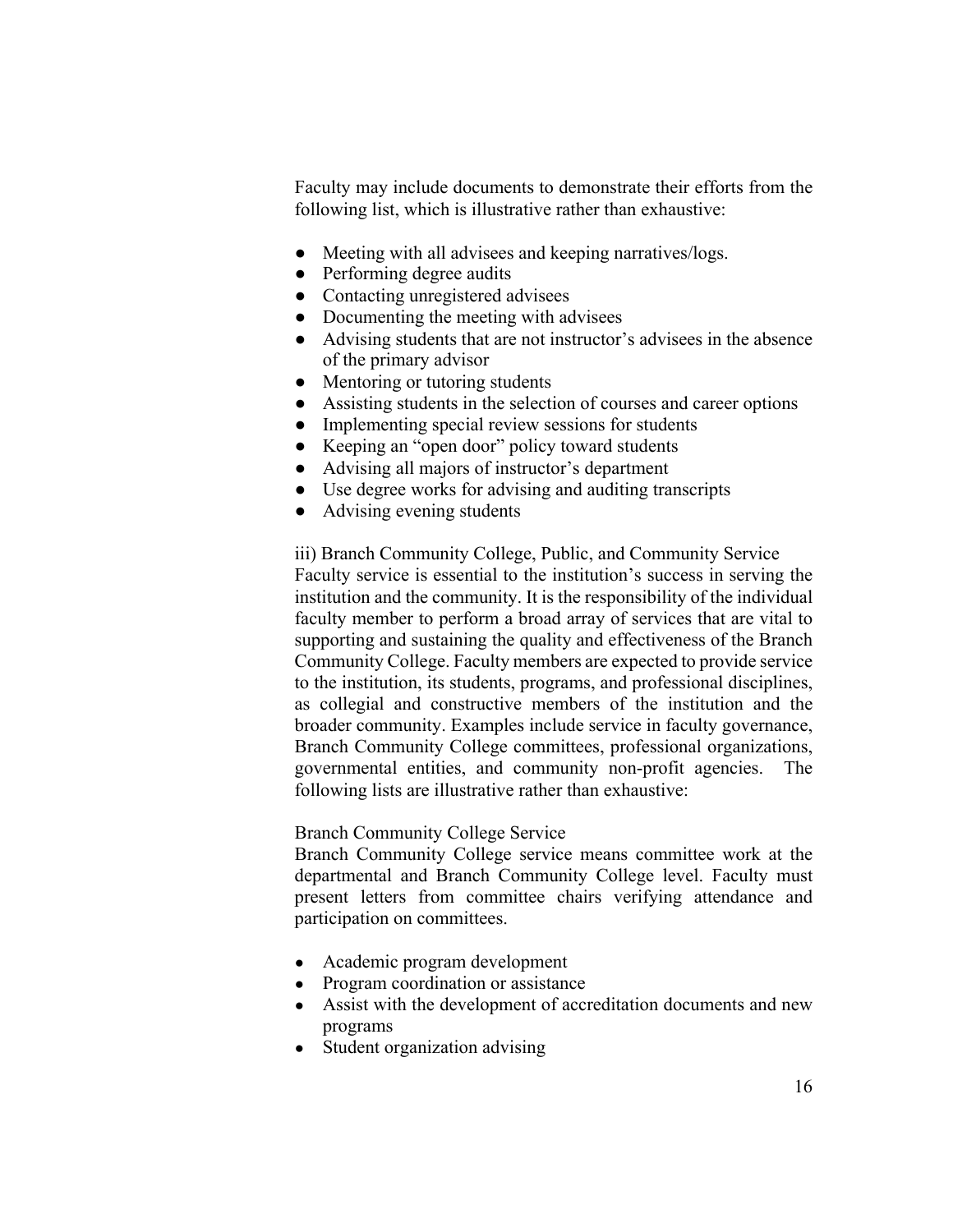- Attendance of departmental meetings
- Participation in departmental sponsored activities
- Arranging professional opportunities for students
- Working on activities related to the departmental grants
- Participation in institutional governance including Faculty Senate, and institutional committees
- Branch Community College service at the state or regional level
- Representing the institution at public events
- Participation in student recruitment efforts

Community and Public Service

- Serving on boards or advisory councils at the local, state, national and international levels
- Lectures or presentations to local groups in the community
- Work with community leaders to develop solutions to community problems
- Work with the local community as a volunteer
- Participation in activities that increase the desire of non-college students to attend college
- Participating in student recruitment efforts

#### iv) Mastery of Discipline and Professional Development

Faculty with assignments in research will be evaluated by the standards appropriate to the field. All faculty should be positively engaged in their disciplines and should be recognized for their expertise. The following are examples of professional development and scholarship. The list is illustrative but not exhaustive:

- Creative work presented
- Professional consulting
- Service as an officer of a state, regional or national association
- Service on editorial boards
- Service on a professional task force
- Participation in curriculum development in the instructor's discipline at the state or regional level
- Managing, writing and/or reviewing grant proposals
- Contributions to improve teaching technology
- Demonstrated growth in the subject matter
- Demonstrable command of subject matter
- Contributions to curriculum development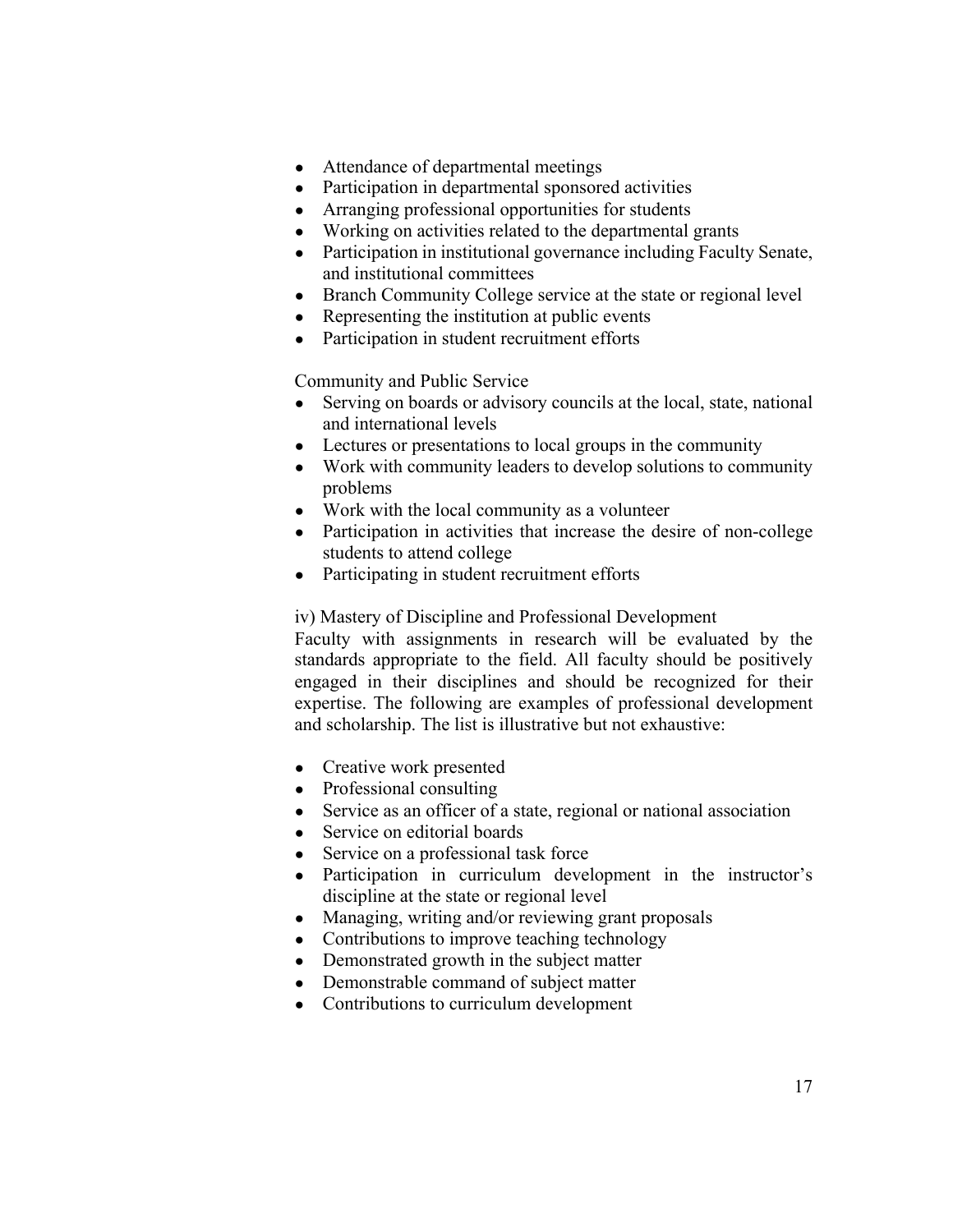• Demonstrable quality improvement in teaching strategies incorporating new technologies (where applicable) and new approaches to learning

Academic Year Teaching Load:

In particular, the teaching load is determined with the following parameters:

The normal teaching load for full-time instructors is fifteen (15) credit hours per semester. When appropriate, the supervisor may approve 15 contact-hours instructors as an exchange of other activity on Campus related to student advisement, accreditation, recruitment, and other activities.

When a faculty member is teaching two or more scheduled classes at the same time (e.g., cross-listed courses), only one of the classes will be counted in the workload computation. The workload for courses that are co-taught will be calculated equally by dividing the normal workload of the particular course by the number of faculty members teaching it or in a pro-rated way if the workload is not equally distributed among the faculty members. In special situations, such as co-op courses, lab courses, field experiences, capstones, independent studies, and practicums, the workload credit hours shall be computed by the Chair with the College Provost's approval.

A Chair's teaching load is 15 credit hours per year (distributed in two semesters). Additional administrative time may be approved when preparing for accreditation, curriculum revision, and other administrative activities.

#### Teaching Overload

When a faculty member needs to teach more than the assigned teaching load during a semester, the Chair may approve the overload. However, to determine if an overload exists, all courses taught by the faculty member will be considered. The fifteen (15) credits of the normal teaching load per semester (fifteen (15) per year for Chairs) will be determined by the courses with the highest enrollment. The courses that will be paid as an overload will be those courses with the lowest enrollment. The compensation for an overload is addressed in Part III.A.

Student Advising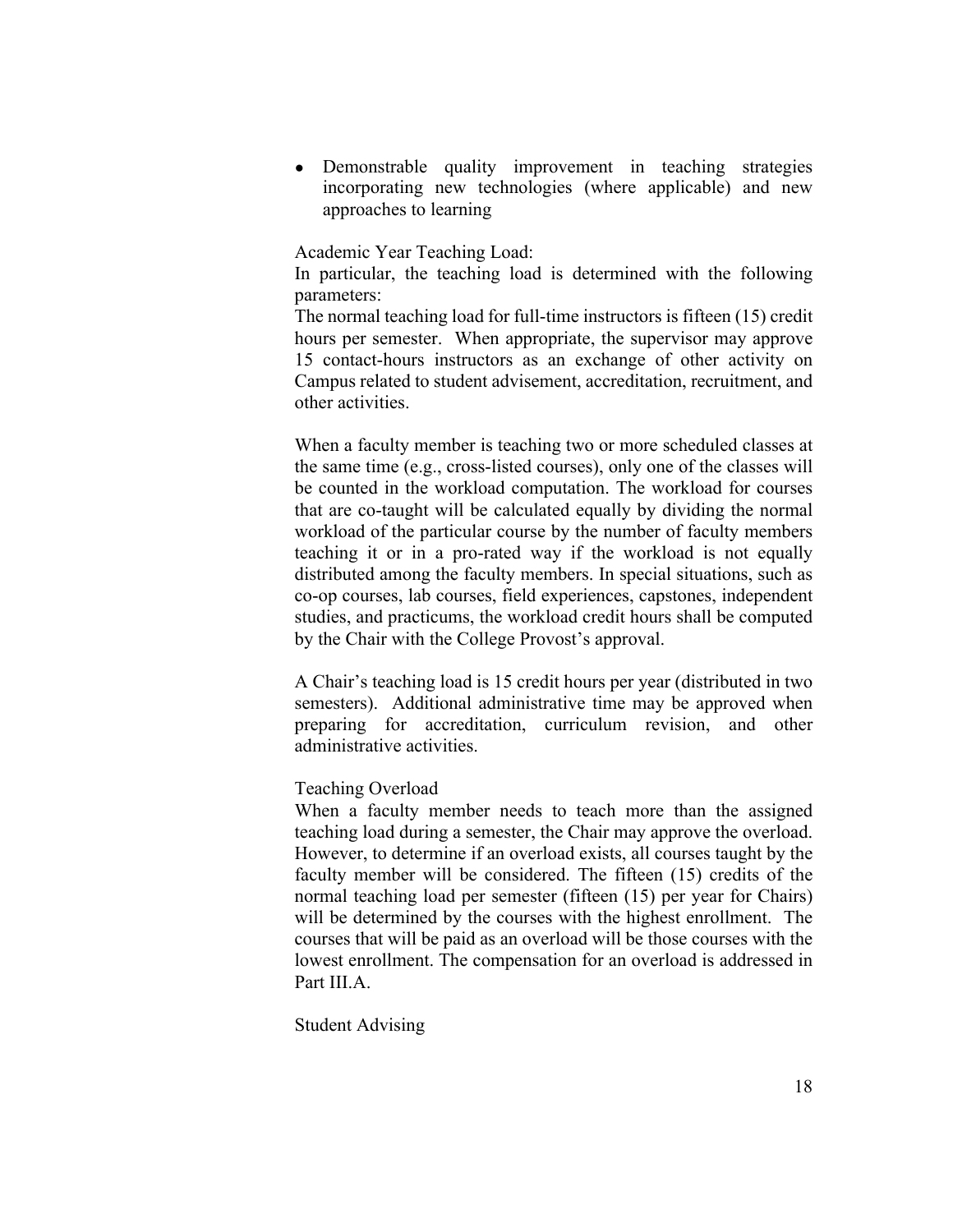Each faculty member shall serve as an advisor to students. Advisors shall assist students in course selection, scheduling, auditing of transcripts, and making sure that all academic requirements for certificate or degree programs are met. When necessary, students shall be referred to the appropriate support services for assistance. Full-time faculty shall schedule advisement hours every semester. Advisement hours shall be posted on their office door and Self Service Banner (SSB).

#### Class cancellations

To meet accreditation standards, faculty members shall not cancel scheduled classes in any circumstances without prior written supervisor approval. For absences that are approved in advance by the program or department chair, instructors should find an acceptable substitute for their classes or obtain the chair's approval for an alternate means of making up the student contact hours. For unanticipated absences such as illness or family emergency, faculty members must notify the Chair as soon as possible so that arrangements can be made regarding classes and other scheduled activities. Faculty members should find an acceptable substitute for their classes or obtain the chair's approval for an alternate means of making up the student contact hours. Failure to notify the program or department chair of a missed class meeting or excessive absences from class obligations can result in disciplinary action.

#### Course delivery/schedule changes

Faculty members shall not change the delivery method of instruction or the approved schedule of classes and assigned classroom under any circumstances without prior written supervisor approval and without advance written notification to the office of the registrar.

### Academic year contract

Faculty members are engaged and paid on the basis of an academic year contract, including days when the community college is open, and classes are not in session. Supervisors may require attendance any day during the term of the contract.

#### Contract length

Faculty will be issued a contract for one academic year (9-months). For additional months of service, the College will issue a supplemental contract.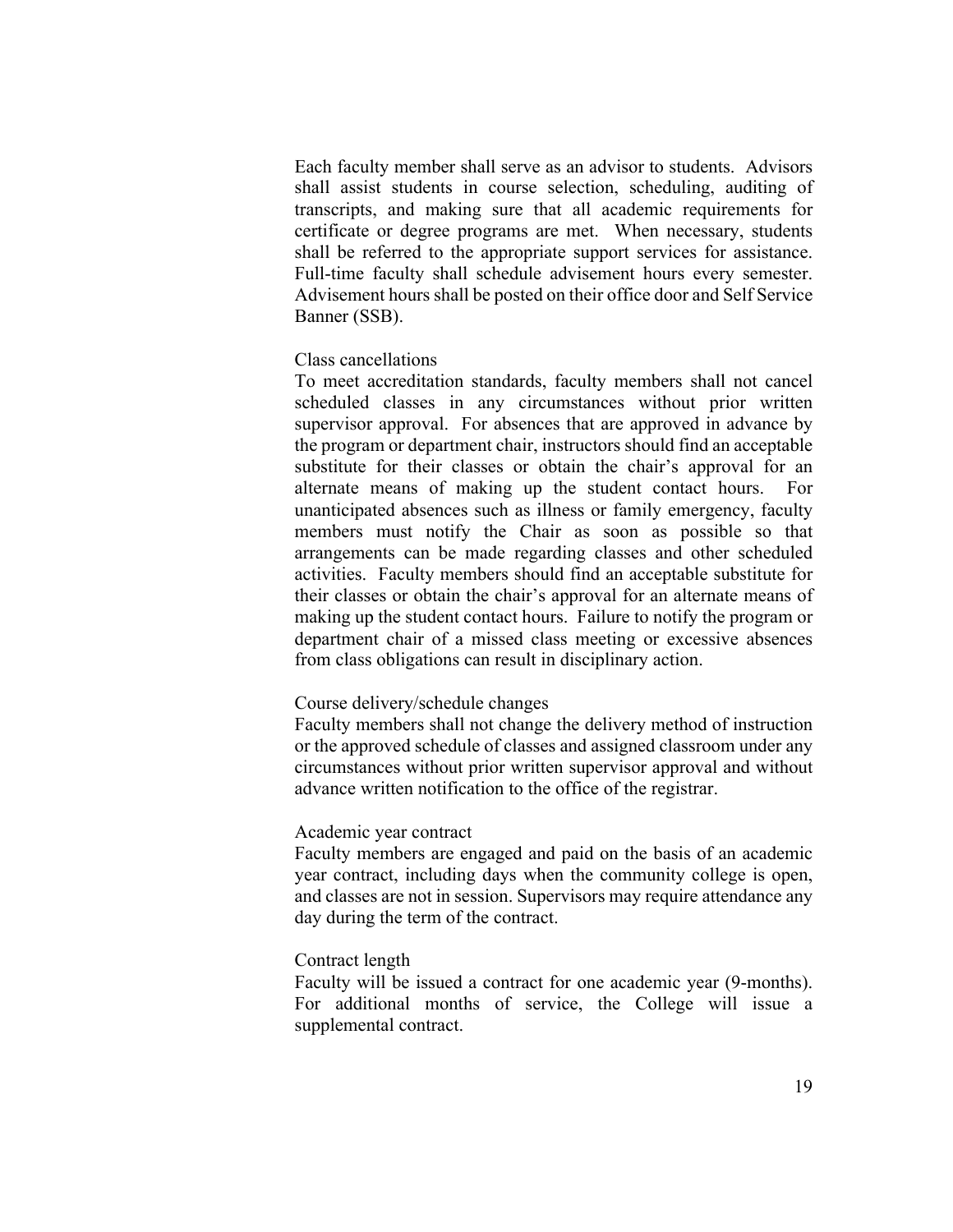Definition of Summer Period for supplemental contracts: During the same fiscal year (i.e., July 1 of a year to June 30 of the following calendar year), the summer period for a supplemental contract is defined as the business days between July 1 and the Friday before the Fall convocation plus the business days between the Tuesday after the deadline to submit Final Grades for the Spring Semester for 16-week courses and June 30.

The supplemental contracts will be the following:

Half-month supplemental: The faculty member will have 50 business days off during the summer period for supplemental contracts. The faculty's supervisor shall approve the working days at least one month in advance.

One-month supplemental contract: The faculty member will have 40 business days off during the summer period for supplemental contracts. The faculty's supervisor shall approve the working days at least one month in advance.

One and a half months supplemental contract: The faculty member will have 30 business days off during the summer period for supplemental contracts. The faculty's supervisor shall approve the working days at least one month in advance.

Two-month supplemental contract: The faculty member will have 20 business days off during the summer period for supplemental contracts. The faculty's supervisor shall approve the working days at least one month in advance.

Two and a half months supplemental contract: The faculty member will have 10 business days off during the summer period for supplemental contracts. The faculty's supervisor shall approve the working days at least one month in advance.

Three-month supplemental contract: The faculty member will work all business days of the summer period for supplemental contracts.

The college reserves the right to determine specific days during the summer that cannot be selected for time off depending on the needs of the college. The determination of the length of the supplemental contract will be determined by the Office of the Provost based on the needs of the institution and the availability of funds.

The college reserves the right to determine specific days during the summer that cannot be selected for time off depending on the needs of the college. The determination of length of the supplemental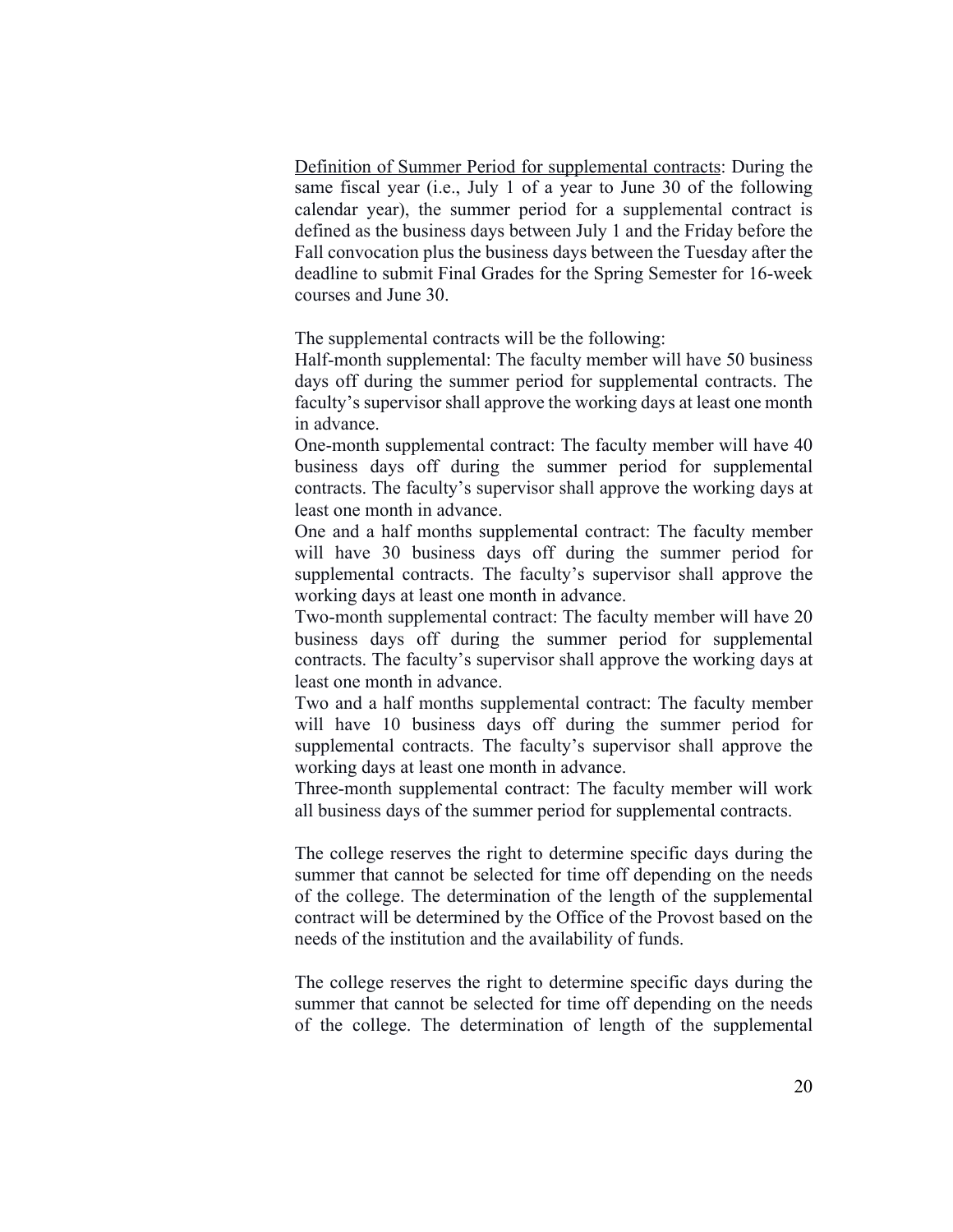contract will be determined by the Office of the Provost based on the needs of the institution and the availability of funds.

Supplemental contracts will be paid following the same schedule as the 9-month contract.

### **2. Faculty Responsibilities and Duties**

#### Professional Ethics

Faculty members shall demonstrate respect for the students, Branch Community College faculty members, staff members, administrators, and other members of the Branch Community College community in their role as intellectual guides, foster honest academic conduct, and promote an atmosphere that is conducive to learning and the acquisition of scholarly standards. They shall strive to help each student realize his or her potential as a worthy and effective member of society.

#### Collegial Respect

Faculty members will demonstrate respect for their colleagues, uphold academic ethics, collaborate, and model the culture of the academy. In fostering an environment of collegial respect, faculty will observe basic etiquette, honor each other's intellectual domain and individual strengths while collectively working towards meeting the needs of students in fulfillment of institution's mission.

### Faculty Duties

Each faculty member shall be responsible for the following:

a. Become familiar with institutional policies and procedures

b. Be able to explain to students the course content and requirements and distribute a course syllabus during the first day of scheduled class c. Meet every assigned class at its designated time except for illness, emergencies, and approved absences

d. Submit midterm and final grades before the deadline.

e. Assume responsibility for the security of institutional facilities and equipment

f. Maintain a classroom that is conducive to learning and indicate a sincere interest in students' education

g. Arrange for equipment, supplies, and materials necessary for instruction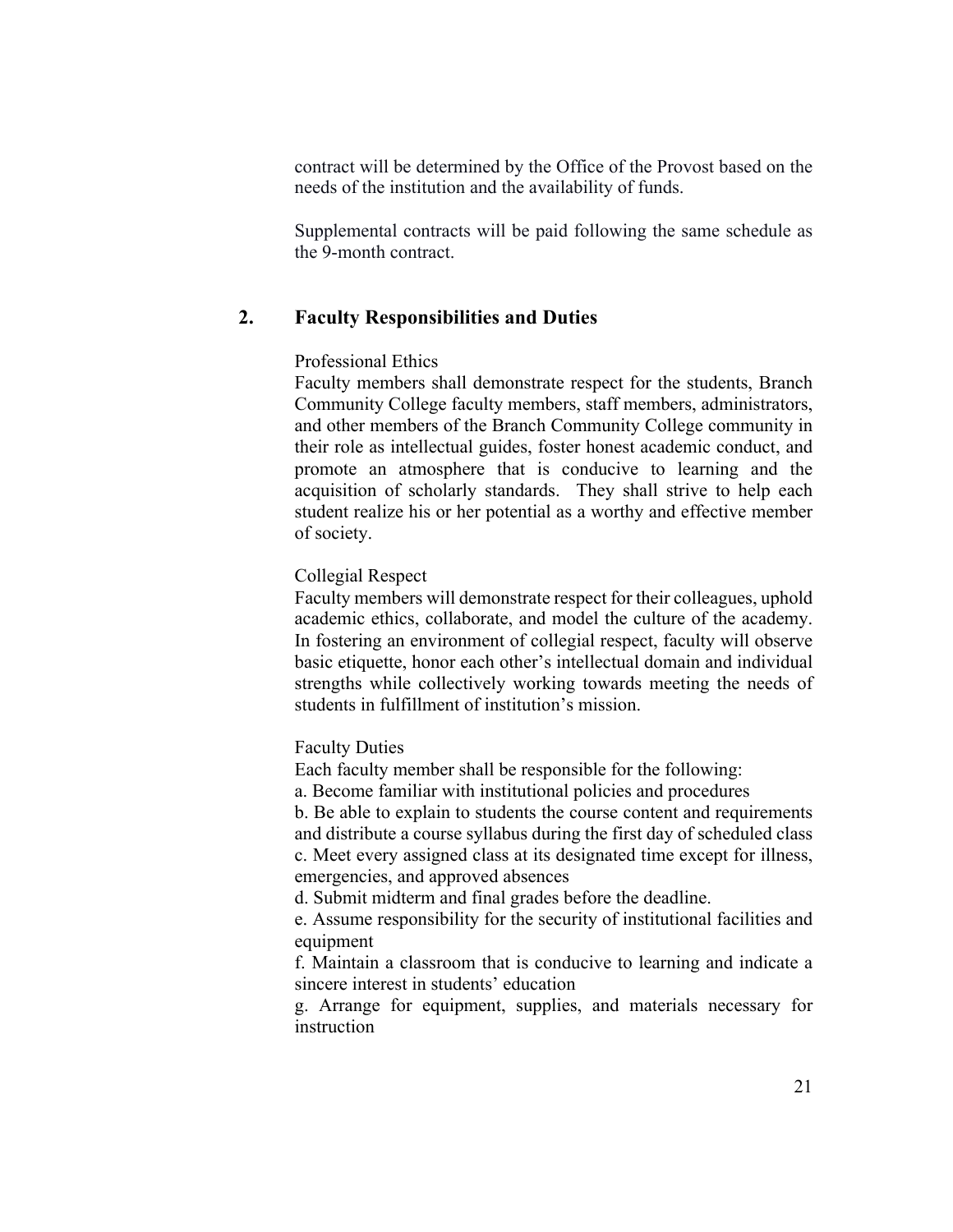h. Advise students concerning academic achievement, absences, and tardiness that might jeopardize satisfactory progress

i. Emphasize to all classes the importance of prompt, regular and continuous class' attendance

j. Maintain accurate scholastic records of students enrolled in each class and submit course enrollment correction forms to the registrar by the due date, and grade reports to the Registrar's Office by the due date. This includes attendance recording for every class in a manner that the institution determines appropriate.

k. Refer students who need special consideration to the appropriate student services

l. Report all irregularities, questions, or problems concerning instruction to the department supervisor

m. Keep credentials and certifications (as required) current and on file in the Human Resource Office

n. Conduct assigned classes in accordance with the stated philosophy and objectives of the community college and in accordance with the approved master course syllabus

o. Participate in all activities directed by the supervisor related to student learning outcomes assessment and accreditation processes when they are required by the program of study

p. Participate in all activities directed by the supervisor related to student advisement, student recruitment, and student retention

q. Initiate purchase requisitions as appropriate

r. Recommend course textbooks and submit it to the appropriate textbook adoption website

s. Recommend the selection of library books, reference materials, and periodicals for the Library

t. Perform registration duties

u. Attend and support activities of the institution such as scheduled and special faculty and department meetings and assigned committee meetings

v. Actively assist in the recruitment of students

### **4. Chairperson Duties**

Each Chairperson shall be responsible to the College Provost (or designee) and shall:

a. Supervise assigned personnel and coordinate all departmental activities

b. Coordinate efforts with faculty and make proper recommendations related to the development of new courses and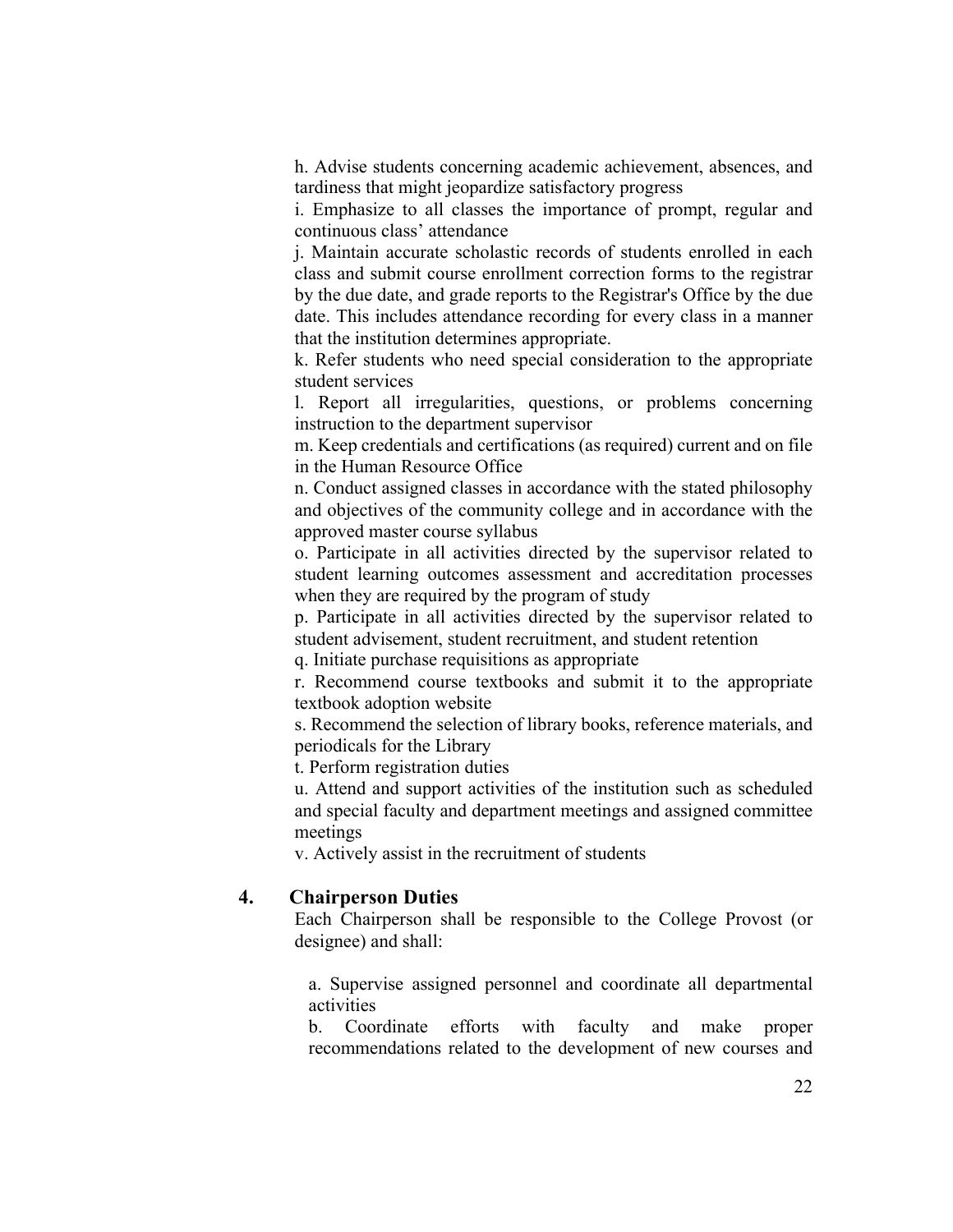programs, the revision or deletion of existing courses and programs, and the maintenance of instructional standards within the department

c. Provide leadership in formulating, developing, revising program objectives and curriculum, and maintaining current course outlines and syllabi which accurately reflect the instructional program

d. Supervise instructional activities within the department, including evaluation of curriculum, teaching methods, effective use of the library and support programs, testing techniques, and audio-visual aids

e. Schedule and preside at regular departmental meetings to review areas of concern and maintain communication. Maintain and distribute minutes of all meetings to department personnel

f. Ensure that faculty maintain scheduled office hours and equitable workloads

g. In coordination with the Office of Human Resources, orient new department personnel and ensure that all assigned personnel are familiar with academic policies, regulations, and procedures.

h. Evaluate formally or informally department personnel and the overall effectiveness of instruction within the department

i. Recommend to College Provost appropriate renewal or nonrenewal of contract, promotion, or dismissal of personnel within the department

j. Ensure functional advisory committees as required by degree programs

k. Verify that safety guidelines are in place as required by appropriate program oversight standards

l. Monitor the attendance of personnel within department and approve faculty leave requests

m. Assist in the registration process, coordinate advisement, and registration duties to personnel within department

 n. Assist on articulation agreements with post-secondary and secondary institutions

o. Validate faculty selection of textbooks for bookstore adoption

p. Verify that adequate supplies and equipment are available for the department

q. Review materials for the Branch Community College catalog and other institution publications ensuring an accurate representation of the department

r. Participate in the screening and interviewing process for department personnel and make recommendations for employment within procedural guidelines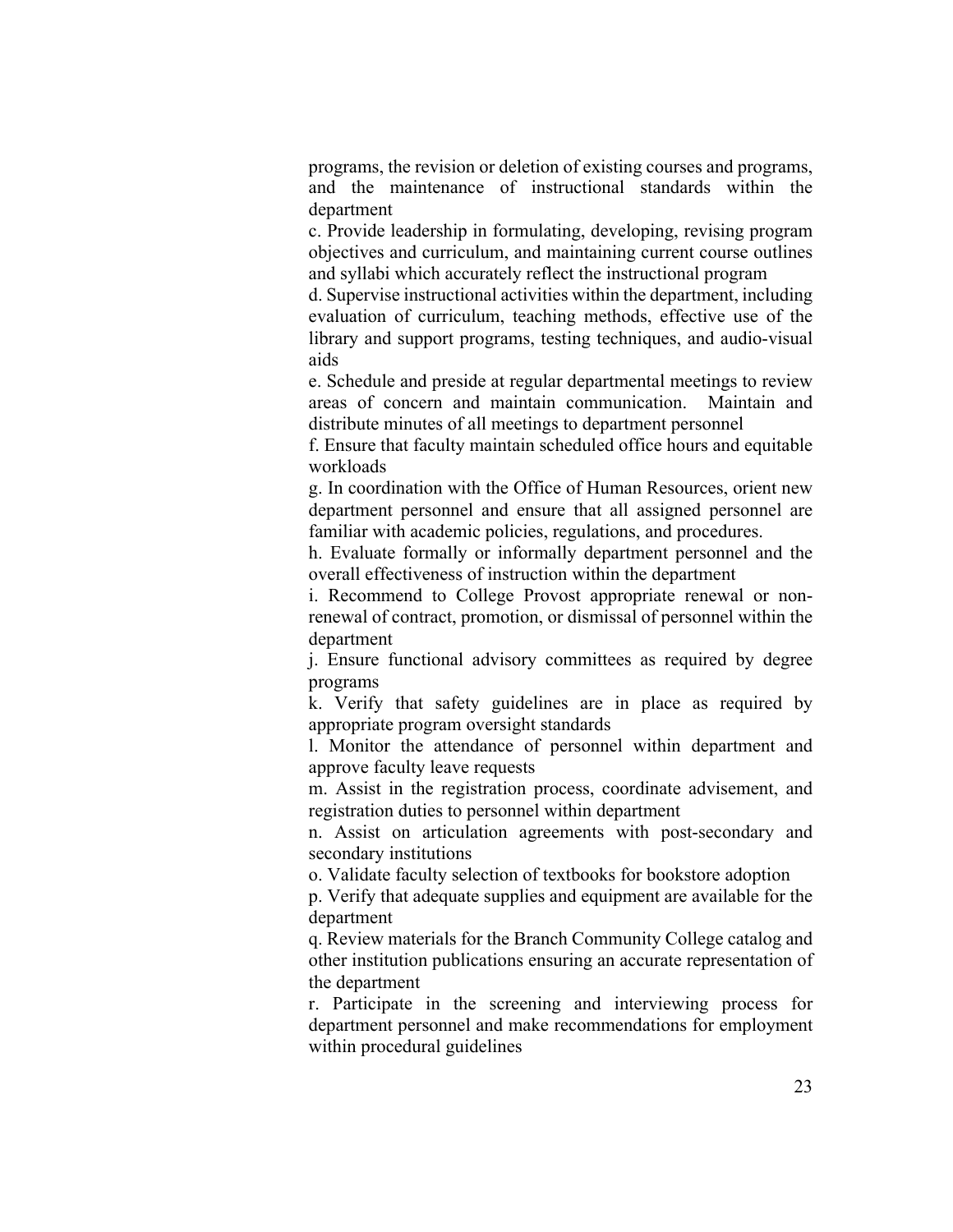s. Coordinate the development of the annual recommended budget for assigned department and submit the budget to the College Provost

t. Maintain records and controls to assure that the department operates within established budget limits

u. Coordinate all purchase requests within the department

v. Serve as liaison between department and institutional personnel and/or public

w. When necessary, discipline faculty and staff members under their authority

x. Inform the College Provost of departmental needs, concerns, changes, or irregularities that warrant attention

y. Instruct as assigned by the College Provost within limits as described under Faculty Workloads of this handbook

z. Assume responsibilities and duties required of faculty and additional assignments outlined for Chairpersons

aa. Assume additional duties assigned by the College Provost or designee

# **II. G. Academic Freedom, Faculty Member Investigations, and Progressive Discipline**

# **1. Academic Freedom**

The Branch Community College is committed to the promotion of responsible academic freedom for its faculty and students. The major premise of academic freedom is that open inquiry and expression by faculty and students is essential to the institution's mission. Academic freedom will be understood to include the following:

- Academic freedom means that both faculty members and students can engage in intellectual debate without fear of censorship or retaliation.
- Academic freedom establishes a faculty member's right to remain true to his or her pedagogical philosophy and intellectual commitments. It preserves the intellectual integrity of our educational system and thus serves the public good.
- Academic freedom in teaching means that both faculty members and students can make comparisons and contrasts between subjects taught in a course and any field of human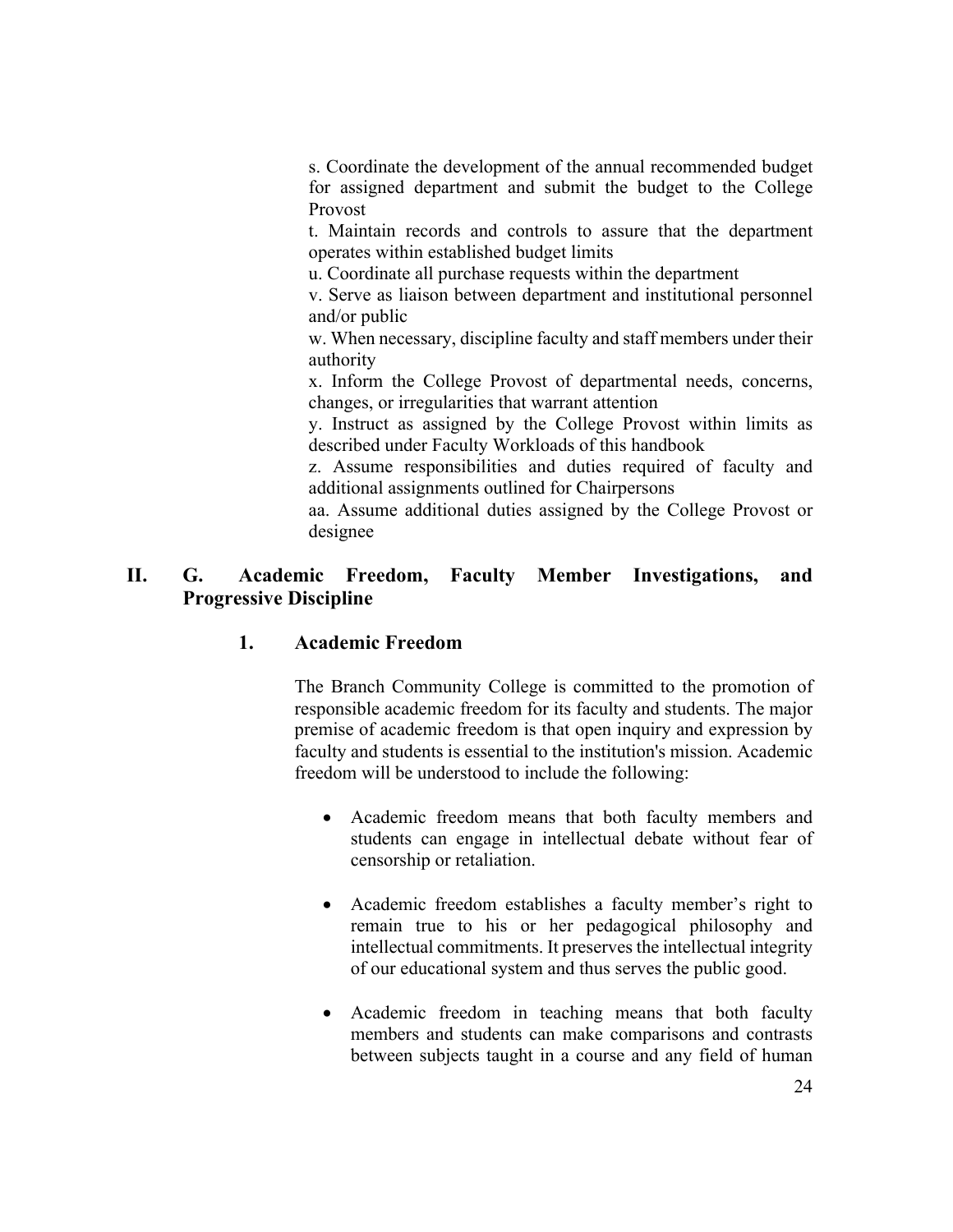knowledge or period of history.

- Academic freedom gives both students and faculty the right to express their academic-related views — in speech, writing, and through electronic communication, both on and offcampus — without fear of sanction, unless the manner of expression substantially impairs the rights of others or, in the case of faculty members, those views demonstrate that they are professionally ignorant, incompetent, or dishonest with regard to their discipline or fields of expertise.
- Academic freedom gives both students and faculty the right to study the topics they choose and to draw what conclusions they find consistent with their research, though it does not prevent others from judging whether their work is valuable and their conclusions sound. To protect academic freedom, universities should oppose efforts by corporate or government sponsors to block the dissemination of any research findings.
- Academic freedom means that the political, religious, or philosophical beliefs of politicians, administrators, and members of the public cannot be imposed on students or faculty.
- Academic freedom gives faculty members and students the right to seek redress or request a hearing if they believe their rights have been violated.
- Academic freedom gives faculty members and students the right to challenge one another's views, but not to penalize them for holding them.
- Academic freedom includes the assessment of student academic performance, including the assignment of particular grades and the following principles in assigning grades: (1) the individual faculty member has the responsibility for the assignment of grades; (2) students should be free from prejudicial or capricious grading; and (3) if the faculty member does not initiate a change of grade, no grade may be assigned or changed without following the Grade Appeal Process applicable to the Branch Community College. The review of a student complaint about a grade should follow the current procedure established by the institution.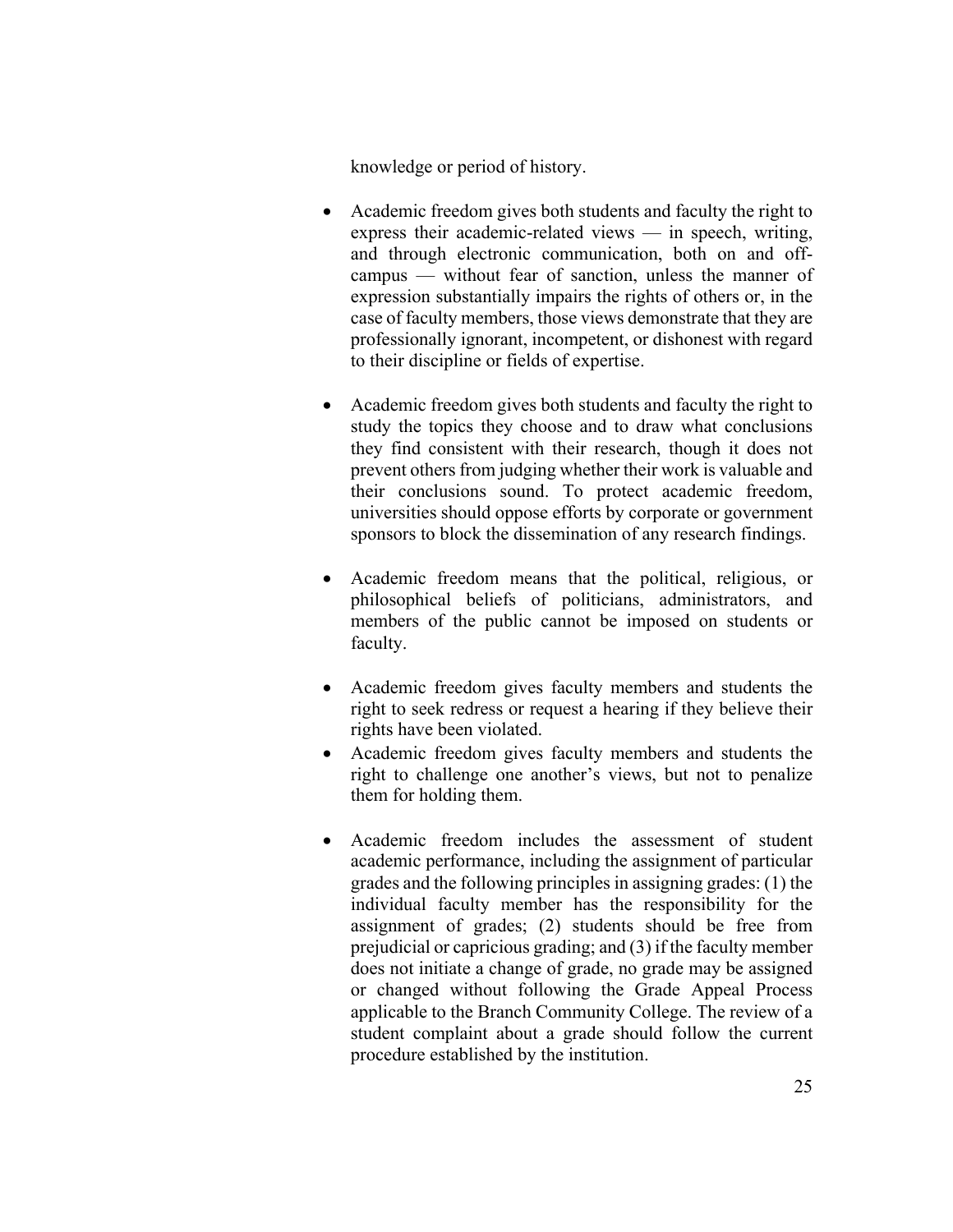- Academic freedom does not mean a faculty member can harass, threaten, disrespect, insubordinate, intimidate, ridicule, or impose his or her views on students, faculty members, staff members, administrators, and other members of the Branch Community College community.
- Student academic freedom does not deny faculty members the right to require students to master course material and the fundamentals of the disciplines that faculty teach.
- Academic freedom does not protect an incompetent faculty member from losing his or her job.
- Academic freedom does not protect faculty members from a colleague/student challenge or disagreement with their educational philosophy and practices.
- Academic freedom does not protect faculty members from college or non-college penalties if they break the law or Branch Community College policy/regulations.
- Academic freedom does not protect students or faculty from disciplinary action, but it does require that they receive fair treatment and due process.
- Academic freedom does not protect faculty members from sanctions for professional misconduct, though sanctions require clear proof established through due process.
- Academic freedom does not protect a faculty member who skips class or refuses to teach the classes or subject matter assigned including the delivery mode established in the schedule.
- Academic freedom does not allow a faculty member to prevent a talk or event.
- Academic freedom does not protect a faculty member from investigations into allegations of scientific misconduct or violations of sound policies, nor from appropriate penalties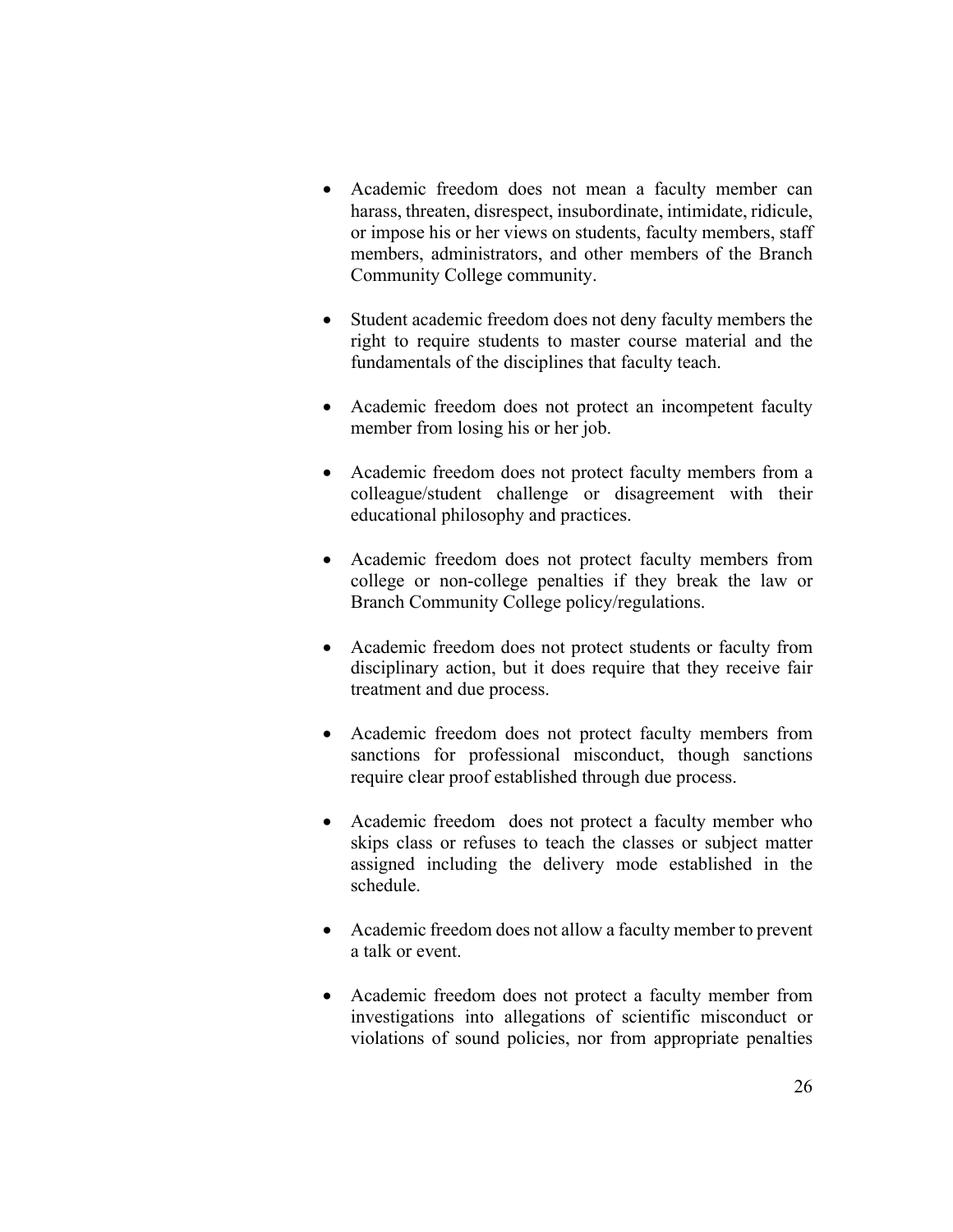should such charges be sustained in a hearing of record before an elected faculty body.

### **2. Faculty Member Investigations**

The institution has the right to investigate all allegations of faculty misconduct. A faculty member may be placed on administrative leave with pay during an investigation involving the faculty member. When necessary, during an investigation, the Director or designee may enter a faculty member's office. The affected faculty member shall be given reasonable notice prior to entering the faculty member's office. The faculty member may observe, but not interfere with, the entry of the office to conduct an investigation. For purposes of this paragraph, reasonable notice shall be at least 24 hours' notice in writing, prior to entry of the office.

Under exigent circumstances such as, but not limited to, an emergency affecting safety and security or allegations of criminal activity, the Branch Community College may immediately and without notice enter a faculty member's office to conduct an initial investigation and/or to secure property, data, documentation or other items stored within the office. Within one workday of an entry, the Director or Designee shall notify the affected faculty member.

During the investigation, no documentation or information related to the matter under investigation will be placed in the faculty member's personnel file or released publicly unless required by law. Any actions, other than dismissal, taken by the Administration as a result of such an investigation may be grieved according to Part II.H.

### **3. Progressive Discipline**

The general purpose of discipline is to correct unsatisfactory performance and/or misconduct. Any discipline requires good and just cause. Progressive discipline may be utilized when management determines that the merits of a particular case warrant such an approach. Progressive discipline will not be utilized when management determines that a faculty member's action(s) are so egregious that such an approach is inappropriate. Unapproved absences may result in disciplinary action.

Progressive discipline starts with the least severe discipline and progresses to more severe discipline depending on the circumstances.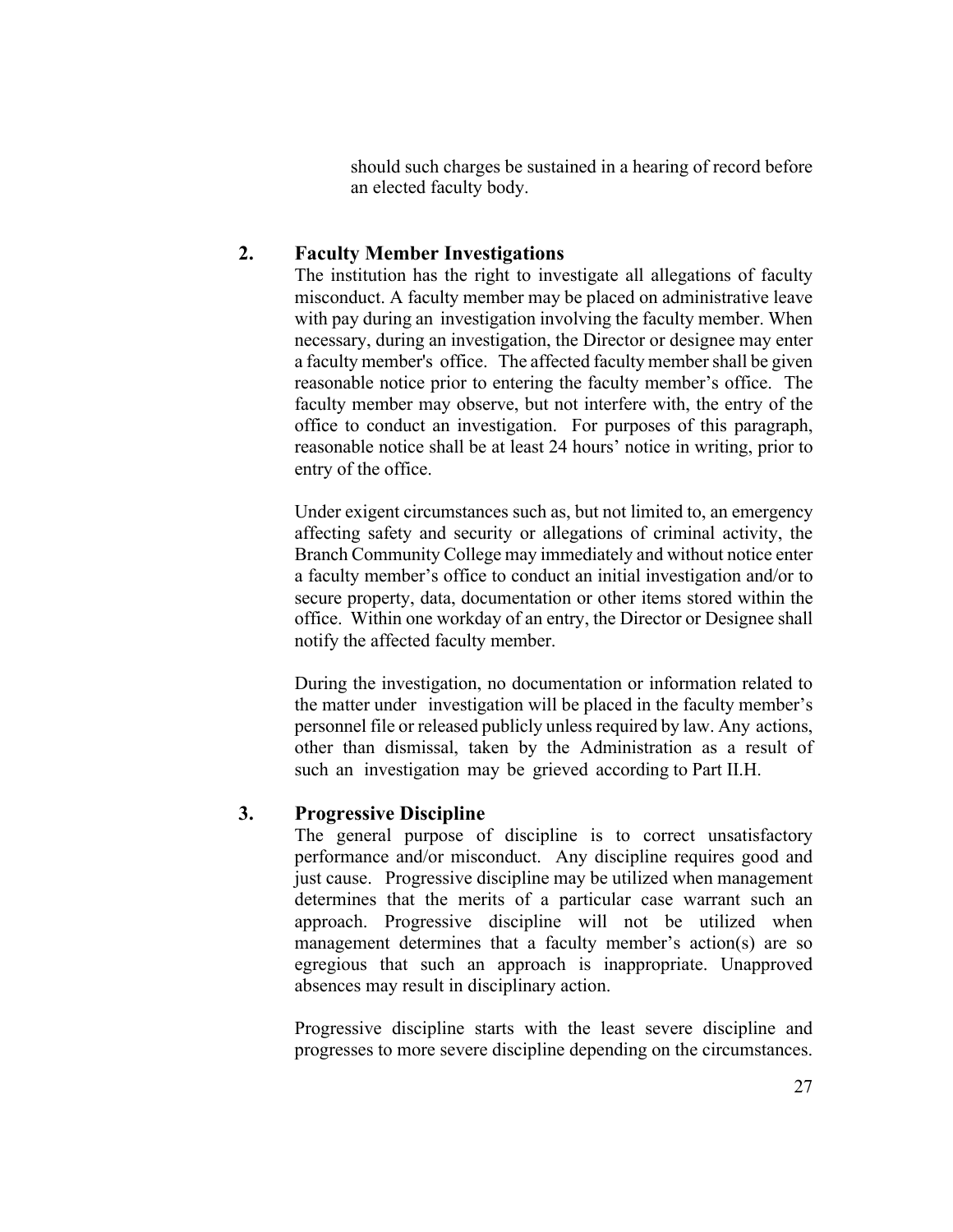Examples of the least severe discipline consist of verbal and written warnings. More severe disciplines consist of written reprimands, suspensions and terminations.

The faculty member may be discharged in accordance with Part II.M.

Discipline is designed to give a faculty member an opportunity to correct employee behavior and performance. Every reasonable effort will be made to ensure acceptable work performance by the faculty member. When problems with the faculty member's behavior that affects the workplace or performance arise, a supervisor will seek to correct the problem with the least amount of disruption to the work environment. Serious infractions may result in immediate suspension from work with or without pay.

#### a. Verbal warning

A faculty member is issued a verbal warning for minor infractions or to correct minor faults in a faculty member's job performance. Verbal warnings are issued during a private conference between the supervisor and the faculty member where the supervisor explains the problem and recommends a process the faculty member must accomplish to return to satisfactory status. The faculty member is informed that the conference is being conducted to issue a verbal warning.

#### b. Letter of reprimand

Should contain the following information: a description of the specific problem or offense, the most recent incident and when it occurred, previous unsatisfactory behavior or performance related to the reprimand, and a statement that further unsatisfactory behavior or performance may result in further disciplinary action. The written reprimand is issued and discussed with the faculty member in a private conference with the supervisor and must have been discussed with the faculty member previously. A copy of the written reprimand will be given to the faculty member and a copy placed in the faculty member's official personnel file. The written reprimand will also specify a review period, if appropriate, in which the faculty member's behavior or performance will be reviewed. The length of the review period will be no longer than one year.

c. Discipline resulting in dismissal must follow Part II.M.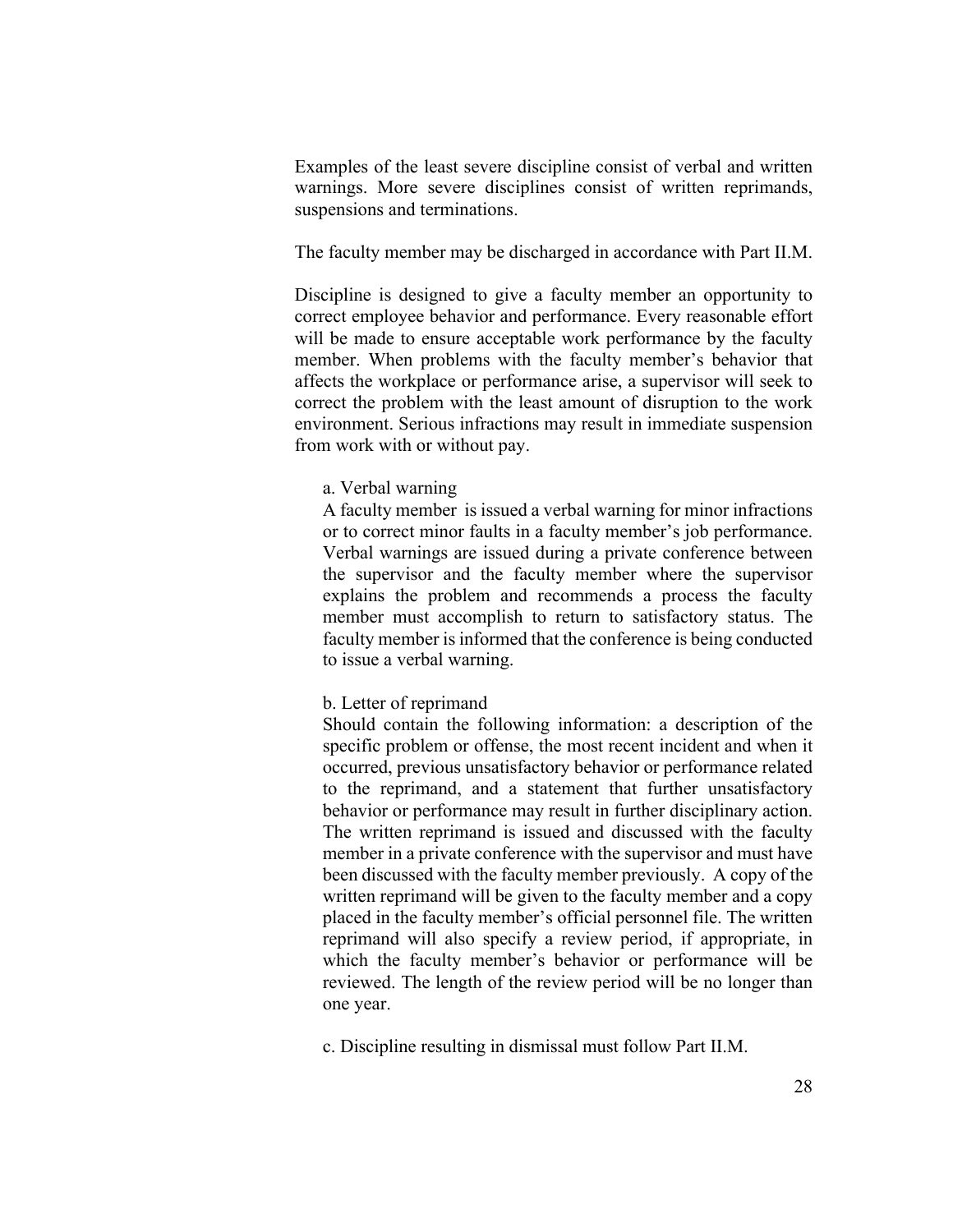d. Grievances of disciplinary actions are governed by Part II.H.

# **II. H . Grievances**

### **General Policy**

While the Branch Community College endeavors to maintain pleasant working conditions that lead to cooperative, effective working relationships for all faculty members, it recognizes that misunderstandings and disagreements may arise regarding terms and conditions of employment. However, for questions and complaints not resolved through informal discussions, institution has established a formal Grievance Procedure. The Grievance Procedure is applied only to those matters for which the institution can provide a remedy.

### **Definitions and Limitations**

a. "Grievant" shall mean a faculty member who is personally and directly affected by a condition for which he or she seeks a resolution.

b. A "grievance" shall be an allegation by a faculty member that the treatment he or she has received from a supervisor or other Branch Community College employee is a violation, a misinterpretation, or an inequitable application of Branch Community College policy, administrative rules, or procedures that directly and adversely affect the grievant. A single grievance may be submitted jointly by more than one grievant.

c. "Resolution(s)" shall be the proposed written decision by the appropriate administrator(s) in response to the grievance.

d. "Parties in Interest" shall be the grievant and the supervisor or other Branch Community College faculty member(s) whose conduct or actions are the subject of the grievance.

e. The following situations are not covered by this grievance procedure and are therefore not grievable under this policy:

e.1 The discretionary act(s) of the professional judgment related to the evaluation of the work performance of any faculty member by his or her immediate supervisor;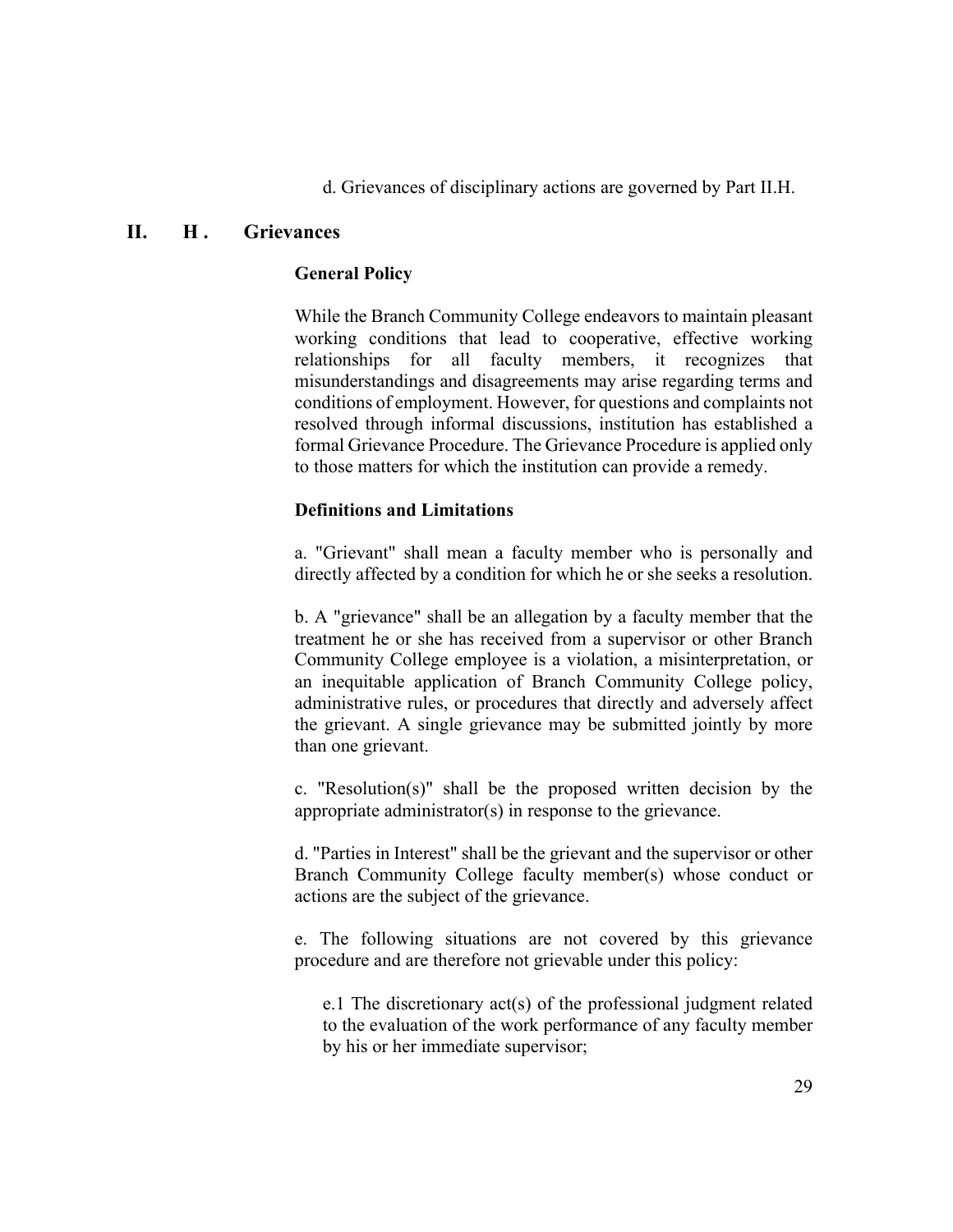e.2 Any personnel decision made by the Director, including, but not limited to, a discharge, transfer or any other action directly and adversely affecting the employment of the faculty member;

e.3 Situations in which the Director or Administrator(s) are without authority to act;

e.4 Situations where the remedy for the alleged violation exclusively resides in some person, agency, or authority other than the Director;

e.5 Situations as to which a different procedure or remedy has been provided and;

e.6 Situations as to which the procedure within the Branch Community College is prescribed by state or federal authority.

f. A grievance cannot be filed by a former faculty member any more than five (5) days after the effective date of termination or discharge of employment.

### **General Provisions**

a. A faculty member who has a grievance and is unable to resolve it informally must inform their supervisor of the desire to invoke the formal Grievance Procedure.

b. A grievance must be in writing and contain a statement of grievance, the circumstances upon which it is based, the Branch Community College's policy allegedly violated, and the remedy being sought.

c. Grievances must be filed within five (5) working days following the act being grieved or discovery of circumstances that gave rise to the grievance.

d. All steps of the grievance procedure are considered confidential and should not be open to the public.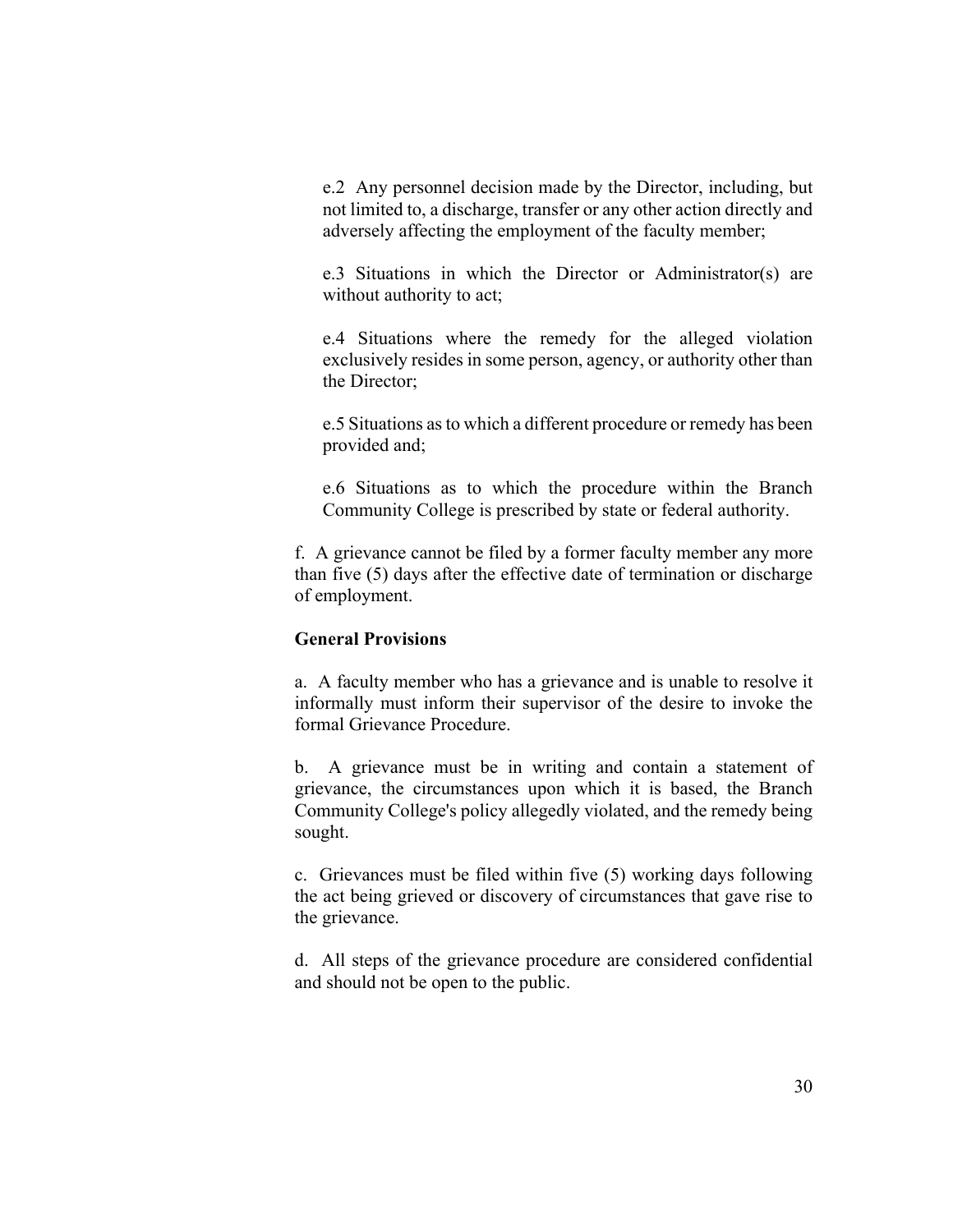e. Faculty members filing the grievance and faculty members required as witnesses to give testimony in a grievance meeting shall be given time off with pay if such meetings are scheduled during work hours.

f. Non-Branch Community College persons, former faculty members, or faculty members on suspension, layoff, or another unpaid status shall not receive pay to attend grievance hearings.

#### **Steps in Grievance Procedure**

a. A faculty member grievance is to be submitted in writing to the aggrieved faculty member's Chair with a copy to the Human Resources Director within five (5) working days following the discovery of the condition which gave rise to the grievance.

b. A meeting with the aggrieved faculty member and Chair to resolve issue(s) in the grievance shall be held within five (5) working days of the receipt of the written grievance. A resolution shall be submitted to the faculty member by the Chair with a copy to the Human Resources Director.

c. If the faculty member is not satisfied that the grievance is resolved by the written resolution or if the grievance is not resolved within five (5) working days, the faculty member may request the grievance to be submitted to the College Provost.

d. The decision of College Provost is final unless the grievant reports directly to the College Provost. In that case, the grievance may be submitted to the Director and the Director's decision will be final.

### **II. I. Evaluation of Faculty Performance**

Evaluation of faculty members will be consistent with Branch Community College's Mission, Vision, Strategic Goals, and Core Values.

#### a. Annual Evaluation

- 1. Instructors will participate in an annual evaluation. This evaluation will be formative, with plans implemented to develop and intensify the skills of the faculty member.
- b. Reappointment Review. All appointments are subject to renewal on an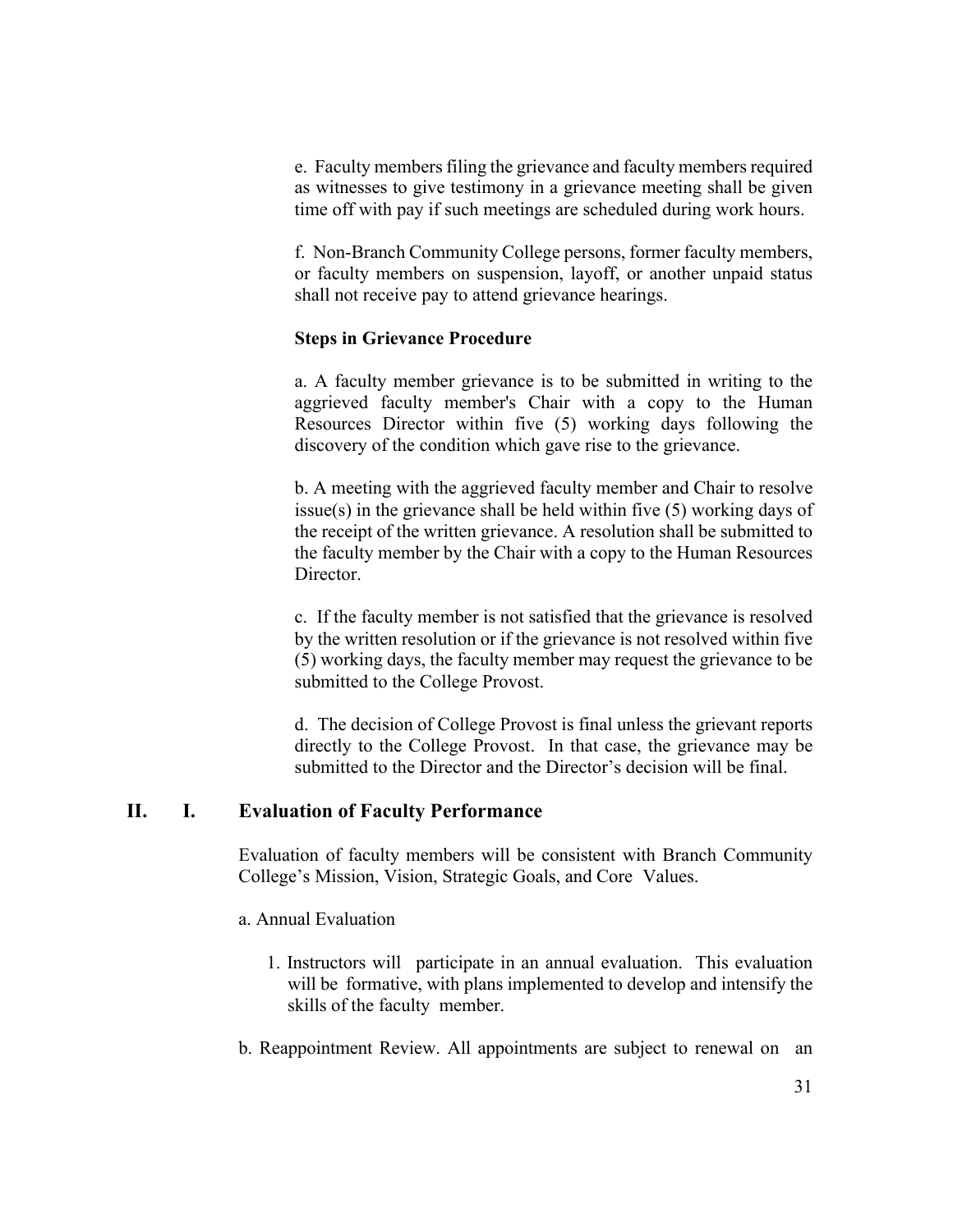annual basis at the sole discretion of the Branch Community College. The decision regarding renewal must be made by May 20<sup>th</sup>.

Timeline for Evaluation and Reappointment Review

The evaluation for faculty includes two stages: pre-evaluation and evaluation by the supervisor.

- a. Faculty members, by the end of the second week of March, will submit a Report of Activities to their supervisor. The supervisor will schedule an evaluation meeting that must be completed before April 30<sup>th</sup>. Concurrently with the evaluation process, the supervisor will perform the pre-evaluation process which consists only of setting up the goals for the following academic year. For new faculty members, the Preevaluation will be done no later than August  $30<sup>th</sup>$  of their first year.
- b. If there is any area in the Evaluation that was rated "unsatisfactory" or "needs improvement", a corrective action plan will be submitted to the Office of the College Provost and the Office of Human Resources no later than May 15th.

#### **II. M. Policies and Procedures for Termination of Employment**

#### **1. Reappointment Review**

All appointments are subject to renewal on an annual basis at the sole discretion of the Branch Community College. The decision regarding renewal must be made by May  $20<sup>th</sup>$ .

The reappointment recommendation made by the supervisor will be evaluated by the College Provost. The decision of the College Provost is final and will be communicated to the faculty member in writing no later than May  $20<sup>th</sup>$  if the decision is a non-renewal. Otherwise, renewal contracts will be available during Convocation Week. The only grounds for appeal available to the faculty member are for an alleged violation of this Handbook. Such appeals are sent through the procedures outlined in the grievance process.

### **2. Termination: Dismissal for cause**

Dismissal for cause is a permanent involuntary separation of employment from the Branch Community College for disciplinary reasons. A faculty member may be discharged without prior progressive discipline when warranted by the seriousness of the offense.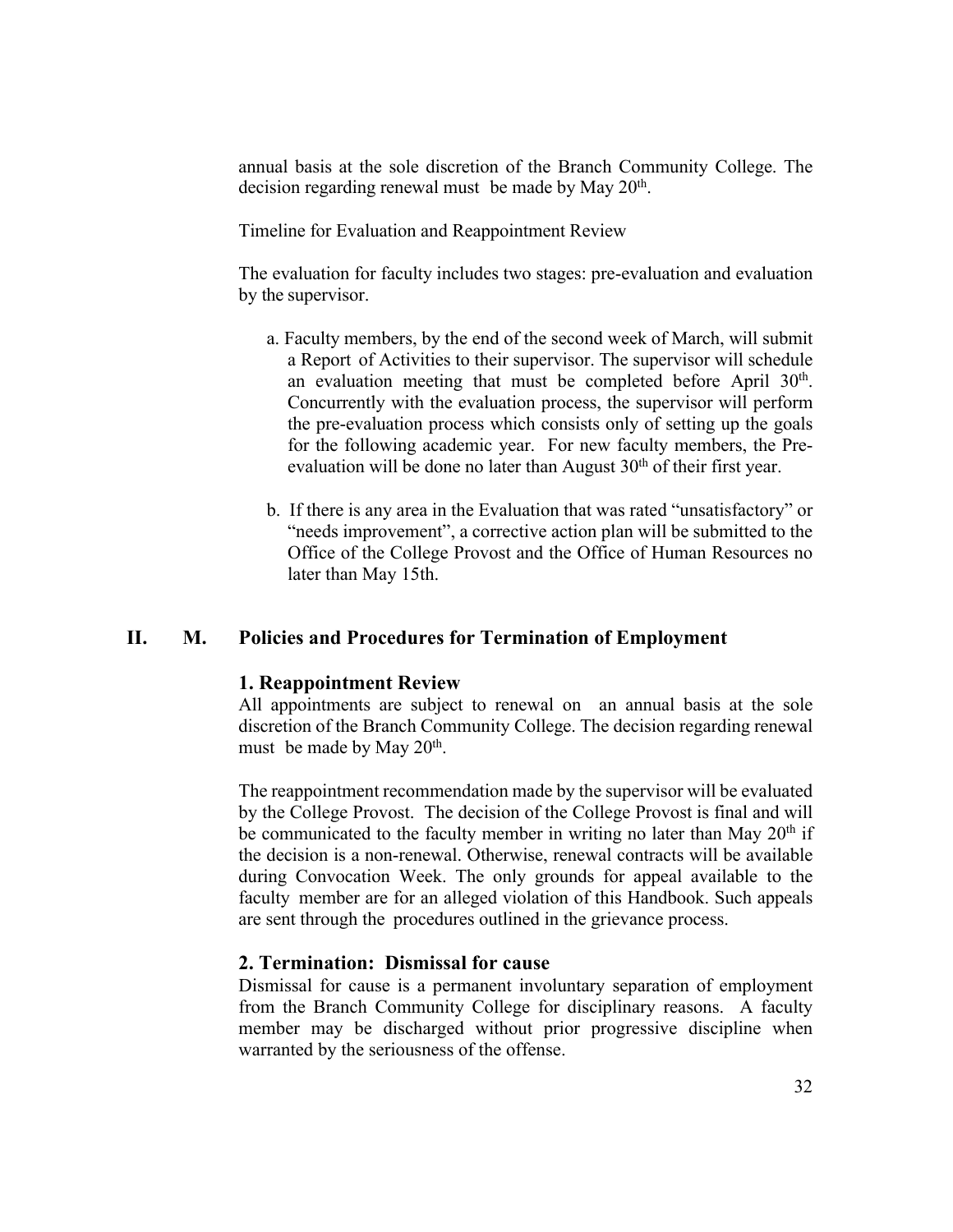#### Process

a. Required approvals by the Department of Human Resources Supervisors contemplating the dismissal of a faculty member must consult with the Department of Human Resources before taking such actions. Dismissal requires the approval of the Director, College Provost, and the Director of Human Resources.

#### b. Pay Status

Faculty members will normally remain at work pending the issuance of a Notice of Final Action. However, a College Provost/ Chair may, with the approval of Human Resources, place a faculty member on administrative leave with pay pending completion of the investigative or disciplinary process.

#### c. Notice Requirements

Notices shall be in writing and will normally be served in person by the immediate supervisor, if possible. At the time of service, the faculty member shall be asked to sign an acknowledgment of receipt. If the faculty member declines, the supervisor shall so note on the letter itself for record purposes. If the notice cannot be presented personally, the letter may be sent certified mail with a return receipt requested. The notice must be properly stamped and addressed to the last address provided by the faculty member. Service of the notice is complete when the notice is deposited with the United States Postal Service.

### d. Notice of Contemplated Action (NCA)

To initiate discharge of a non-probationary regular or term faculty member, the Chair will contact the Director of Human Resources and the College Provost. Human Resources will assist in the drafting of the NCA, gathering the required documentation and will coordinate a time to meet with the supervisor and faculty member to present the NCA. The NCA must include the following:

- Specify the contemplated action
- Specify the basis for a determination that just cause exists to discharge the faculty member
- Indicate which policies the faculty member has violated.
- Specify that the faculty member has the right to respond to the notice of contemplated action within ten (10) workdays of receipt of the NCA if submitting a written response.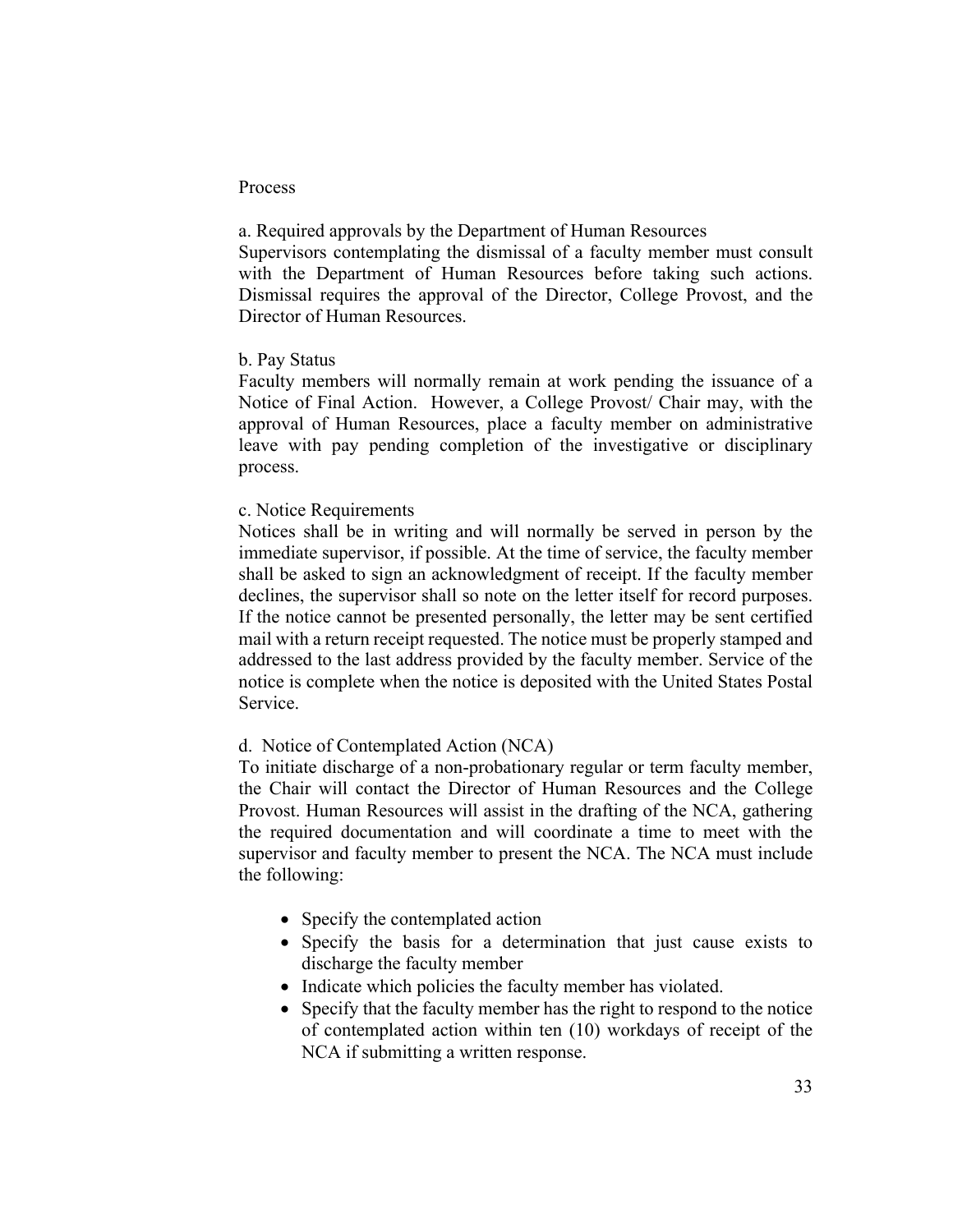• Specify that the faculty member must request to present an oral response within five (5) workdays.

### e. Response to a Notice of Contemplated Action

The faculty member may respond orally or in writing to the notice of contemplated action within ten (10) workdays of receipt of the NCA. The written response will be submitted to the Director of Human Resources. If the faculty member wishes to present an oral response, he/she must submit a written request for the meeting within five (5) working days from receipt of the notice of contemplated action. Any extension of time must be in writing and agreed upon by both the faculty and the Department of Human Resources. Oral response meetings will include a member of the Department of Human Resources, and at the faculty member's request.

- When the NCA is served by mail, the faculty member shall have three (3) additional calendar days in which to submit a written response or submit a request to present an oral response.
- The purpose of the written or oral response is not to provide an evidentiary hearing but is an opportunity for the faculty member to respond to the charges against him or her.

#### f. Final Notice of Disciplinary Action

If a faculty member submits a written response or presents an oral response, the Chair will consider the response. The Chair, after consultation with the Human Resources Department, will decide on the final action to be taken, whether or not the faculty member has responded to the NCA. The final disciplinary action, signed by the College Provost shall be issued no later than ten (10) working days from the date of receipt of the written response, the oral response or within ten (10) working days following the expiration of the response period. The Notice of Final action should include the following:

- Statement of the final discipline to be taken, which may be upholding the contemplated action, a lesser form of discipline than contemplated, or no disciplinary action.
- Notice should contain the basis for a determination of just cause for the suspension, demotion or dismissal.
- Statement indicating if the faculty member responded to the Notice of Contemplated Action.
- Specify when the disciplinary action will be effective.
- If the faculty member had previously submitted a timely written response or a timely oral response, inform faculty member that the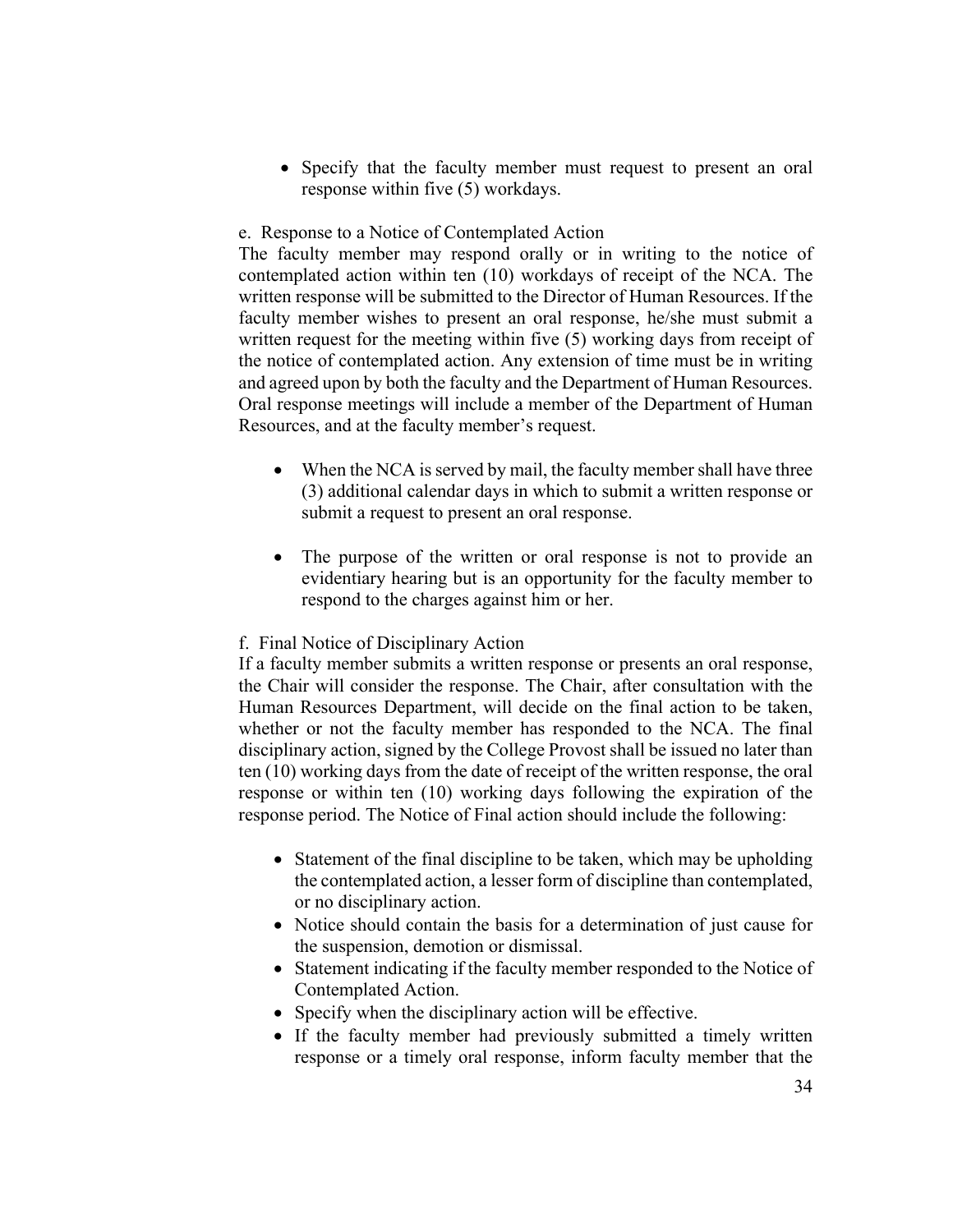disciplinary action may be appealed in writing to the Human Resource Department within five (5) working days from receipt of the Final Notice.

Appeal Process

a. This Appeal Process applies only if the faculty member submitted a timely written or oral response in accordance with Section Process Part (e) above.

b. The faculty member must submit a written appeal to the Human Resources Department within five (5) working days of receipt of the Notice of Final Action. If the faculty member does not appeal the disciplinary action within the five (5) working days, no appeal is available.

c. The Department of Human Resources, within five (5) working days after receiving the written appeal, will forward the written appeal, along with all pertinent information, to the Director.

d. The Director at his or her discretion may limit his or her review to the records submitted, or the president may elect to receive new materials or evidence to be considered. The Director may consult, as appropriate, with additional parties before reaching a decision. The Director will render that decision within thirty (30) working days of the appeal.

e. While an appeal is pending the faculty member shall maintain the same leave status as maintained upon faculty member's receipt of the Notice of Contemplated Action, or if not already on leave with pay status, may be placed on leave with pay.

### **3. Reduction in Force**

The Branch Community College administration shall determine whether or not to continue, discontinue, or re-institute programs. The College Provost may identify programs for review. Program Review should include information on costs, enrollment, student-faculty ratios, societal needs, program quality and other criteria appropriate to the particular situation. The institution shall have the right to reduce its employment and, if necessary, discharge or terminate faculty members as a result of a reduction in force (RIF). Every faculty member shall be associated with one academic program at the Branch Community College and this will be documented with Human Resources.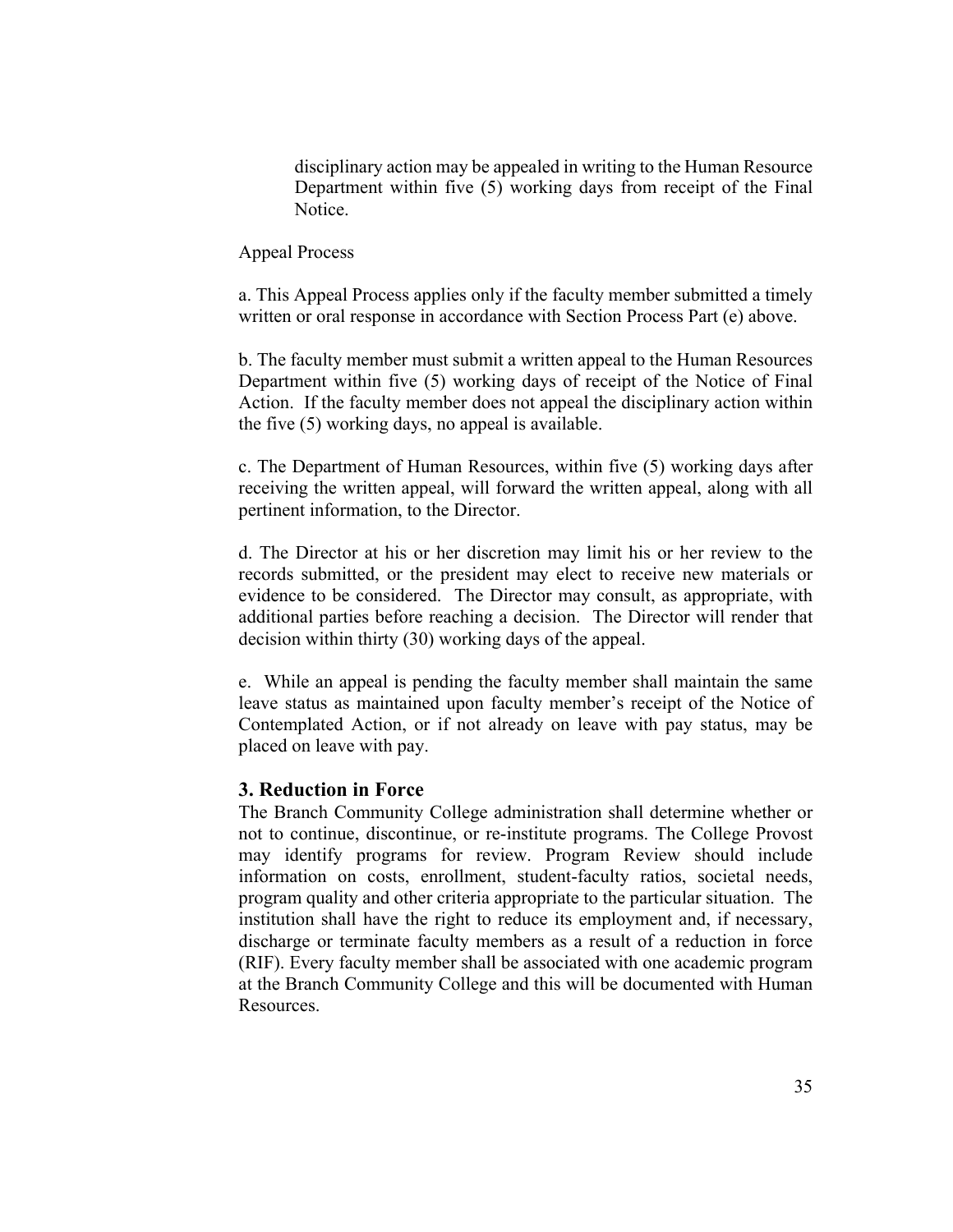The determination as to which faculty member is to be laid off shall be based on factors including, but not limited to, the following: education (advanced education and training related to the field); relevant employment experience; full certification or licensure; evaluations; additional certification, outside activities related to the field or program being affected; and, program needs or requirements.

The institution will attempt to place the affected faculty member in a vacant full-time position for which they qualify. If an affected faculty member does not accept an offered position, they shall have no recall rights under this section. A faculty member who refuses an offered position shall have no further rights to employment. Failure to respond within the time frame shall be considered a refusal of employment. Upon lay-off, a faculty member may continue to participate in health insurance benefits by contributing the full premium in accordance with the provisions of COBRA. Upon request, a laidoff faculty member may be placed on the Branch Community College's approved adjunct faculty lists.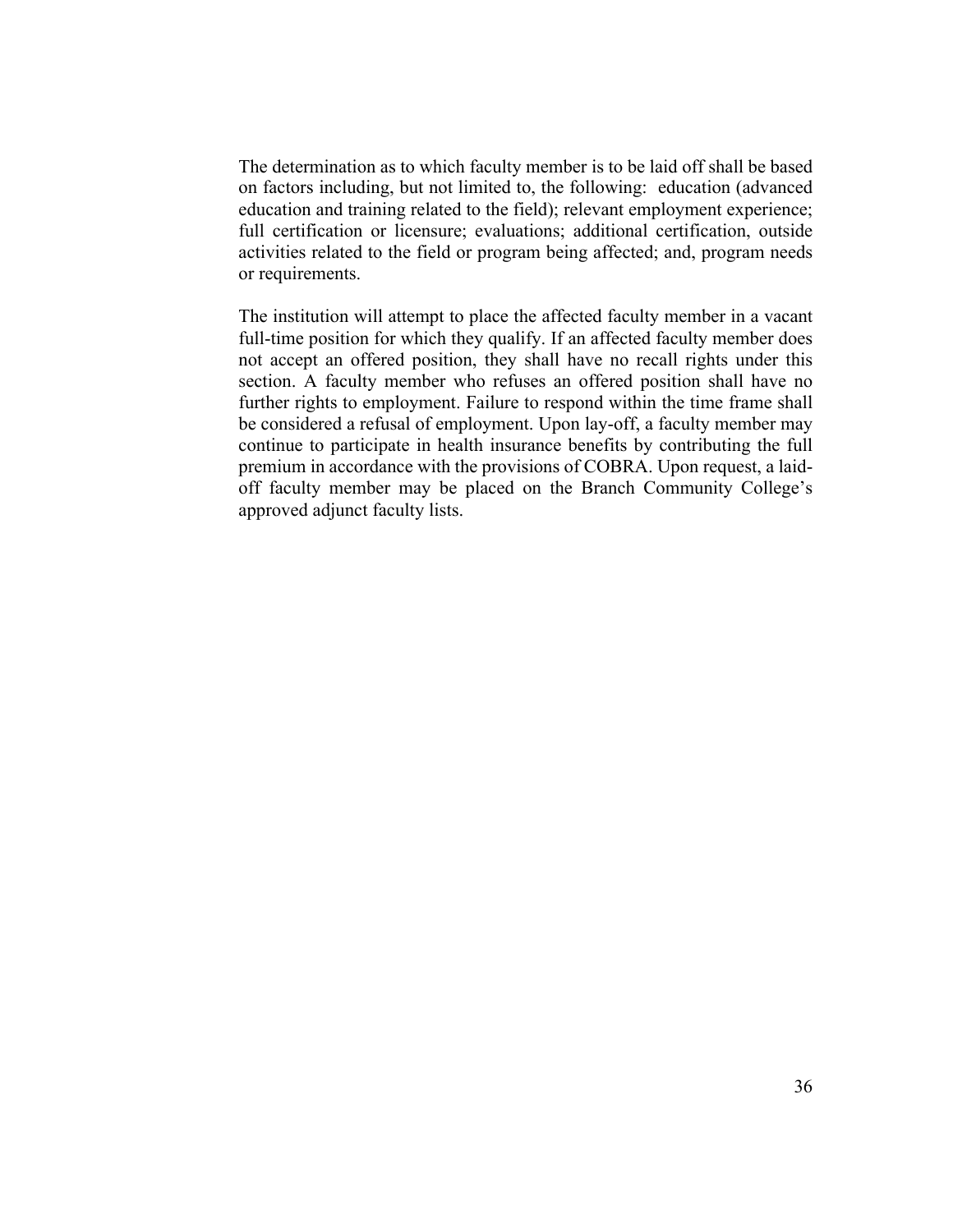### **Part III. Personnel Section for Full-Time Faculty**

### **III. A. Compensation**

Refer to the published salary matrix on the website.

### **III. B. Fringe Benefits**

Part-time faculty and adjuncts must consult with the Human Resources Department to verify benefits eligibility.

Shared Cost Benefits:

The Branch Community College will provide faculty members coverage under the group plan from the New Mexico Public Schools Insurance Authority (NMPSIA). The Branch Community College reserves the right to select benefits vendors through an appropriate procurement process, applying appropriate fiscal and quality of service analysis.

Eligible faculty members and eligible family members are defined by NMPSIA and may participate in the following plans offered by NMPSIA. Each fiscal year, NMPSIA may offer an open/switch enrollment period. Payment for these benefits shall be based on rates established by NMPSIA for participating members. The Employer shall contribute the amount required for such payments. Eligibility, effective dates, and change of status rules are defined by NMPSIA. The following benefits are subject to change by NMPSIA.

a. Group Insurance (Medical, Prescription Drugs, and Vision)

The costs are shared between the Branch Community College and eligible faculty members distributed as follows for faculty members earning more than \$30,000 per annum:

NNMCC 60% of premium; faculty member: 40% of premium

b. Educational Retirement/Alternative Retirement

The Educational Retirement Board (ERB) is the statutory entity responsible for administering the New Mexico Educational Retirement Act (ERA). NM Educational retirement is a shared rate set by New Mexico Statute. The rate for FY2018, based on gross pay, is 10.7% (faculty member) and 13.90% (NNMCC). An Alternative Retirement Plan (ARP) is available to new faculty who meet eligibility requirements. Membership is a condition of employment, commencing with the first day of employment.

c. New Mexico Retiree Health Care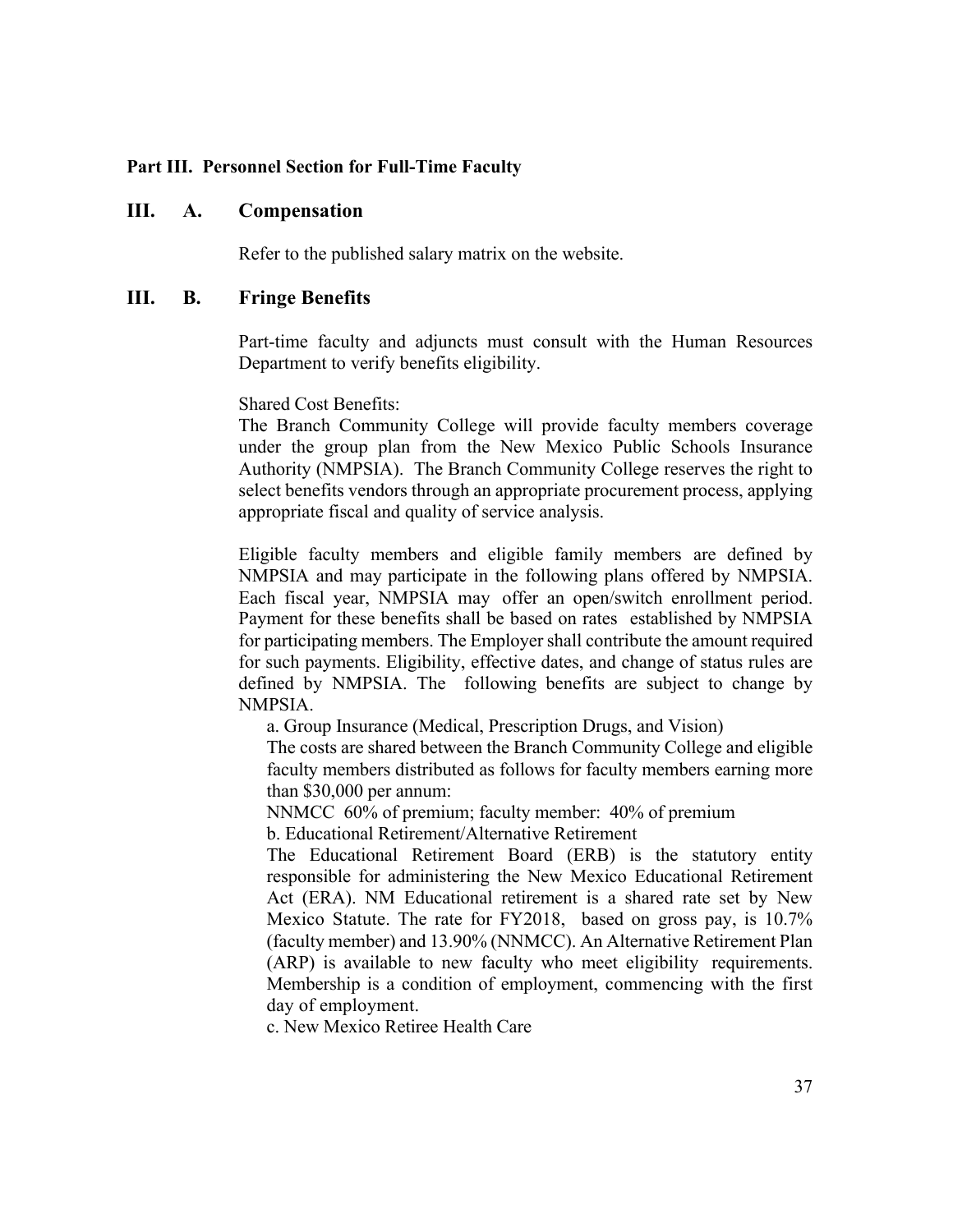NM Retiree Health Care is a shared rate set by NM Statute. The rate for FY2018, based on gross pay, is 1% (faculty member) and 2% (NNMCC).

Other benefits paid by the Branch Community College:

a. Basic Term Life Insurance (faculty member coverage) \$50,000

- b. Employee Assistance Program
- c. State Unemployment Insurance
- d. Worker's Compensation
- e. Educational opportunities

Employee Tuition Waivers at the College and Branch Community College for credits up to 9 credit hours per semester (Fall/Spring semesters) and up to 4 credit hours per summer term (fees are paid by the faculty member).

f. Dependent Tuition

Waivers up to 18 credit hours per semester (tuition paid by the Branch Community College/fees paid by faculty members' dependent). This program applies to Branch Community College offered courses only. Eligible dependents including a legal spouse, a domestic partner (affidavit of Domestic Partnership must be filed with Human Resources), and any natural, legally adopted, or step-children who, as of the original application deadline, are unmarried and have not reached the age of twenty-five (25). When a faculty member is no longer married or a domestic partnership is terminated, the ex-spouse or domestic partner is not eligible for tuition benefits under this program, effective with the academic semester following the date of the divorce or termination of the domestic partnership.

The amount of the tuition benefit will be reduced by the amount of tuition waived by any other tuition waiver or tuition scholarship. The amount of an individual's dependent education tuition benefit, plus the amount of any need-based financial aid grants, will not exceed the cost of attendance, as defined by the Financial Aid Office.

Under IRS regulation, the value of tuition benefits may be considered taxable income to the faculty member. The value of the benefit, if applicable, will be included as compensation on the faculty member's W-2 form filed with the IRS and subject to withholding.

Faculty members may be granted up to four hours of time off with pay per week to attend one (1) course each semester at the discretion of the faculty member's supervisor. The faculty member participating shall forfeit breaks on class days. Supervisors are encouraged to grant permission for such time-off, if possible based on workload or other legitimate business reasons. If time off is not feasible, supervisors are encouraged to arrange for an Alternative Work Schedule for a faculty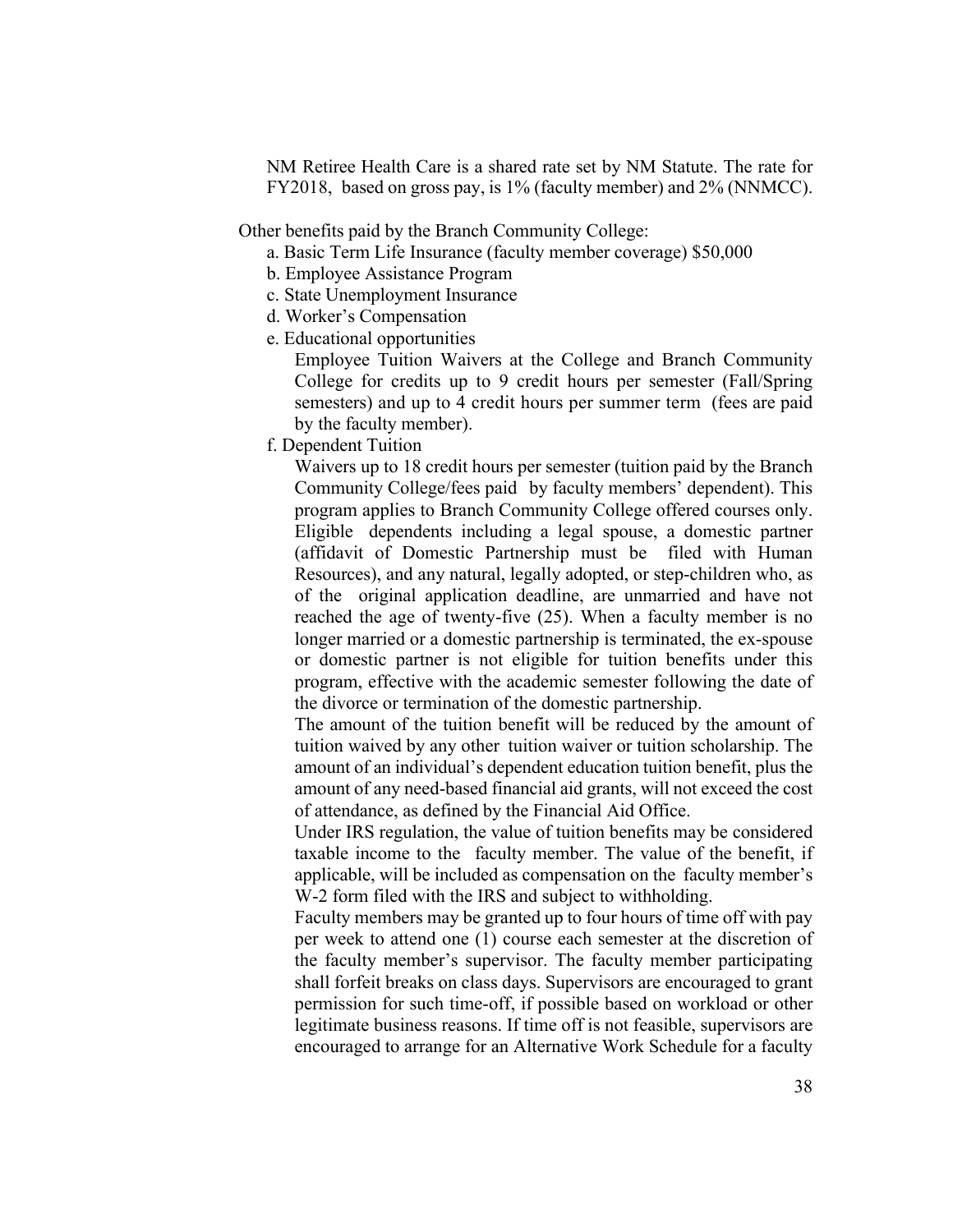member to attend a class during the day, if possible based on workload or other legitimate business reasons. Faculty members working less than 40 hours per week are not eligible for time off.

Course fees assessed for participation in instructional academic credit courses are not covered. The mandatory student fee portion of tuition and fees is not covered for eligible dependents. Non-resident tuition in excess of resident tuition is not covered. Tuition or fees for Continuing Education courses are not covered.

Faculty Member Paid Benefits

Flexible Spending Accounts – allow the faculty member to pay for eligible medical and/or dependent care expenses on a pre-tax basis.

a. Life Insurance – Additional Employee Term Life (Supplemental) Life, and Dependent Life (spouse, domestic partner, and children) coverage are provided. Contact the Human Resources Department for details. b. Supplemental Retirement Plans

Faculty members shall be eligible to participate in a supplemental retirement plan (403(b) and 457(b) accounts). Contribution limits are established each calendar year by the Internal Revenue Service.

c. Other Supplemental Plans

Voluntary Supplemental Accident, Cancer, and other similar plans are offered by various carriers. For a complete list of other supplemental insurances and carriers, please contact the Human Resources Department.

### **III. C. Leaves for Full-Time Faculty**

Part-time faculty and adjuncts must consult with the Human Resources Department to verify benefits eligibility.

### **1. General Leaves**

Paid Leave. Faculty members will be entitled to the following paid leave:

a. Sick Leave/Personal Leave

1. Faculty members shall be credited with sixteen (16) days of sick leave (computed at 7 hours per day) at the beginning of the academic year, of which three (3) days shall be considered personal leave days. Faculty commencing employment after the beginning of the academic year will be granted pro-rated sick leave.

- 2. Sick leave may be taken for either personal illness or illness of dependents.
- 3. Sick leave shall be accumulated up to a maximum of 200 days (1400 hours).

4. Faculty members shall be responsible for immediately reporting an absence to the appropriate Chair, and if unavailable, to the College Provost.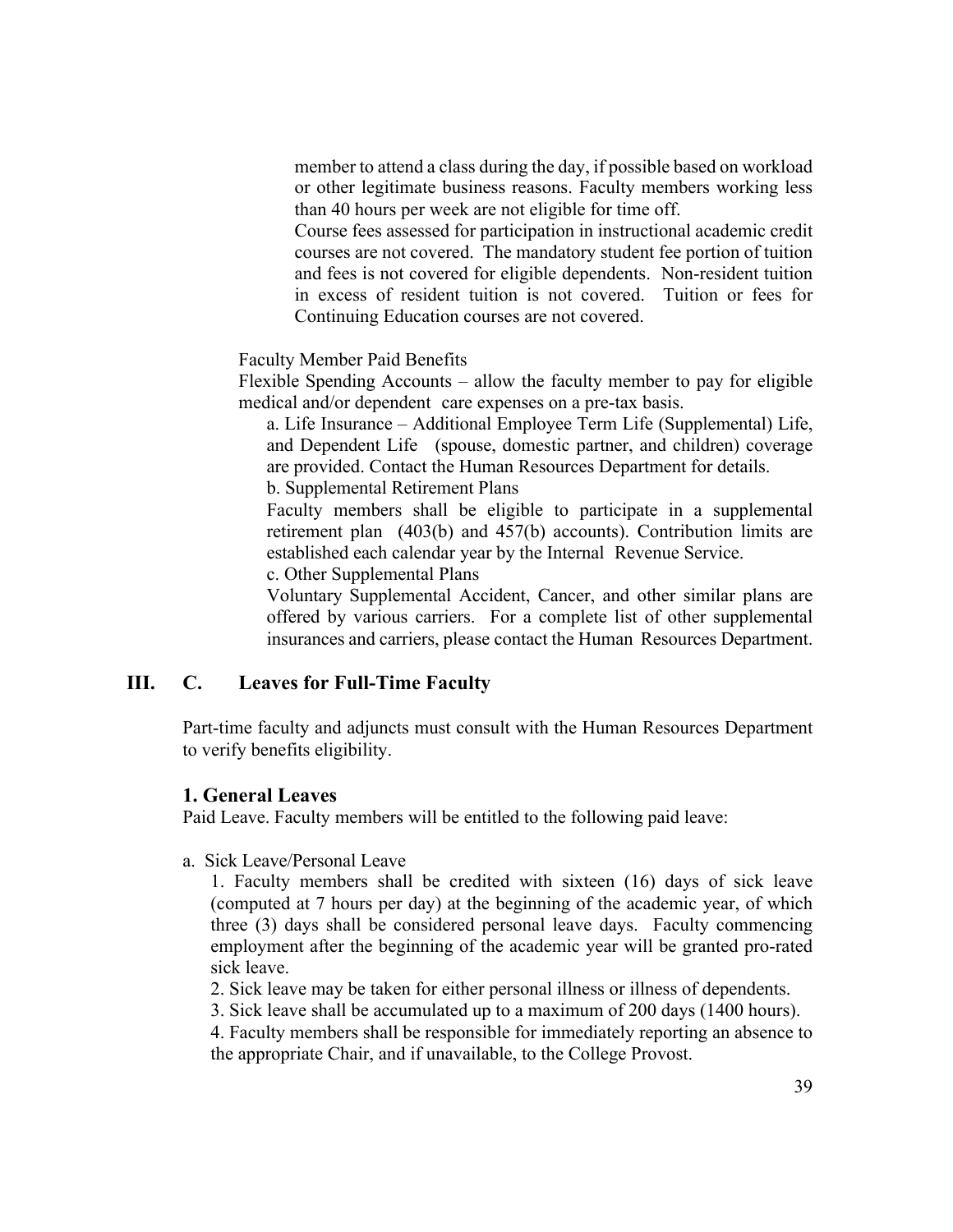5. A faculty member shall be responsible for promptly completing and signing the faculty leave request and returning the request form to the appropriate Chair and if unavailable then to the College Provost. A faculty member will be required to provide a physician's statement for absences of three consecutive days charged to sick leave. If a faculty member demonstrates a pattern of abuse of sick leave, the supervisor in consultation with the Department of Human Resources, may require a physician's statement of absence from the faculty member for each absence.

Sick leave may be used only for the following:

- Partial days not worked when a faculty member, who has been on sick leave, returns to work on a part-time basis while recovering from the illness or injury
- Transporting an immediate family member for medical services
- Caring for an immediate family member, defined as spouse, parent, child, brother, sister or any other person residing in the same household of a faculty member who becomes ill or injured and requires personal assistance from the faculty member.
- Doctor's appointments and other pre-scheduled health-related absences. A faculty member requesting sick leave for a pre-scheduled appointment must request the leave at least twenty-four (24) hours in advance unless an emergency exists.

Each faculty member shall be credited with three (3) paid personal leave days at the beginning of each academic year. Personal leave is subtracted from the faculty member's sick leave. Personal leave cannot be accumulated but remains in the sick leave balance if not utilized by the end of the fiscal year. The use of personal leave must be pre-approved by the supervisor. If classes must be canceled for the use of personal leave, the faculty member will make alternative arrangements for the students. A faculty member shall not be required to state the reason for the personal leave.

#### b. Family and Medical Leave Act (FMLA)

The FMLA's purpose is to ensure that workers can meet their family obligations without fear of losing their jobs or being otherwise adversely affected by taking time off. FMLA affords eligible workers the right to take up to 12 weeks off from work to care for themselves or family members during a covered medical event or for certain other family reasons. The faculty member can opt to use their sick leave to continue to receive pay during the leave. The faculty member must contact the Human Resources Department for eligibility requirements.

#### c. Bereavement Leave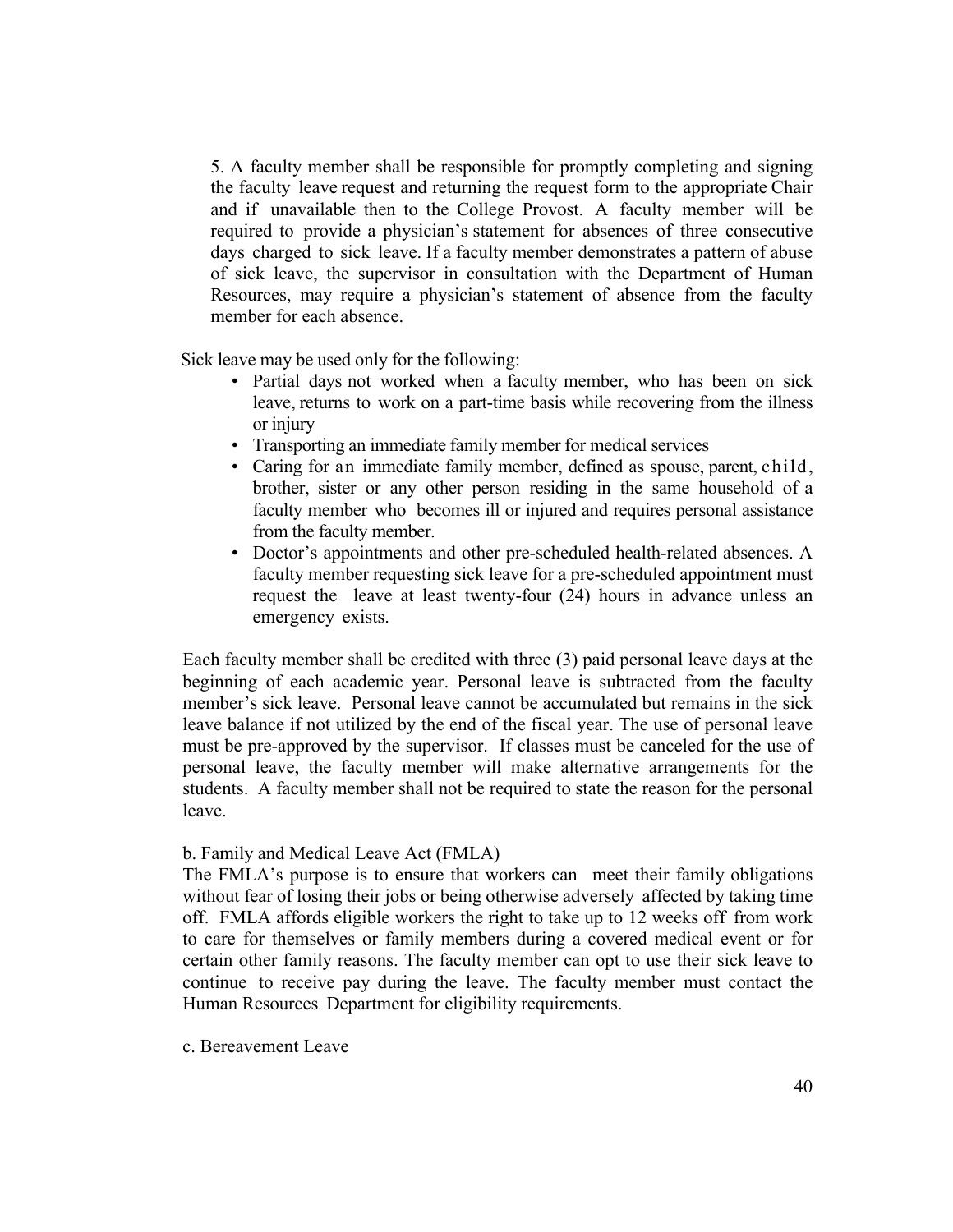Upon notification to the Chair, a faculty member may be granted up to three (3) days of leave with pay for a death in the faculty member's family. "Family" is defined as spouse, domestic partner, parent, step-parent, child, step-child, brother, sister, fatheror-mother-in-law, brother- or sister-in-law, aunt, uncle, niece, nephew, grandparents, or any other person residing in the same household of the faculty member. Upon approval of the Chair, additional circumstances may be considered for bereavement leave, and additional days of leave may be granted and charged to sick leave.

#### d. Military Leave

Emergency military leave, temporary military leave, and indefinite military leave shall be granted to faculty members in accordance with state and federal law.

#### e. Voting Leave.

Faculty members who are New Mexico registered voters, are granted, at their request, time off that does not require the cancellation of classes (2 hours maximum) from Branch Community College duties to vote in government elections.

#### f. Jury Duty and Required Court Attendance

A faculty member summoned for jury duty or for duty as a witness (other than as plaintiff or defendant) is granted time off with pay. A copy of the summons must be sent to the Human Resources Department. A faculty member is required to return to his or her work location while temporarily excused from attendance in court unless it is not practical because of the short time between court sessions or between the time court is recessed and the end of the scheduled workday.

#### g. Domestic Abuse Leave

The Branch Community College provides domestic abuse leave to any faculty member who is a victim of domestic abuse in accordance with the New Mexico Promoting Financial Independence for Victims of Domestic Abuse Act, NMSA 1978, § 50-4A-1 through 4A-8. Domestic abuse leave means intermittent paid or unpaid leave time for up to fourteen (14) days in any calendar year, taken for up to eight hours in one day. Leave time may be used to obtain an order of protection or other judicial relief from domestic abuse or to meet with law enforcement officials, to consult with attorneys or district attorney's victim advocates or to attend court proceedings related to the domestic abuse of the faculty member, a minor child of the faculty member, or a person for whom the faculty member is a legal guardian. When domestic abuse leave is taken in an emergency, the faculty member or the faculty member's designee must give notice to the faculty member's supervisor or the Human Resources Department within twenty-four hours of commencing the domestic abuse leave. A faculty member may use paid leave time or unpaid leave time, consistent with Branch Community College policies.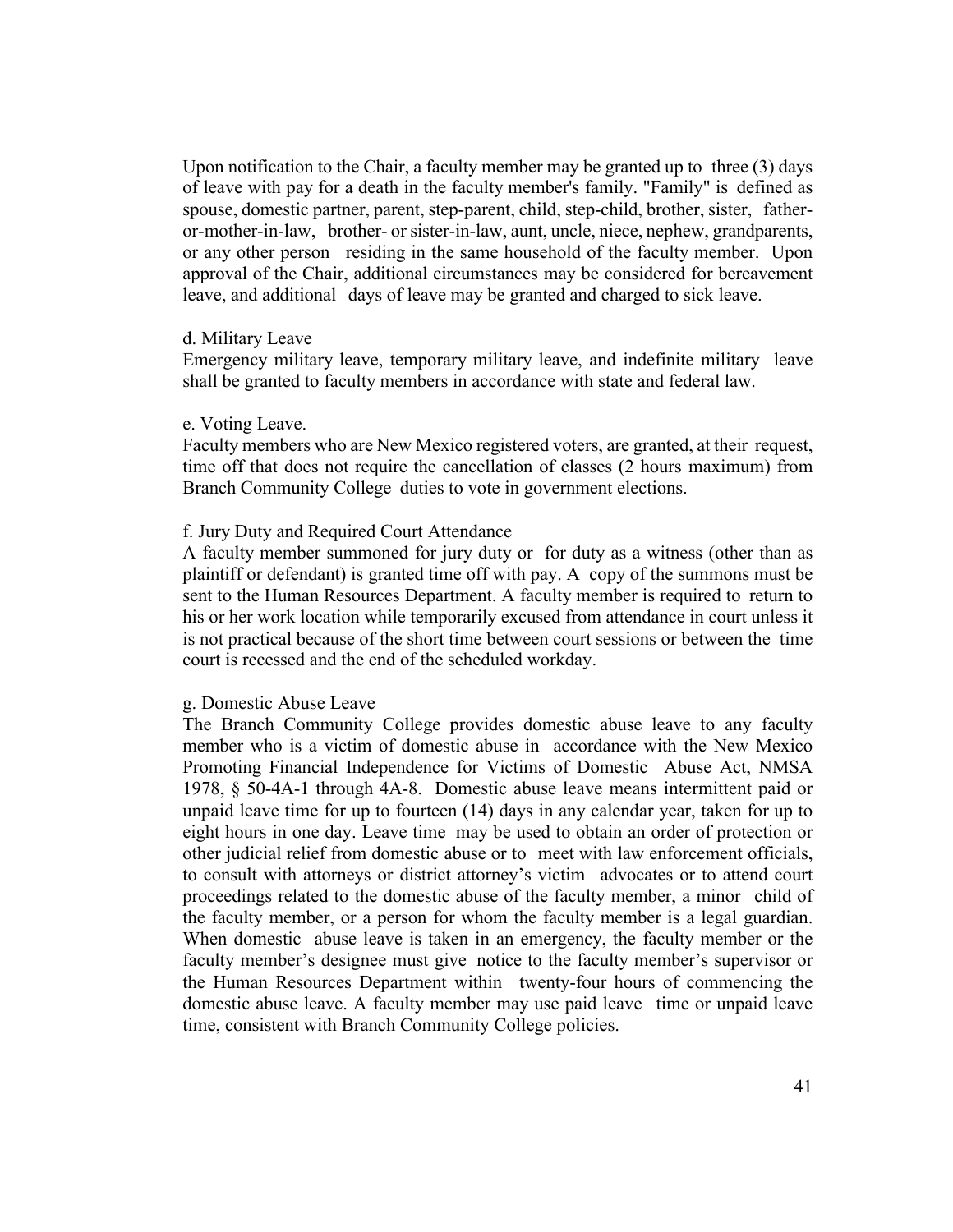#### Certification or Verification

The Branch Community College may require verification of the need for domestic abuse leave. If verification is required, a faculty member must provide one of the following forms of verification in a timely fashion: A police or security report indicating that the faculty member or a family member as defined above was a victim of domestic abuse; or 1) copy of an order of protection or other court evidence produced in connection with an incident of domestic abuse. The document does not constitute a waiver of confidentiality or privilege between the faculty member and the faculty member's advocate or attorney; or

2) The written statement of an attorney representing the faculty member, a district attorney's victim advocate, a law enforcement official or prosecuting attorney stating that the faculty member or a family member appeared or is scheduled to appear in court in connection with an incident of domestic abuse. The faculty member must contact the Human Resources Department for eligibility requirements.

#### Confidentiality

The Branch Community College shall not disclose verification information and shall maintain confidentiality of the fact that the faculty member or faculty member's family member was involved in a domestic abuse incident, that the faculty member requested or obtained domestic abuse leave and that the faculty member made any written or oral statement about the need for domestic abuse leave. The Branch Community College may disclose faculty member's information related to domestic abuse leave only when the faculty member consents, when a court or administrative agency orders the disclosure or when otherwise required by federal or state law.

#### h. Governmental Entity

A full-time faculty member who has been duly appointed or elected as a member of a legally constituted State or Federal Board or County, Municipal or Public Utility Commission, shall be entitled to leave with pay when requested to be absent from his employment in order to attend meetings or transact business of said Board or Commission. Such leave does not apply to publicly balloted and elected offices (e.g., City Council, County Commission, School District Board of Education, etc.). Any payment provided to the faculty member, other than food and travel expenses, shall either be refused or turned in to the Branch Community College as reimbursement for the leave with pay.

A faculty member shall not participate in a Board or Commission if such participation will create a conflict of interest for the faculty member or the Branch Community College or otherwise violates applicable conflict of interest laws. Absence from duty must be approved by the Director or designee and it must not hamper the performance of the faculty member's duties with the Branch Community College. Such leave shall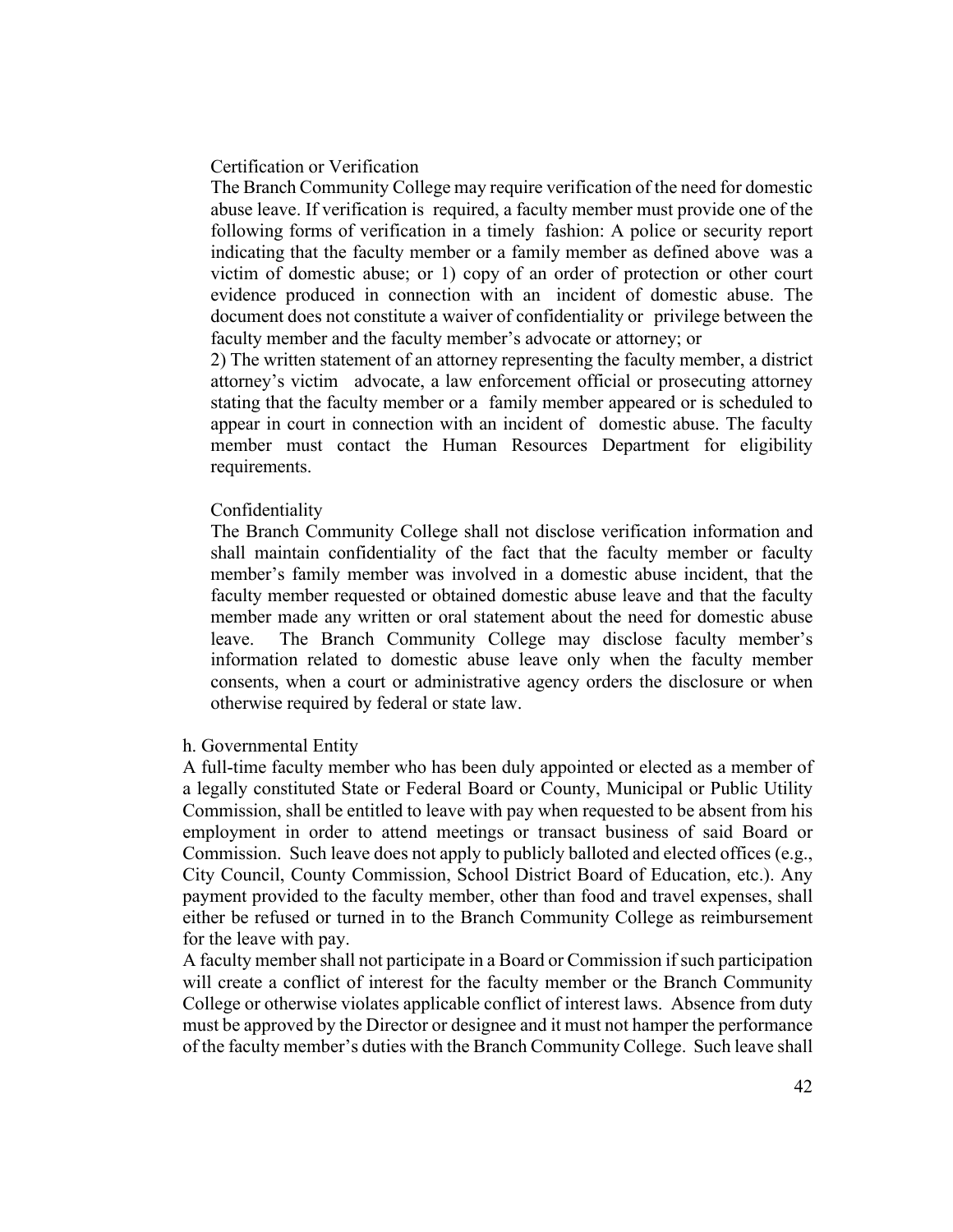normally not exceed (2) days per month unless previously approved by the College Board of Regents.

Leaves Without Pay

Faculty members may be entitled to the following unpaid leaves:

1. Academic Leave- An extended leave of absence without pay may be granted a faculty member for a period not to exceed one (1) year for the purpose of teaching at another educational institution.

2. Extended Personal Leave/Leave Without Pay- A faculty member may be granted an extended leave without pay for extended periods for illness or injury, personal reasons, school attendance, sickness in a family, or other purposes of a personal nature at the discretion of the College Provost. A faculty member shall submit a written request for the leave without pay at least two (2) weeks in advance, if possible. Otherwise, notice must be given as soon as reasonably practical. Approval may be granted for a limited duration and based on operational needs. While a leave without pay is not recommended or granted without expectation of reinstatement, reinstatement is not guaranteed. While on an approved leave without pay, the faculty member shall be responsible for the faculty member and employer cost of medical benefits. Leave without pay shall not exceed one (1) academic year. Time spent on leave without pay in excess of one semester shall not count toward eligibility for promotion.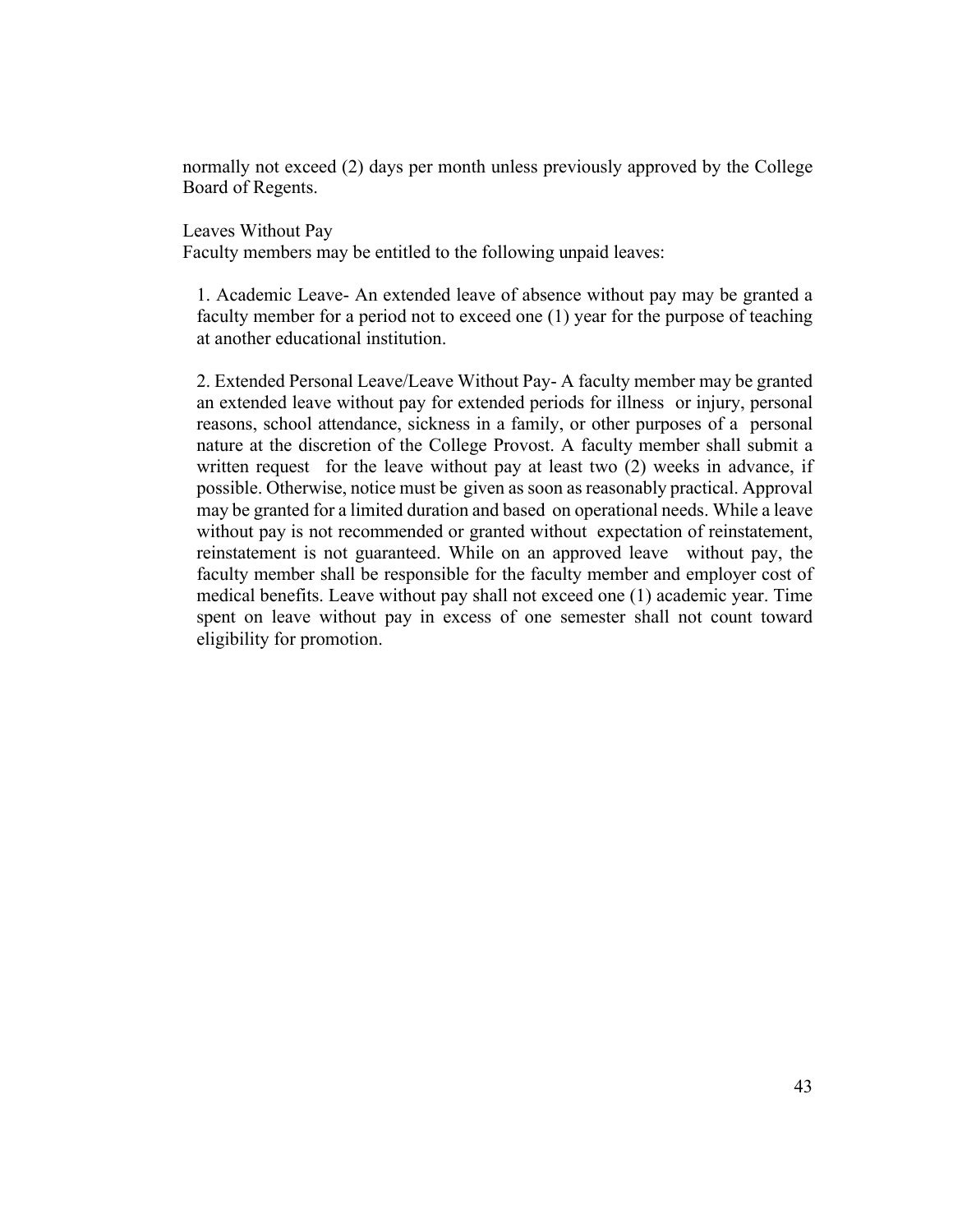### **2. Sick leave bank**

The sick leave bank is available to instructors.

#### Purpose

To provide a process whereby participating full-time faculty members of the Branch Community College may request additional sick leave due to a catastrophic situation involving their own medical condition, as defined in this Section.

#### Eligibility

Only full-time faculty members who donate to the Sick Leave Bank are eligible to become members of the Sick Leave Bank, and only members may request leave from the Sick Leave Bank. Full-time faculty must have a minimum of eighty (80) hours of accumulated sick leave and have been employed for one academic year.

#### Administrative Procedure

The Branch Community College has a standing committee to review applications for the use of sick leave from the Sick Leave Bank and to make a determination to either approve or disapprove a request. This standing committee is comprised of the Human Resources Office and the College Provost. If the request for additional sick leave is approved, the Sick Leave Bank Committee shall notify the faculty member of the decision in writing. If the request for additional sick leave is disapproved, the Committee shall notify the faculty member in writing of the reason(s) for the disapproval. The decision of the Committee is final.

#### Procedure

a. Participation in the Sick Leave Bank is strictly voluntary.

b. By default, all eligible full-time faculty members will donate hours to contribute to the Sick Leave Bank. If a faculty member does not want to participate and/or donate to the Sick Bank, they must sign a waiver at the same time that their annual contract is signed. A faculty member who decides not to join the Sick Leave Bank must wait until the next academic year cycle to join the Bank if they decide to participate.

c. In order to become members of the Sick Leave Bank, during the first year of membership full-time faculty members must donate four days (twenty-eight (28) hours) of their accumulated sick leave, based on a seven-hour day. In subsequent years, members will donate fourteen (14) hours based on a seven-hour day.

d. The Sick Leave Bank Committee may request additional voluntary donations if the Sick Leave Bank is low or out of contributions.

e. Donated sick leave will not be returned to the member. If not utilized, the donated sick leave shall be retained in the Sick Leave Bank.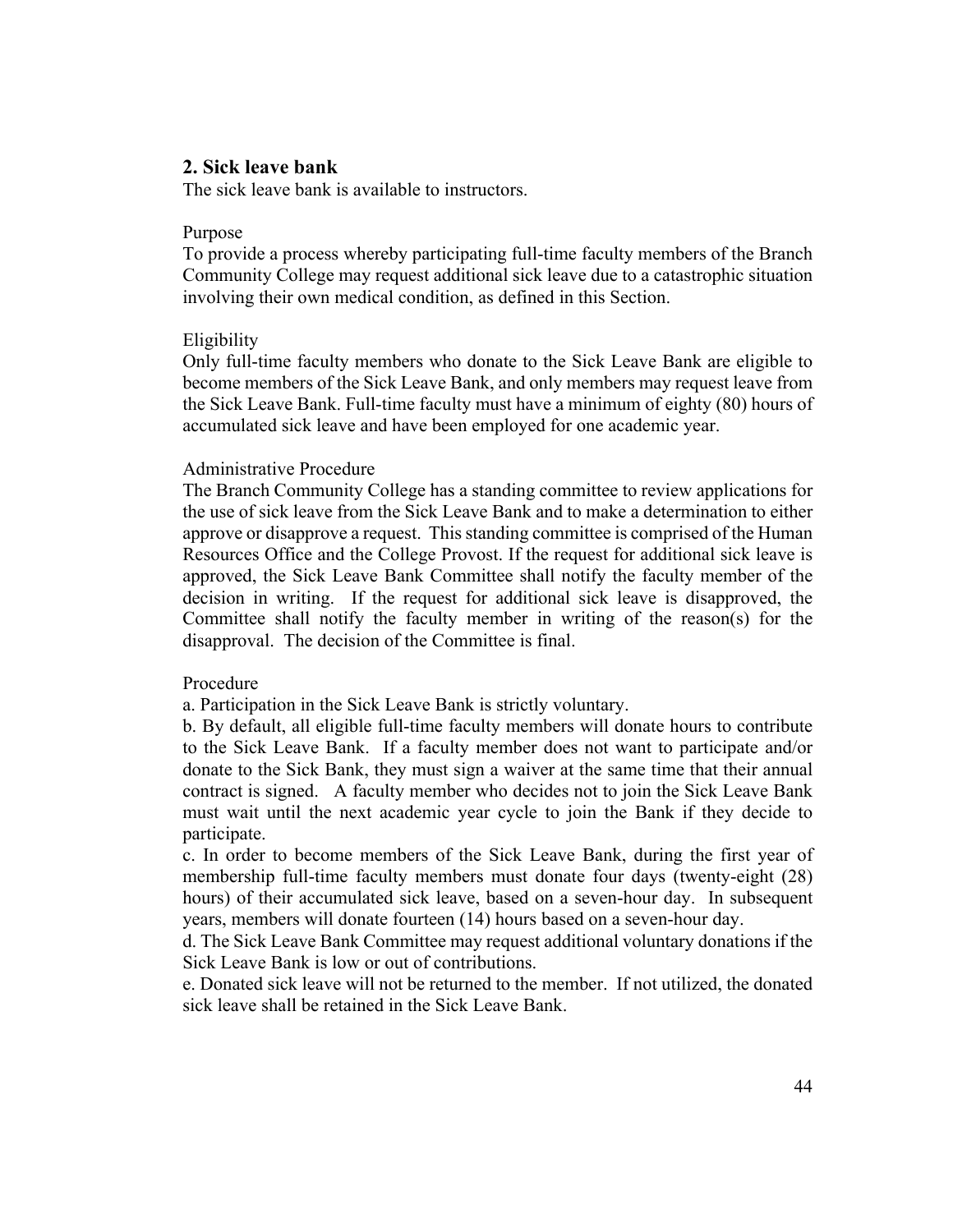Application for Sick Leave Bank from the Sick Leave Bank

a. Application for sick leave from the Sick Leave Bank shall not be approved until the member has exhausted all their accumulated sick leave.

b. Members who apply for sick leave from the Sick Leave Bank must complete the Request for Use of Faculty Sick Leave Bank Form. It must accompany the Medical Certification Form properly completed by the healthcare provider. The maximum sick leave that a member may request from the Sick Leave Bank at any one time is forty (40) days (280 hours) based on a seven-hour day.

c. Appropriate documentation and required forms will be forwarded to the Sick Leave Bank Committee for consideration.

d. If approved, the Chair shall notify the member in writing and indicate the total amount of sick leave hours which were approved.

e. The Chair shall then notify the Payroll Manager in order that the member's payroll records can be adjusted with the additional sick leave.

f. If the application is not approved, the Chair will notify the member in writing specifying the reason(s) for the non-approval. The decision of the committee is final. g. The Sick Leave Bank will operate on a first-come, first-serve basis. If the Bank exhausts the donated hours, future requests on the academic year will be denied if there are no further donations.

#### Definition of Catastrophic Situation

A medically documented severe illness or injury requiring prolonged hospitalization or recovery and incapacitating the person from working, creating a financial hardship. Such injury or illness often makes exceptional demands on patients, caregivers, families, and healthcare resources. In general, an illness or injury that results in a medical condition that a health care provider has certified is likely to result in a loss of 30 or more workdays.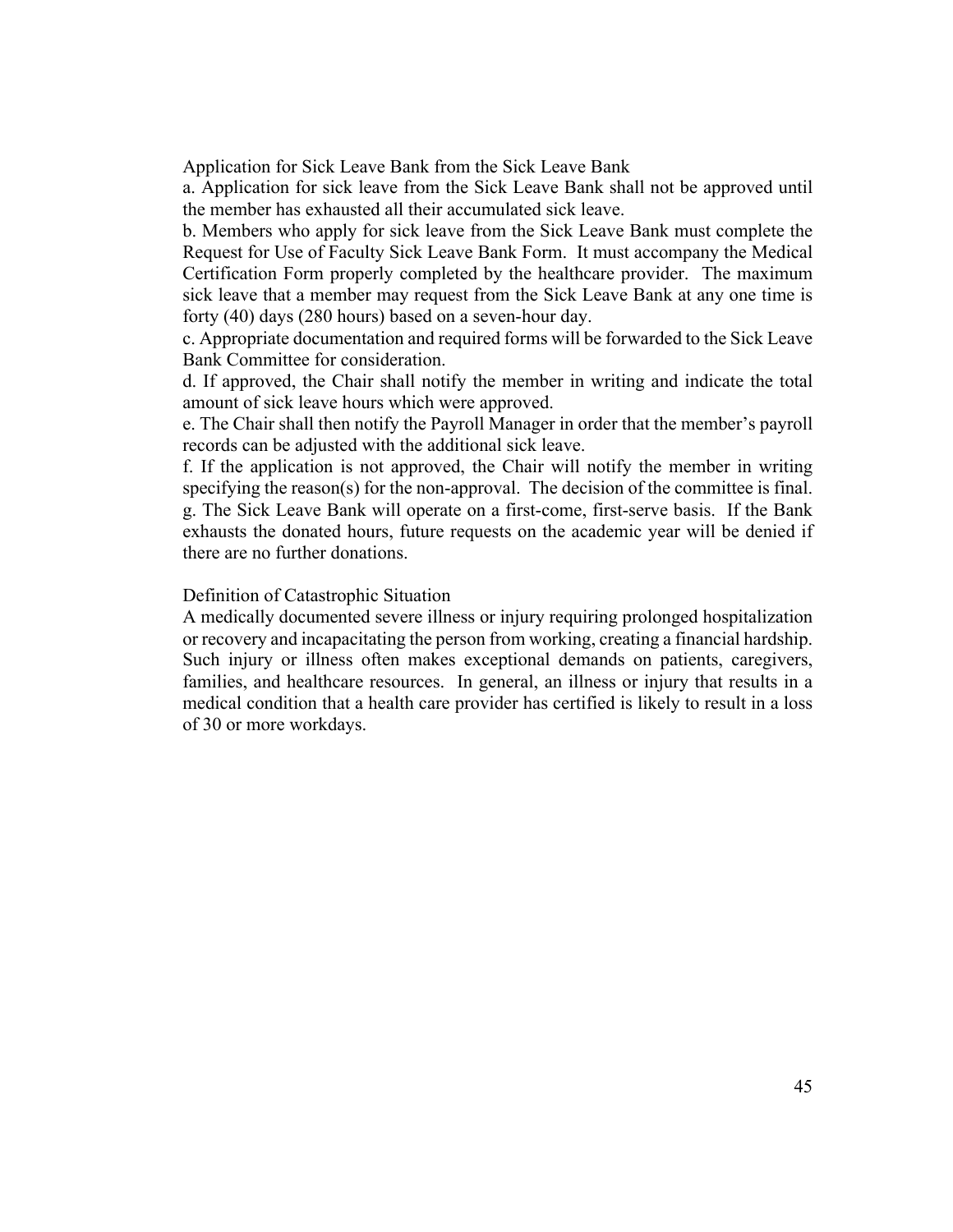# **III. D. Personnel Files**

The institution shall maintain one (and only one) official personnel file for each member of the faculty. The file will be located in the Office of Human Resources.

A faculty member will be permitted to review the material contained in his or her file. At the time the file is reviewed, the faculty member shall sign and date a form maintained in the personnel file.

The institution will provide a faculty member with a copy of any document placed in his or her file unless an original or copy was sent directly to the faculty member. The faculty member may submit a written response to any document placed in the faculty member's personnel file. This response shall also be placed in the faculty member's file.

The Human Resources Director or his or her designee must be present during any review of personnel files.

A faculty member may request a copy of his or her personnel file at any time. The copy will be made available to the faculty member within three (3) working days at the current cost per copy.

Faculty members may also place in their file materials relevant to their academic qualifications, teaching, research, scholarship, and service.

If permissible under state and federal records preservation laws, a faculty member considers material more recent than 10 years old in his or her file to be obsolete, because of its age or a significant change in circumstances, he or she may request to the College Provost in writing that the material is removed. The College Provost shall consider whether the material is still relevant. Material more than ten (10) years old shall be presumed to be obsolete unless the College Provost explains to the faculty member why it is still relevant. However, "core documents" such as contracts, legal settlements, and notices of disciplinary action, shall remain in a faculty member's personnel file irrespective of age.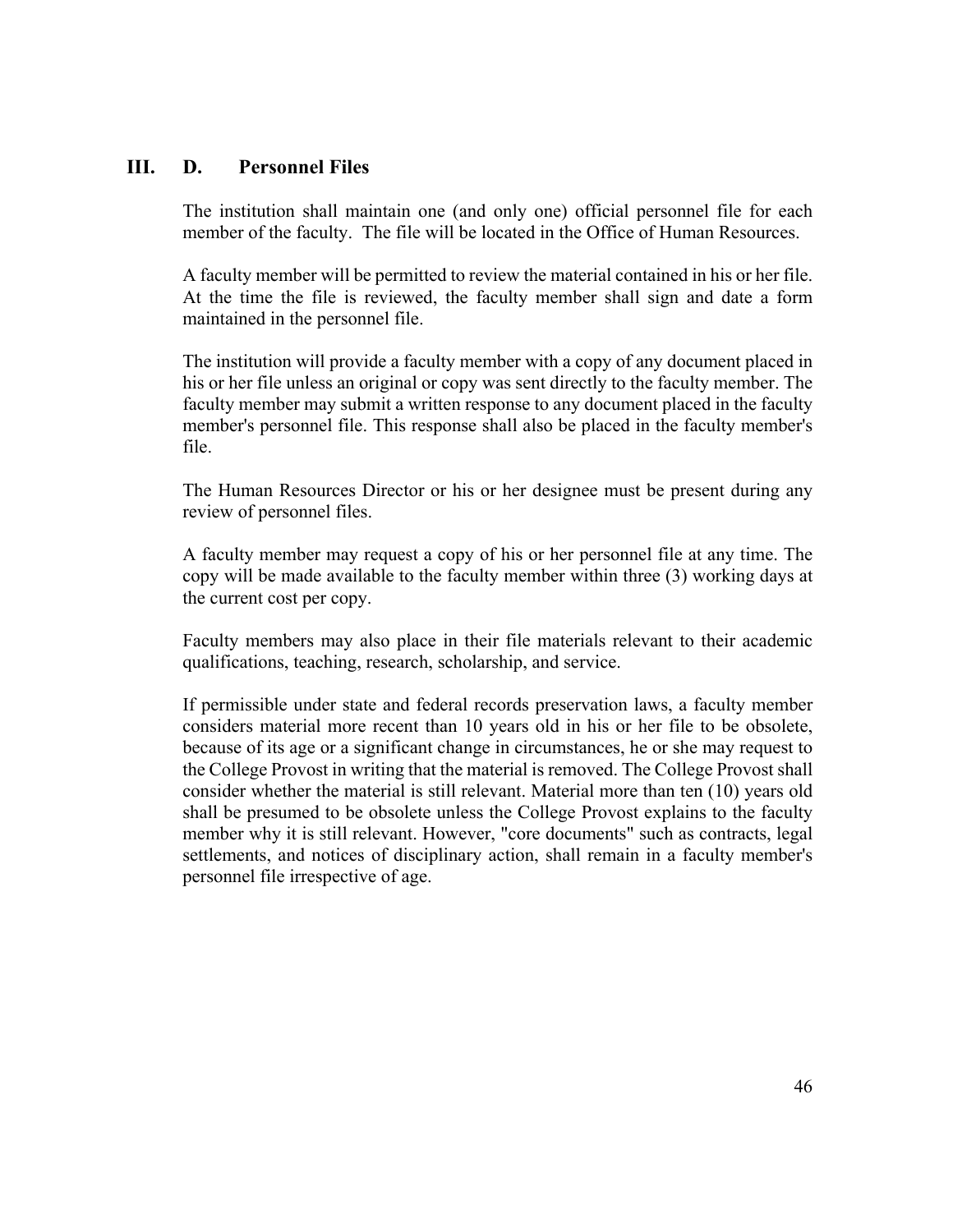# **Part IV. Branch Community College Faculty Association Constitution and By-Laws**

# **IV. A. Faculty Constitution**

# **Preamble**

The Faculty shares responsibility for the governance of the institution with the College Board of Regents, the President of Northern New Mexico College, the Director, and the Branch Community College administration staff. This responsibility is broadly defined as consultative-advisory in nature. The Faculty recognizes that the students are the center of the school and thus seeks to promote comprehensive education and the continued improvement of the Branch Community College. This document is a statement of the organization, purpose, and responsibilities of the Faculty of the Branch Community College and is independent from any recommendations from the Faculty Senate of Northern New Mexico College.

# **Article I: Name**

Section 1. The name of this organization shall be the Branch Community College Faculty Association.

# **Article II: Purpose**

Section 1. The purpose of this organization shall be:

- A. To serve as an advisory and consultative body in the governance process in matters affecting instructional programs and the Faculty, including the creation of new programs, departments, and divisions.
- B. To make recommendations to the administration, the Board of Regents, on matters affecting instructional programs and the Faculty, including major curricular changes.
- C. To participate in the formulation of policies on instructional and professional matters.
- D. To elect Faculty Senators to serve as a governing body for the Faculty.
- E. To promote communication and mutual understanding among Faculty and other groups relating to the welfare and growth of the Branch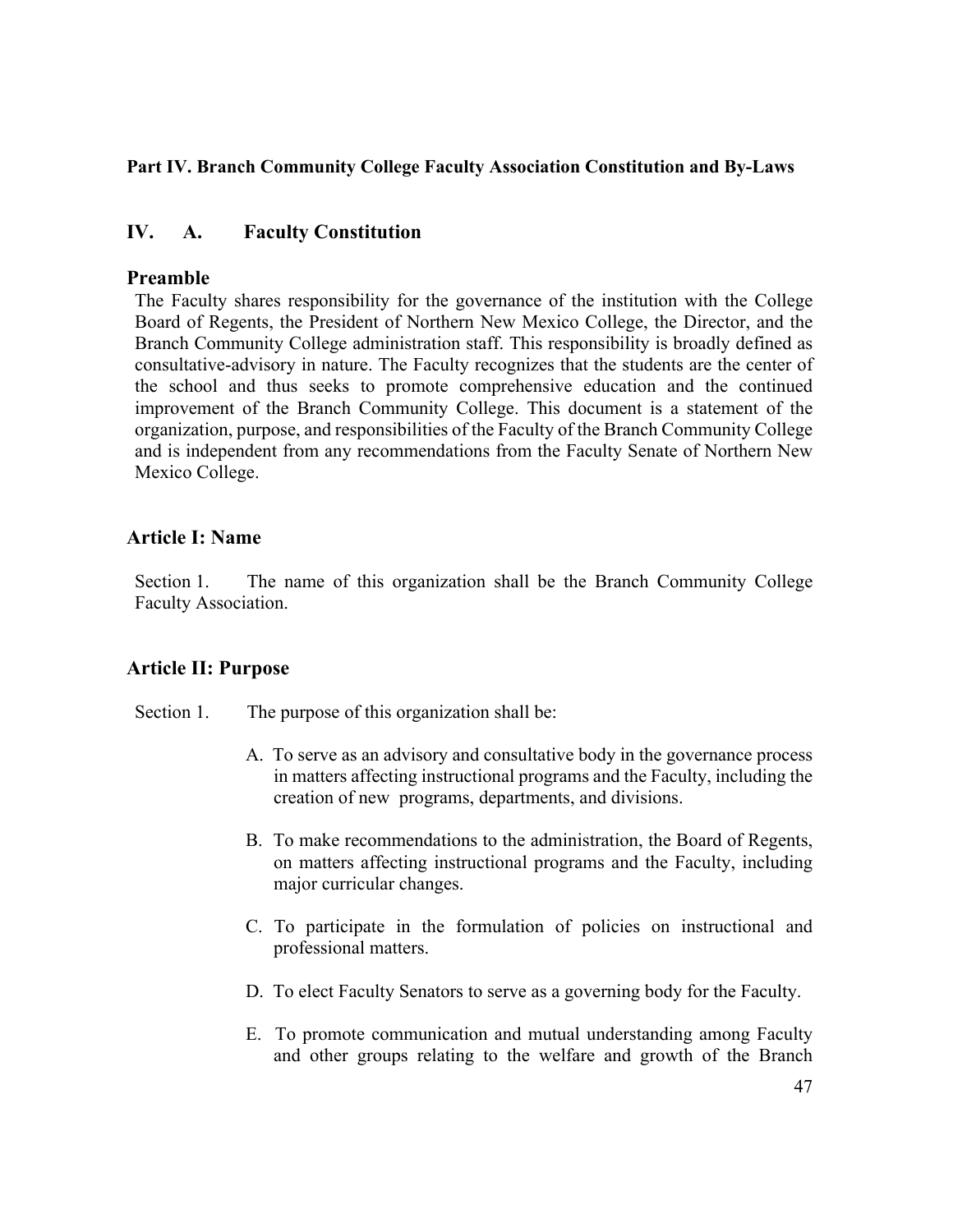Community College.

# **Article III: Amendment**

- Section 1. A proposed amendment to the constitution must be presented in writing at a meeting of the Faculty Senate.
- Section 2. A vote on the proposed amendment will be taken by the Faculty Senate.
- Section 3. An amendment to the constitution shall be adopted upon a favorable vote by two-thirds of the members present and approval of the College Board of Regents.

# **IV. B. By-Laws**

# **By-law I: Membership**

Section 1. Only full-time faculty can serve on the Faculty Senate and its standing committees. Adjunct faculty can also be elected as officers and serve on committees if their duties are limited to teaching.

# **By-law II: Governance**

Section 1. The governing body which represents the Branch Community College Faculty Association should be known as the Faculty Senate. Section 2. The Faculty Senate shall consist of Senators elected from and by the members of the constituent units of the Branch Community College. Section 3. Terms of elected Senators shall be for three years, except for adjunct faculty Senators, who shall serve one-year terms while they are hired to teach courses. Senators may be re-elected for one consecutive term. An exception to the term limitation shall be made for units that consist of a single faculty member. Section 4. Chairs of standing committees of the Faculty Senate shall serve as Senators, *ex- officio*, with partial voting rights (that is they cannot vote for the election of the Faculty Senate President and/or Vice President). Section 5. Any *ex-officio* or elected Senator who is unable to attend a meeting of the Senate may appoint a proxy to attend that meeting, providing that the name of the substitute is communicated to the Secretary of the Senate or President before the beginning of that meeting. The Senator should specify whether the proxy is a general or a specific proxy. A specific proxy can only vote on certain items. A general proxy can vote on all items. Section 6. Any unexpired term of a Senator shall be filled by a special election to be held prior to the next meeting of the Faculty Senate following the date of the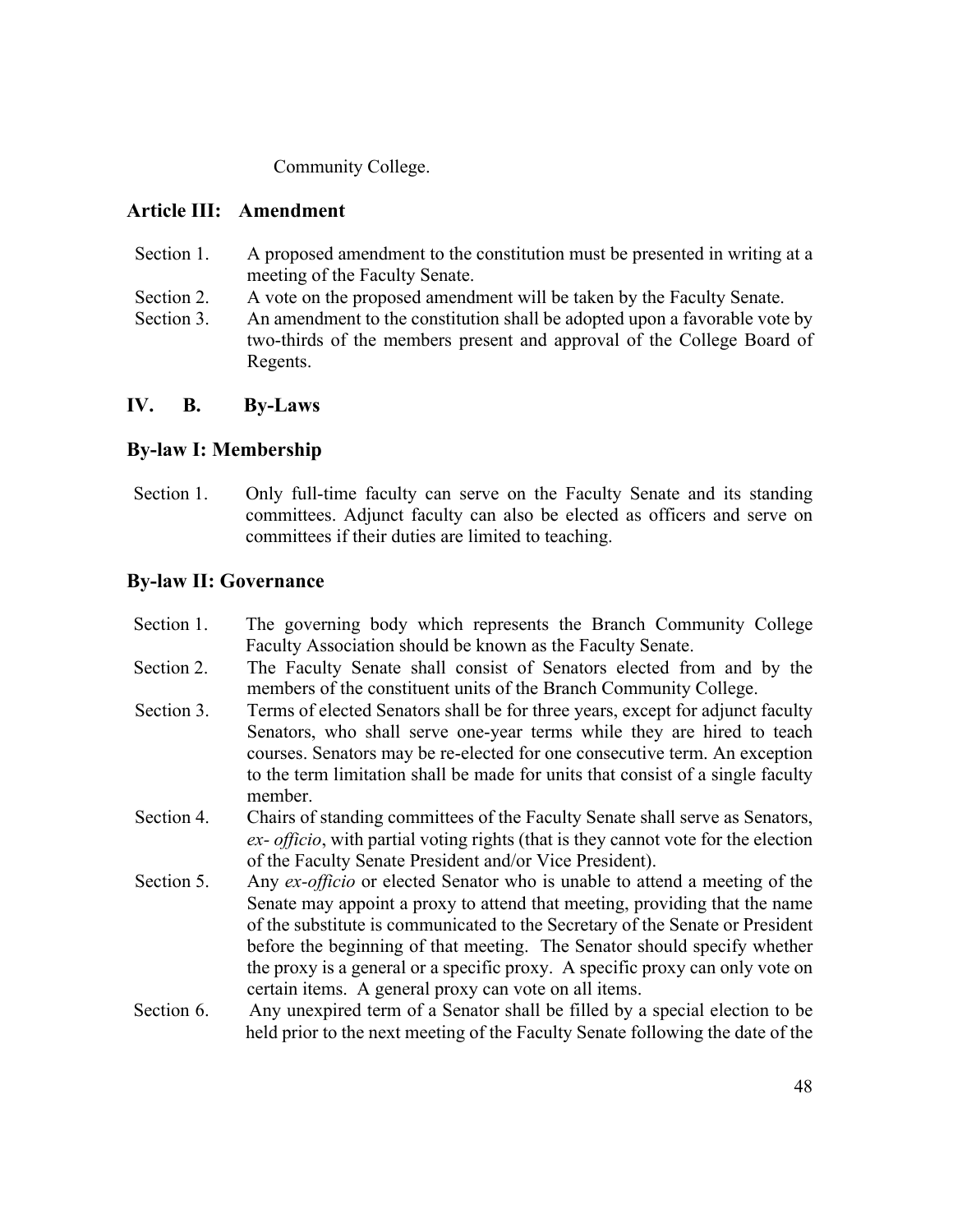vacancy. Senators filling an unexpired term shall be eligible for election to two regular terms.

Section 7. The following persons shall have a standing invitation to attend all meetings of the Senate, with the privilege of the floor but not of voting: the President of the College, the Branch Community College Director, the College Provost, the Registrar, and the Assistant College Provost for Student Affairs. The Chair shall also have a standing invitation to attend all meetings but can vote if they are serving as: a chair of a standing committee of the Faculty Association, Faculty Senator for their academic unit or as a Faculty Senate officer (President, Vice-President, or Secretary-Treasurer).

> The President of the Faculty Senate may invite other persons to a meeting of the Faculty Senate if the presence of such a person is deemed important for the discussion of an agenda item. These persons shall have the privilege of the floor but not of voting.

> If the Chairperson who serve as Chairs of Faculty Senate Standing Committees, who hold an office within the Faculty Senate, or who serve as departmental senator shall retain the voting rights associated with those positions.

# **By-law III: Officers**

Section 1. The officers of the Faculty Senate shall be as follows:

- A. President
- B. Vice President
- C. Secretary-Treasurer
- Section 2. Officers shall assume their responsibilities immediately upon election.
- Section 3. The terms of the office shall be for two academic years with the possibility of re-election for one additional term.
- Section 4. Elections for vacancies among officers of the Faculty Senate shall be accepted at its next regular meeting. In case of a vacancy in the office of President, the Vice President shall become President and another Vice President shall be elected by elected Senators (these exclude standing committee chairs) by roll-call vote only. In the event that the vacancy occurs during non-term duties, a special meeting may be called by any member of the Senate.

### **By-law IV: Duties of Elected Officers**

Section 1. The President of the Faculty Senate shall:

- A. Preside at all meetings of the Faculty Senate.
- B. Prepare an agenda for each meeting, in consultation with other officers of the Faculty Senate.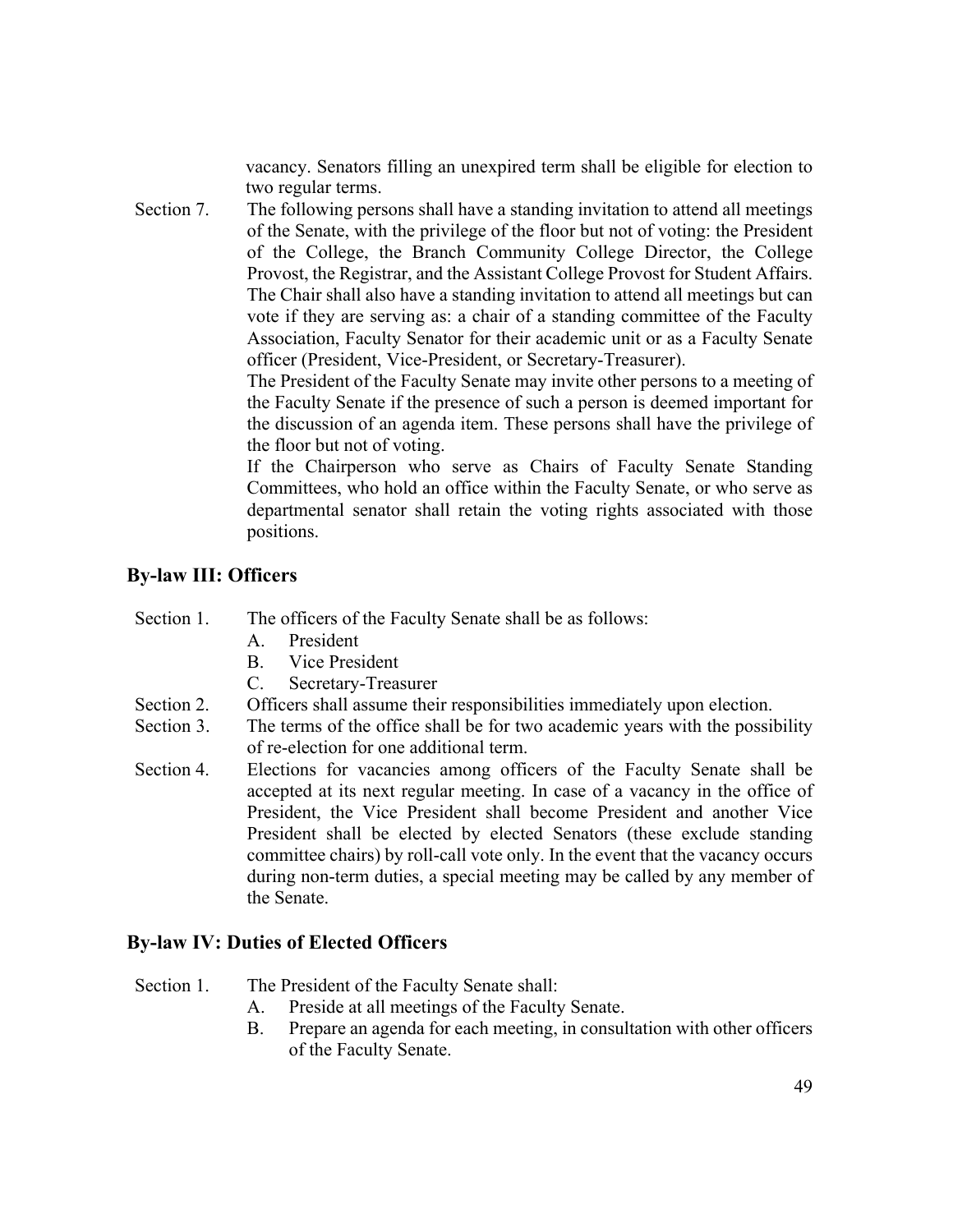- C. Appoint members to ad hoc committees, upon approval of a majority of the Senate members at any meeting.
- D. Be the official representative of the Faculty at the College Board of Regents meetings, District Board meetings, or meetings of concern to faculty members.
- E. Be an advisor to the President of the College, the College Board of Regents, and District Board in matters pertaining to the Branch Community College Faculty.
- Section 2. The Vice President of the Faculty Senate shall:
	- A. Perform any and all duties of the Faculty Senate President during his or her absence or disability.
	- B. Conduct all elections.
	- C. Perform other duties as authorized by the President of the Faculty Senate.
- Section 3. The Secretary-Treasurer of the Faculty Senate shall:
	- A. Keep a record of the proceedings of all meetings. Minutes shall be distributed to the Faculty by email.
	- B. Supervise the maintenance of all records.
	- C. Distribute the agenda and the minutes to all members of the Faculty at least five working days prior to the scheduled meeting of the Senate.
	- D. Be responsible for all correspondence.
	- E. Determine if a quorum is present at all meetings of the Faculty Senate and retain all sign-in sheets.
	- F. Collect and disburse monies as approved by the membership and maintain the records thereof.
	- G. Perform other duties as authorized by the President of the Faculty Senate.

# **By-Law V: Meetings of the Branch Community College Faculty Association**

- Section 1. Meetings of the Faculty Association shall be held twice per year, during the beginning of the Spring and Fall semesters.
- Section 2. Meetings of the Faculty Association shall be for the purpose of dissemination and discussion of issues pertaining to the Faculty. However, no business will be transacted, except for the election of Senators by the constituent groups of the Faculty Association at the meeting held at the beginning of the academic year in August as determined by the official Branch Community College calendar.

# **By-Law VI: Meetings of the Faculty Senate**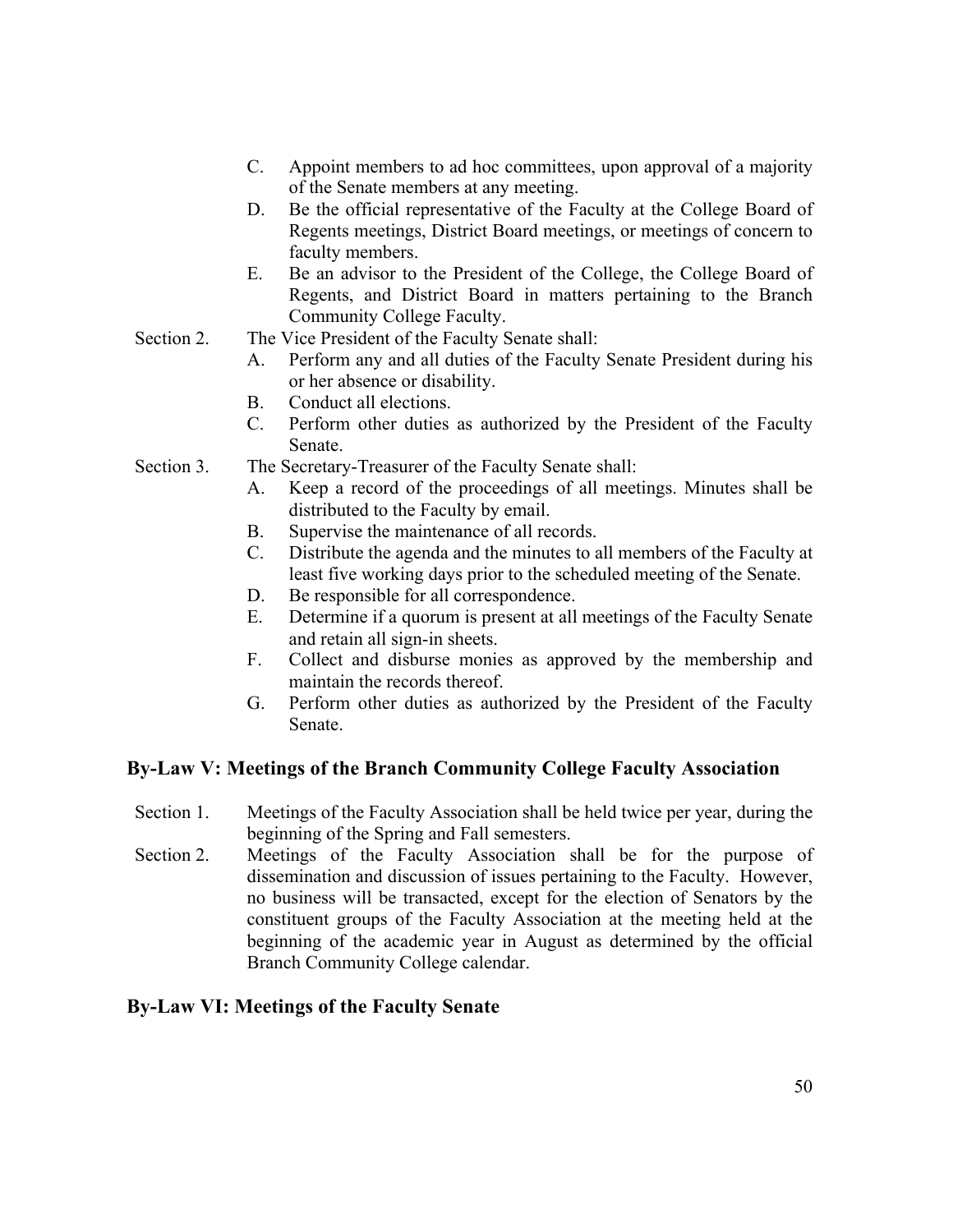- Section 1. Meetings of the Faculty Senate shall be held on the first Friday of each month, during the academic year, at a time and place designated at the first meeting of the academic year.
- Section 2. A quorum of the Senate shall consist of not less than 50% of the voting members.
- Section 3. Special meetings of the Faculty Senate shall be subject to the call of the Faculty Senate President or may be called on the written request of twothirds of the membership.
- Section 4. All members of the Faculty Senate shall be notified by email of all regular meetings at least five business days prior to the meeting. Special meetings may be called with twenty-four hour notice to the members.
- Section 5. All meetings of the Faculty Senate shall be open to all members of the Faculty who shall have the privilege of the floor but no rights of voting.

# **By-Law VII: Conduct of Meetings**

### Section 1. Any member of the Branch Community College Faculty may place an item on the agenda prior to the approval of the agenda by the quorum present.

- Section 2. The agenda shall include:
	- A. Approval of the Agenda
	- B. Reading and Approval of the Minutes
	- C. Report of the Committees
	- D. Unfinished Business
	- E. New Business
	- F. Announcements
	- G. Adjournment
- Section 3. All Senate meetings will be conducted according to the rules and procedures outlined in *Robert's Rules of Order, revised*.

# **By-Law VIII: Committees**

# Section 1. The following shall be the standing committees of the Faculty Senate:

- A. Undergraduate Curriculum Committee
- B. Academic Standards Committee
- C. General Education Committee
- Section 2. A standing committee's structure can be modified by a majority vote of the Senate.
- Section 3. *Ad hoc* committees may be established by the President of the Senate or by a majority vote of the Senate.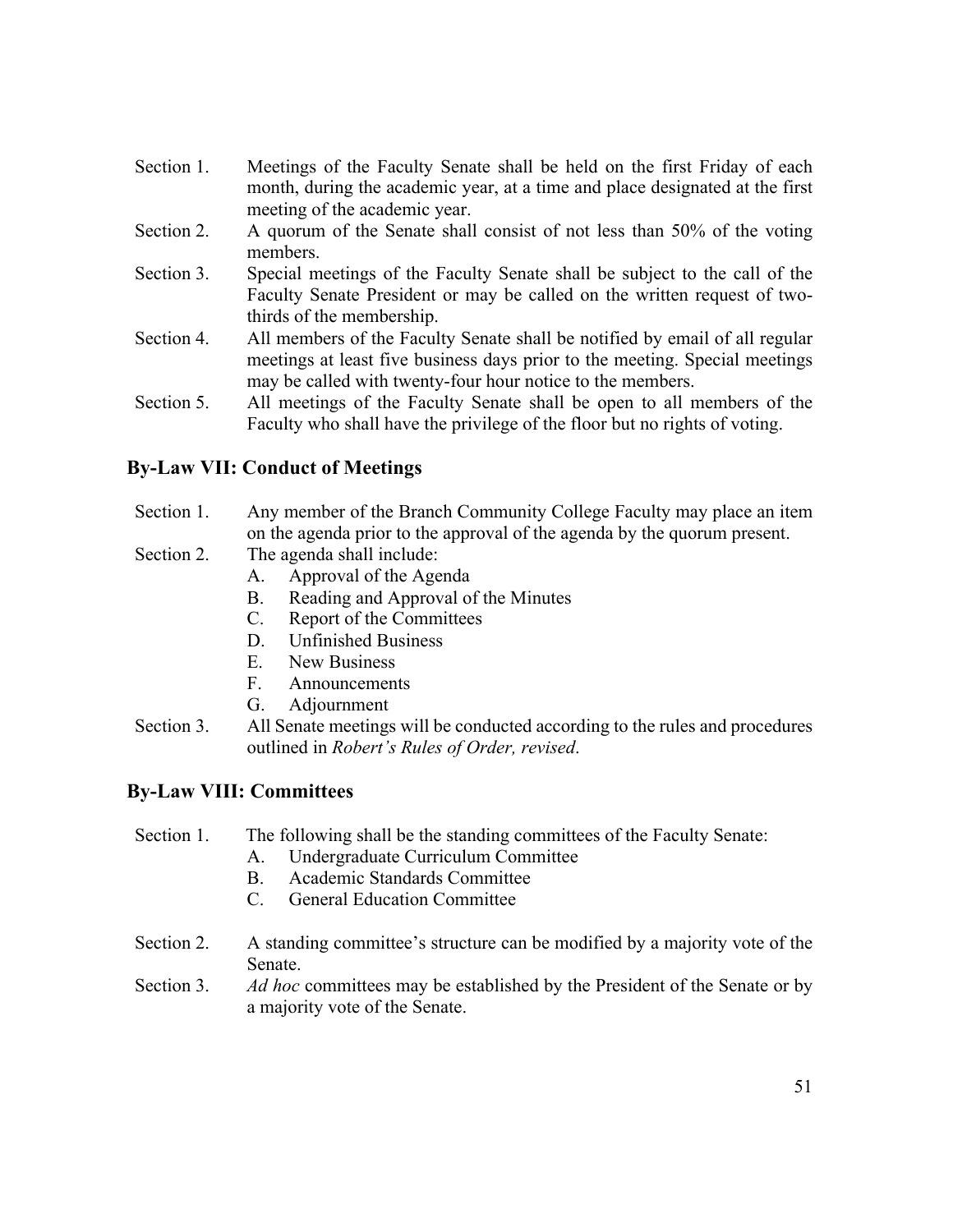### **By-Law IX: Committee Structure**

- Section 1. Faculty committees shall be the primary tool through which the Faculty achieves its purpose. Faculty members shall be allowed to self-select the committees which they want to join during an open sign-up session at biannual Faculty Association meetings. The Faculty Senate will review and approve these appointments at the first regular meeting of the academic year. Because membership on a committee is required of all full-time faculty, each member of the Faculty shall be assured of a place on at least one committee.
	- A. The chairperson of each standing committee shall be designated by the Faculty Senate President with the approval of a majority of members of the Faculty Senate.
	- B. Meetings of all committees shall be conducted according to *Robert's Rules of Order, Revised*.
	- C. The chairpersons of all committees shall submit all recommendations, conclusions, reports, actions or other decisions to the Faculty Senate for approval or rejection, with the exception of decisions on promotion and tenure. Committee actions not approved must be returned to the originating committee.
	- D. Faculty-approved committee actions are received by the President of the Faculty Senate and forwarded to the appropriate administrative level for necessary action.
- Section 2. Duties of Committees.
	- A. Undergraduate Curriculum: responsibilities include all issues related to the instructional curriculum at the undergraduate level. Specifically, it shall analyze certificates, degrees, courses, and programs and recommend any changes deemed necessary. In addition, it shall certify that the membership includes representatives from all vocational and academic areas. This committee shall specify both normal and emergency procedures for the approval of new courses and new programs.
	- B. Academic Standards: responsibilities include all issues related to academic standards. Specifically, it shall review policies governing the transference and validation of credits, admissions, academic advising, and shall review requirements for honors, degrees, and honorary degrees, hear cases of plagiarism, cheating, or improper conduct and appeals of readmission or change of grade.
	- C. General Education: responsibilities include all issues related to general education for undergraduate students. The committee shall make recommendations to the Faculty Senate regarding General Education. It shall work in collaboration, when appropriate, with the